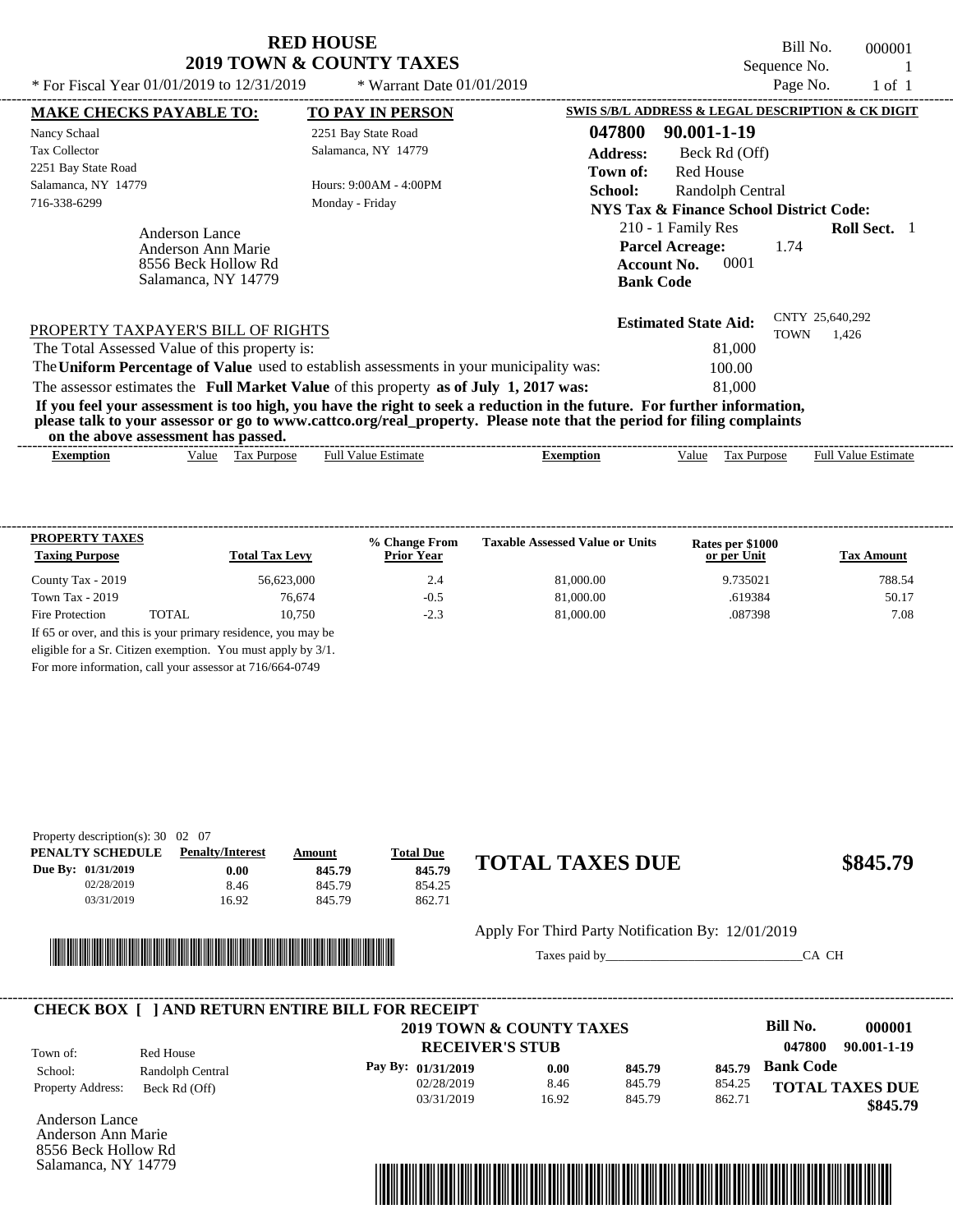Bill No. 000002 Sequence No. 2<br>
Page No. 2<br>  $1 \circ f$  1

| * For Fiscal Year 01/01/2019 to 12/31/2019                                         | * Warrant Date $01/01/2019$                                                                                                                                                                                                                      |                                                                                                | Page No.                       | 1 of 1                     |
|------------------------------------------------------------------------------------|--------------------------------------------------------------------------------------------------------------------------------------------------------------------------------------------------------------------------------------------------|------------------------------------------------------------------------------------------------|--------------------------------|----------------------------|
| <b>MAKE CHECKS PAYABLE TO:</b>                                                     | <b>TO PAY IN PERSON</b>                                                                                                                                                                                                                          | SWIS S/B/L ADDRESS & LEGAL DESCRIPTION & CK DIGIT                                              |                                |                            |
| Nancy Schaal                                                                       | 2251 Bay State Road                                                                                                                                                                                                                              | 047800<br>$90.001 - 1 - 8$                                                                     |                                |                            |
| <b>Tax Collector</b>                                                               | Salamanca, NY 14779                                                                                                                                                                                                                              | <b>Address:</b><br>2052 Bay State Rd                                                           |                                |                            |
| 2251 Bay State Road                                                                |                                                                                                                                                                                                                                                  | <b>Red House</b><br>Town of:                                                                   |                                |                            |
| Salamanca, NY 14779                                                                | Hours: $9:00AM - 4:00PM$                                                                                                                                                                                                                         | School:<br>Randolph Central                                                                    |                                |                            |
| 716-338-6299                                                                       | Monday - Friday                                                                                                                                                                                                                                  | <b>NYS Tax &amp; Finance School District Code:</b>                                             |                                |                            |
| Booth Tamara A<br><b>Booth Brian R</b><br>2052 Bay State Rd<br>Salamanca, NY 14779 |                                                                                                                                                                                                                                                  | 210 - 1 Family Res<br><b>Parcel Acreage:</b><br>0034<br><b>Account No.</b><br><b>Bank Code</b> | 7.47                           | <b>Roll Sect.</b> 1        |
| PROPERTY TAXPAYER'S BILL OF RIGHTS                                                 |                                                                                                                                                                                                                                                  | <b>Estimated State Aid:</b>                                                                    | CNTY 25,640,292<br><b>TOWN</b> | 1.426                      |
| The Total Assessed Value of this property is:                                      |                                                                                                                                                                                                                                                  | 95,500                                                                                         |                                |                            |
|                                                                                    | The Uniform Percentage of Value used to establish assessments in your municipality was:                                                                                                                                                          | 100.00                                                                                         |                                |                            |
|                                                                                    | The assessor estimates the Full Market Value of this property as of July 1, 2017 was:                                                                                                                                                            | 95,500                                                                                         |                                |                            |
| on the above assessment has passed.                                                | If you feel your assessment is too high, you have the right to seek a reduction in the future. For further information,<br>please talk to your assessor or go to www.cattco.org/real_property. Please note that the period for filing complaints |                                                                                                |                                |                            |
| Value Tax Purpose<br>Exemption                                                     | <b>Full Value Estimate</b>                                                                                                                                                                                                                       | <b>Exemption</b><br>Value                                                                      | Tax Purpose                    | <b>Full Value Estimate</b> |

| <b>PROPERTY TAXES</b><br><b>Taxing Purpose</b> |       | <b>Total Tax Levy</b>                                         | % Change From<br><b>Prior Year</b> | <b>Taxable Assessed Value or Units</b> | Rates per \$1000<br>or per Unit | <b>Tax Amount</b> |
|------------------------------------------------|-------|---------------------------------------------------------------|------------------------------------|----------------------------------------|---------------------------------|-------------------|
| County Tax - 2019                              |       | 56.623,000                                                    | 2.4                                | 95,500.00                              | 9.735021                        | 929.69            |
| Town Tax $-2019$                               |       | 76.674                                                        | $-0.5$                             | 95,500.00                              | .619384                         | 59.15             |
| Fire Protection                                | TOTAL | 10.750                                                        | $-2.3$                             | 95,500.00                              | .087398                         | 8.35              |
|                                                |       | If 65 or over, and this is your primary residence, you may be |                                    |                                        |                                 |                   |
|                                                |       | eligible for a Sr. Citizen exemption. You must apply by 3/1.  |                                    |                                        |                                 |                   |

For more information, call your assessor at 716/664-0749

| Property description(s): $30/32$ 01 07 |                         |               |                  |                        |          |
|----------------------------------------|-------------------------|---------------|------------------|------------------------|----------|
| PENALTY SCHEDULE                       | <b>Penalty/Interest</b> | <b>Amount</b> | <b>Total Due</b> |                        |          |
| Due By: 01/31/2019                     | 0.00                    | 997.19        | 997.19           | <b>TOTAL TAXES DUE</b> | \$997.19 |
| 02/28/2019                             | 9.97                    | 997.19        | 1.007.16         |                        |          |
| 03/31/2019                             | 19.94                   | 997.19        | 1.017.13         |                        |          |



Apply For Third Party Notification By: 12/01/2019

Taxes paid by\_\_\_\_\_\_\_\_\_\_\_\_\_\_\_\_\_\_\_\_\_\_\_\_\_\_\_\_\_\_\_CA CH

|                          |                   | <b>CHECK BOX [ ] AND RETURN ENTIRE BILL FOR RECEIPT</b><br>2019 TOWN & COUNTY TAXES |       |        |          | Bill No.               | 000002           |
|--------------------------|-------------------|-------------------------------------------------------------------------------------|-------|--------|----------|------------------------|------------------|
| Town of:                 | Red House         | <b>RECEIVER'S STUB</b>                                                              |       |        |          | 047800                 | $90.001 - 1 - 8$ |
| School:                  | Randolph Central  | Pay By: 01/31/2019                                                                  | 0.00  | 997.19 | 997.19   | <b>Bank Code</b>       |                  |
| <b>Property Address:</b> | 2052 Bay State Rd | 02/28/2019                                                                          | 9.97  | 997.19 | 1.007.16 | <b>TOTAL TAXES DUE</b> |                  |
|                          |                   | 03/31/2019                                                                          | 19.94 | 997.19 | 1,017.13 |                        | \$997.19         |

Booth Tamara A Booth Brian R 2052 Bay State Rd Salamanca, NY 14779

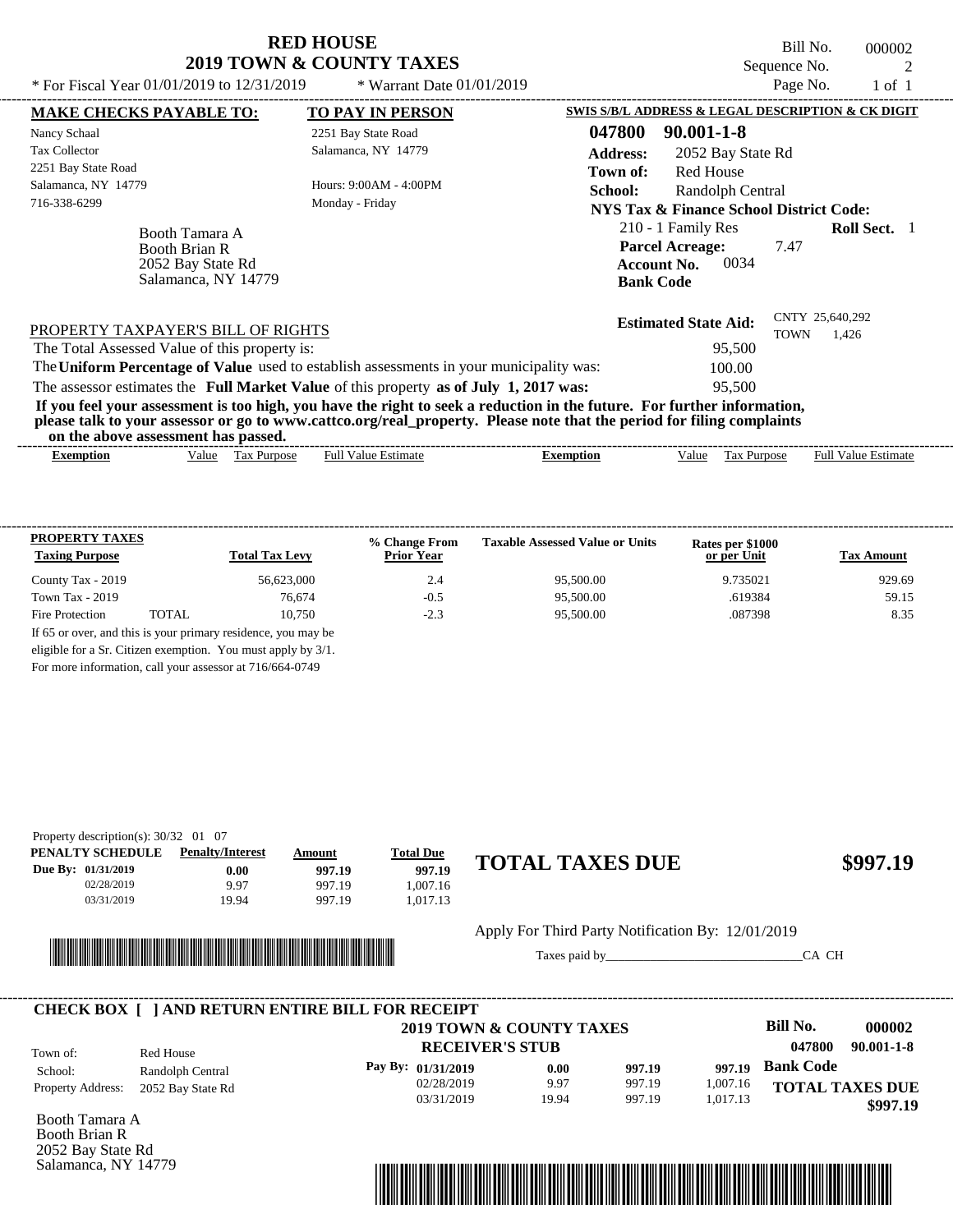| * For Fiscal Year $01/01/2019$ to $12/31/2019$ | <b>RED HOUSE</b><br><b>2019 TOWN &amp; COUNTY TAXES</b><br>* Warrant Date $01/01/2019$ | Bill No.<br>000003<br>Sequence No.<br>Page No.<br>$1$ of $1$                |
|------------------------------------------------|----------------------------------------------------------------------------------------|-----------------------------------------------------------------------------|
| <b>MAKE CHECKS PAYABLE TO:</b>                 | <b>TO PAY IN PERSON</b>                                                                | SWIS S/B/L ADDRESS & LEGAL DESCRIPTION & CK DIGIT                           |
| Nancy Schaal                                   | 2251 Bay State Road                                                                    | 81.000-1-4.2<br>047800                                                      |
| Tax Collector                                  | Salamanca, NY 14779                                                                    | <b>Address:</b><br>Sunfish Rd                                               |
| 2251 Bay State Road                            |                                                                                        | <b>Red House</b><br>Town of:                                                |
| Salamanca, NY 14779                            | Hours: 9:00AM - 4:00PM                                                                 | School:<br>Randolph Central                                                 |
| 716-338-6299                                   | Monday - Friday                                                                        | NYS Tax & Finance School District Code:                                     |
| Camp Li Lo Li Inc<br>8811 Sunfish Rd           |                                                                                        | 910 - Priv forest<br><b>Roll Sect.</b> 1<br>77.40<br><b>Parcel Acreage:</b> |

| PROPERTY TAXPAYER'S BILL OF RIGHTS                                                      | <b>Estimated State Aid:</b> | CNTY 25,640,292<br>1.426<br>TOWN |
|-----------------------------------------------------------------------------------------|-----------------------------|----------------------------------|
| The Total Assessed Value of this property is:                                           | 55,200                      |                                  |
| The Uniform Percentage of Value used to establish assessments in your municipality was: | 100.00                      |                                  |
| The assessor estimates the Full Market Value of this property as of July 1, 2017 was:   | 55,200                      |                                  |
|                                                                                         |                             |                                  |

**If you feel your assessment is too high, you have the right to seek a reduction in the future. For further information, please talk to your assessor or go to www.cattco.org/real\_property. Please note that the period for filing complaints on the above assessment has passed.** ----------------------------------------------------------------------------------------------------------------------------------------------------------------------------------------------------

| exemption | Tax Purpose<br>Value | <b>Full Value Estimate</b> | Exemption | Value | Tax Purpose | <b>Full Value Estimate</b> |
|-----------|----------------------|----------------------------|-----------|-------|-------------|----------------------------|
| Religious | 30.360 CO/TOWN/SCH   | 30.360                     |           |       |             |                            |

| <b>PROPERTY TAXES</b><br><b>Taxing Purpose</b>           |       | <b>Total Tax Levy</b>                                           | % Change From<br><b>Prior Year</b> | <b>Taxable Assessed Value or Units</b> | Rates per \$1000<br>or per Unit | <b>Tax Amount</b> |
|----------------------------------------------------------|-------|-----------------------------------------------------------------|------------------------------------|----------------------------------------|---------------------------------|-------------------|
| County Tax - 2019                                        |       | 56.623,000                                                      | 2.4                                | 24,840.00                              | 9.735021                        | 241.82            |
| Town Tax - 2019                                          |       | 76.674                                                          | $-0.5$                             | 24,840.00                              | .619384                         | 15.39             |
| <b>School Relevy</b>                                     |       |                                                                 |                                    |                                        |                                 | 278.10            |
| Fire Protection                                          | TOTAL | 10.750                                                          | $-2.3$                             | 24,840.00                              | .087398                         | 2.17              |
|                                                          |       | If 65 or over, and this is your primary residence, you may be   |                                    |                                        |                                 |                   |
|                                                          |       | eligible for a Sr. Citizen exemption. You must apply by $3/1$ . |                                    |                                        |                                 |                   |
| For more information, call your assessor at 716/664-0749 |       |                                                                 |                                    |                                        |                                 |                   |
|                                                          |       | Taxes from one or more prior levies remain due and owing.       |                                    |                                        |                                 |                   |
| For payment information contact the County Treasurers    |       |                                                                 |                                    |                                        |                                 |                   |
| Office at 716/701-3296 or 716/938-2290.                  |       |                                                                 |                                    |                                        |                                 |                   |

CONTINUED FAILURE TO PAY ALL OF THE TAXES LEVIED AGAINST THE

PROPERTY WILL RESULT IN THE LOSS OF YOUR PROPERTY.

Randolph, NY 14772

| Property description(s): $42\,3\,7$ |                         |        |                  |
|-------------------------------------|-------------------------|--------|------------------|
| PENALTY SCHEDULE                    | <b>Penalty/Interest</b> | Amount | <b>Total Due</b> |
| Due By: 01/31/2019                  | 0.00                    | 537.48 | 537.48           |
| 02/28/2019                          | 5.37                    | 537.48 | 542.85           |
| 03/31/2019                          | 10.75                   | 537.48 | 548.23           |

# \*04780000000300000000053748\*

## **537.48 TOTAL TAXES DUE \$537.48**

Apply For Third Party Notification By: 12/01/2019

Taxes paid by\_\_\_\_\_\_\_\_\_\_\_\_\_\_\_\_\_\_\_\_\_\_\_\_\_\_\_\_\_\_\_CA CH

**Account No.** 0342

**Bank Code**

|                          |                  | 2019 TOWN & COUNTY TAXES |       |        |        | Bill No.         | 000003                 |
|--------------------------|------------------|--------------------------|-------|--------|--------|------------------|------------------------|
| Town of:                 | Red House        | <b>RECEIVER'S STUB</b>   |       |        |        | 047800           | 81.000-1-4.2           |
| School:                  | Randolph Central | Pay By: $01/31/2019$     | 0.00  | 537.48 | 537.48 | <b>Bank Code</b> |                        |
| <b>Property Address:</b> | Sunfish Rd       | 02/28/2019               | 5.37  | 537.48 | 542.85 |                  | <b>TOTAL TAXES DUE</b> |
|                          |                  | 03/31/2019               | 10.75 | 537.48 | 548.23 |                  | \$537.48               |

Camp Li Lo Li Inc 8811 Sunfish Rd Randolph, NY 14772

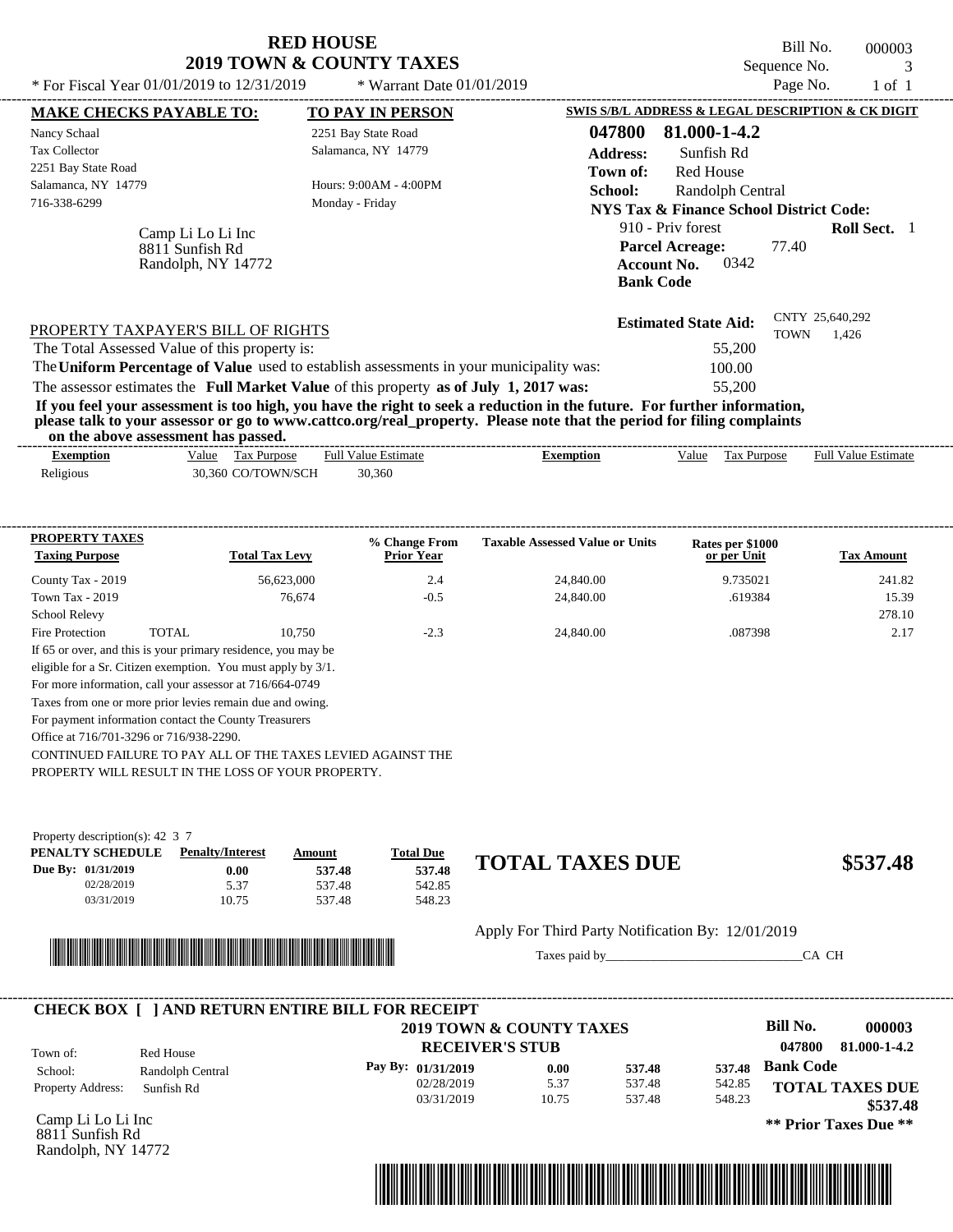Bill No. 000004 Sequence No.  $\frac{4}{\rho_{\text{app}} N_0}$  1 of 1

| * For Fiscal Year 01/01/2019 to 12/31/2019                                                                                                                                                                                                                                              | * Warrant Date $01/01/2019$               |                                                   |                                                                                           |                  | Page No.        | $1$ of $1$                                     |  |
|-----------------------------------------------------------------------------------------------------------------------------------------------------------------------------------------------------------------------------------------------------------------------------------------|-------------------------------------------|---------------------------------------------------|-------------------------------------------------------------------------------------------|------------------|-----------------|------------------------------------------------|--|
| <b>MAKE CHECKS PAYABLE TO:</b>                                                                                                                                                                                                                                                          | <b>TO PAY IN PERSON</b>                   | SWIS S/B/L ADDRESS & LEGAL DESCRIPTION & CK DIGIT |                                                                                           |                  |                 |                                                |  |
| Nancy Schaal                                                                                                                                                                                                                                                                            | 2251 Bay State Road                       | 047800                                            | 90.001-1-34                                                                               |                  |                 |                                                |  |
| <b>Tax Collector</b>                                                                                                                                                                                                                                                                    | Salamanca, NY 14779                       | <b>Address:</b>                                   |                                                                                           | Lonkto Hollow Rd |                 |                                                |  |
| 2251 Bay State Road<br>Salamanca, NY 14779<br>716-338-6299                                                                                                                                                                                                                              | Hours: 9:00AM - 4:00PM<br>Monday - Friday | Town of:<br>School:                               | Red House<br><b>NYS Tax &amp; Finance School District Code:</b>                           | Randolph Central |                 |                                                |  |
| <b>Economou Harris</b><br>Economou Joseph G<br>4010 Rockledge Rd<br>Bloomington, IL 61704                                                                                                                                                                                               |                                           |                                                   | 260 - Seasonal res<br><b>Parcel Dimensions:</b><br><b>Account No.</b><br><b>Bank Code</b> | 0057             |                 | <b>Roll Sect.</b><br>$132.00 \text{ X}$ 148.50 |  |
| PROPERTY TAXPAYER'S BILL OF RIGHTS                                                                                                                                                                                                                                                      |                                           |                                                   | <b>Estimated State Aid:</b>                                                               | <b>TOWN</b>      | CNTY 25,640,292 | 1.426                                          |  |
| The Total Assessed Value of this property is:                                                                                                                                                                                                                                           |                                           |                                                   |                                                                                           | 12,500           |                 |                                                |  |
| The Uniform Percentage of Value used to establish assessments in your municipality was:                                                                                                                                                                                                 |                                           |                                                   |                                                                                           | 100.00           |                 |                                                |  |
| The assessor estimates the Full Market Value of this property as of July 1, 2017 was:                                                                                                                                                                                                   |                                           |                                                   |                                                                                           | 12,500           |                 |                                                |  |
| If you feel your assessment is too high, you have the right to seek a reduction in the future. For further information,<br>please talk to your assessor or go to www.cattco.org/real_property. Please note that the period for filing complaints<br>on the above assessment has passed. |                                           |                                                   |                                                                                           |                  |                 |                                                |  |
| Tax Purpose<br><b>Exemption</b><br>Value                                                                                                                                                                                                                                                | <b>Full Value Estimate</b>                | <b>Exemption</b>                                  | Value                                                                                     | Tax Purpose      |                 | <b>Full Value Estimate</b>                     |  |

| <b>PROPERTY TAXES</b><br><b>Taxing Purpose</b> |       | <b>Total Tax Levy</b>                                         | % Change From<br><b>Prior Year</b> | <b>Taxable Assessed Value or Units</b> | Rates per \$1000<br>or per Unit | <b>Tax Amount</b> |
|------------------------------------------------|-------|---------------------------------------------------------------|------------------------------------|----------------------------------------|---------------------------------|-------------------|
| County Tax - 2019                              |       | 56,623,000                                                    | 2.4                                | 12,500.00                              | 9.735021                        | 121.69            |
| Town Tax $-2019$                               |       | 76.674                                                        | $-0.5$                             | 12,500.00                              | .619384                         | 7.74              |
| Fire Protection                                | TOTAL | 10.750                                                        | $-2.3$                             | 12,500.00                              | .087398                         | 1.09              |
|                                                |       | If 65 or over, and this is your primary residence, you may be |                                    |                                        |                                 |                   |
|                                                |       | eligible for a Sr. Citizen exemption. You must apply by 3/1.  |                                    |                                        |                                 |                   |

For more information, call your assessor at 716/664-0749

| Property description(s): $50\quad01\quad07$ |                         |        |                  |                        |          |
|---------------------------------------------|-------------------------|--------|------------------|------------------------|----------|
| PENALTY SCHEDULE                            | <b>Penalty/Interest</b> | Amount | <b>Total Due</b> |                        |          |
| <b>Due By: 01/31/2019</b>                   | 0.00                    | 130.52 | 130.52           | <b>TOTAL TAXES DUE</b> | \$130.52 |
| 02/28/2019                                  | 1.31                    | 130.52 | 131.83           |                        |          |
| 03/31/2019                                  | 2.61                    | 130.52 | 133.13           |                        |          |



Apply For Third Party Notification By: 12/01/2019

Taxes paid by\_\_\_\_\_\_\_\_\_\_\_\_\_\_\_\_\_\_\_\_\_\_\_\_\_\_\_\_\_\_\_CA CH

|                          |                  | <b>CHECK BOX [ ] AND RETURN ENTIRE BILL FOR RECEIPT</b><br>2019 TOWN & COUNTY TAXES |      |        |        | Bill No.         | 000004                 |
|--------------------------|------------------|-------------------------------------------------------------------------------------|------|--------|--------|------------------|------------------------|
| Town of:                 | Red House        | <b>RECEIVER'S STUB</b>                                                              |      |        |        | 047800           | 90.001-1-34            |
| School:                  | Randolph Central | Pay By: $01/31/2019$                                                                | 0.00 | 130.52 | 130.52 | <b>Bank Code</b> |                        |
| <b>Property Address:</b> | Lonkto Hollow Rd | 02/28/2019                                                                          | 1.31 | 130.52 | 131.83 |                  | <b>TOTAL TAXES DUE</b> |
|                          |                  | 03/31/2019                                                                          | 2.61 | 130.52 | 133.13 |                  | \$130.52               |

Economou Harris Economou Joseph G 4010 Rockledge Rd Bloomington, IL 61704

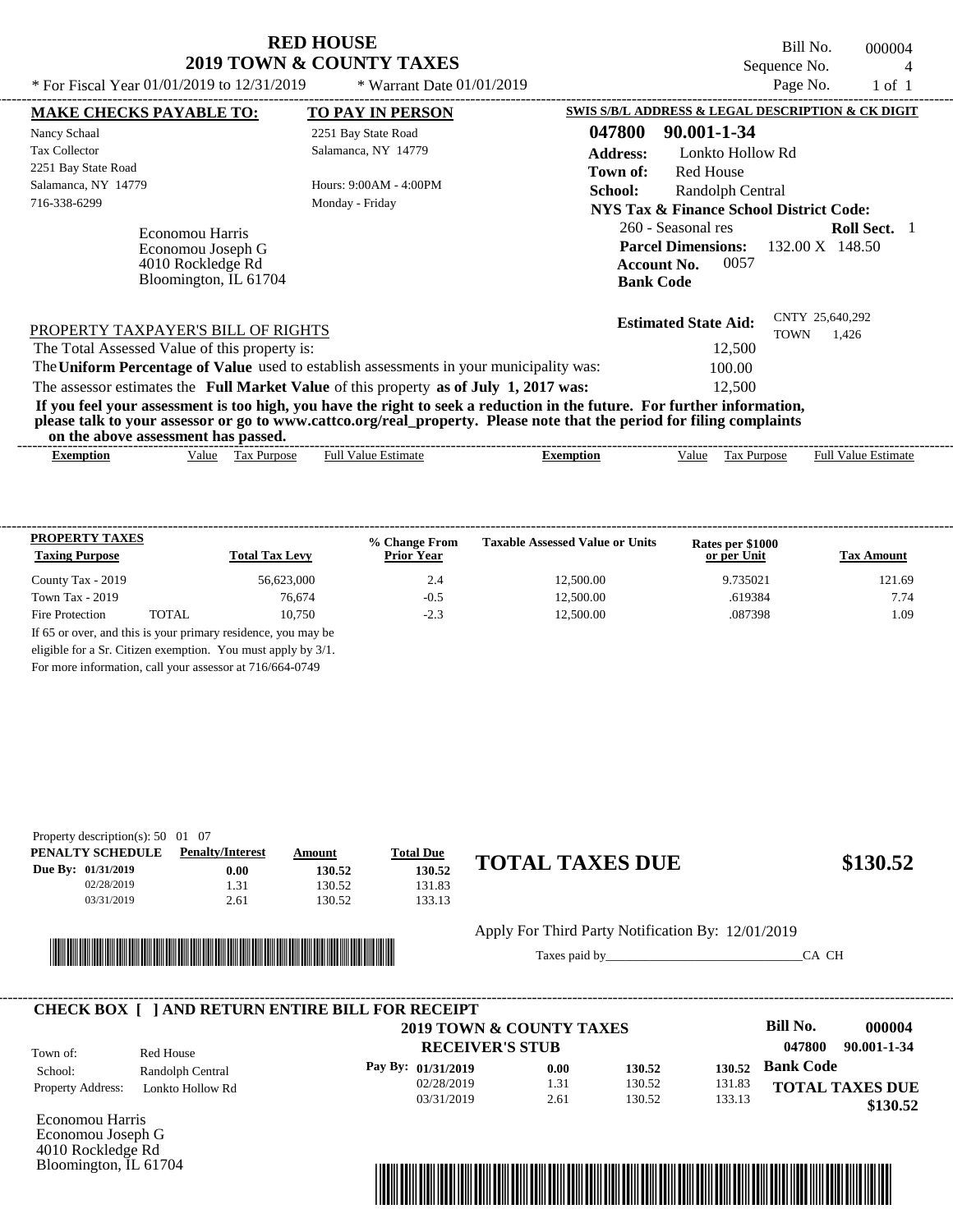|                                                                                                                                                                                                                                                                                                                                                                                                    | <b>RED HOUSE</b><br><b>2019 TOWN &amp; COUNTY TAXES</b>                                 |                                                                                                                                                                                                                                                        | Bill No.<br>Sequence No. | 000005<br>5         |
|----------------------------------------------------------------------------------------------------------------------------------------------------------------------------------------------------------------------------------------------------------------------------------------------------------------------------------------------------------------------------------------------------|-----------------------------------------------------------------------------------------|--------------------------------------------------------------------------------------------------------------------------------------------------------------------------------------------------------------------------------------------------------|--------------------------|---------------------|
| * For Fiscal Year $01/01/2019$ to $12/31/2019$                                                                                                                                                                                                                                                                                                                                                     | * Warrant Date $01/01/2019$                                                             |                                                                                                                                                                                                                                                        | Page No.                 | $1$ of $1$          |
| <b>MAKE CHECKS PAYABLE TO:</b>                                                                                                                                                                                                                                                                                                                                                                     | <b>TO PAY IN PERSON</b>                                                                 | SWIS S/B/L ADDRESS & LEGAL DESCRIPTION & CK DIGIT                                                                                                                                                                                                      |                          |                     |
| Nancy Schaal<br><b>Tax Collector</b><br>2251 Bay State Road<br>Salamanca, NY 14779<br>716-338-6299<br>Foreman Sheila<br>30 Pine Hill Dr<br>Alfred, NY 14802                                                                                                                                                                                                                                        | 2251 Bay State Road<br>Salamanca, NY 14779<br>Hours: 9:00AM - 4:00PM<br>Monday - Friday | 047800<br>90.001-1-38.1<br><b>Address:</b><br>2030 Bay State Rd<br>Red House<br>Town of:<br><b>School:</b><br>Randolph Central<br>NYS Tax & Finance School District Code:<br>300 - Vacant Land<br><b>Parcel Acreage:</b><br>0035<br><b>Account No.</b> | 2.80                     | <b>Roll Sect.</b> 1 |
| PROPERTY TAXPAYER'S BILL OF RIGHTS<br>The Total Assessed Value of this property is:<br>The Uniform Percentage of Value used to establish assessments in your municipality was:<br>The assessor estimates the Full Market Value of this property as of July 1, 2017 was:<br>If you feel your assessment is too high, you have the right to seek a reduction in the future. For further information, |                                                                                         | <b>Bank Code</b><br><b>Estimated State Aid:</b><br>9,000<br>100.00<br>9.000                                                                                                                                                                            | CNTY 25,640,292<br>TOWN  | 1,426               |

**please talk to your assessor or go to www.cattco.org/real\_property. Please note that the period for filing complaints**

**on the above assessment has passed.**

| vu uv     |       | . азэсээнісні наз базэса. |                  |         |      |                |                             |
|-----------|-------|---------------------------|------------------|---------|------|----------------|-----------------------------|
| Exemption | Value | 'ax<br><b>Purpose</b>     | -Estimate<br>Ful | emption | alue | <b>Purpose</b> | Full $V$<br>Estimate<br>alu |
|           |       |                           |                  |         |      |                |                             |

| <b>PROPERTY TAXES</b><br><b>Taxing Purpose</b> |       | <b>Total Tax Levy</b> | % Change From<br><b>Prior Year</b> | <b>Taxable Assessed Value or Units</b> | Rates per \$1000<br>or per Unit | <b>Tax Amount</b> |
|------------------------------------------------|-------|-----------------------|------------------------------------|----------------------------------------|---------------------------------|-------------------|
| County Tax - 2019                              |       | 56.623,000            | 2.4                                | 9,000.00                               | 9.735021                        | 87.62             |
| Town Tax $-2019$                               |       | 76,674                | $-0.5$                             | 9,000.00                               | .619384                         | 5.57              |
| Fire Protection                                | TOTAL | 10.750                | $-2.3$                             | 9,000.00                               | .087398                         | 0.79              |

For more information, call your assessor at 716/664-0749

| Property description(s): $38 \quad 01 \quad 07$ |                         |        |                  |                        |         |
|-------------------------------------------------|-------------------------|--------|------------------|------------------------|---------|
| PENALTY SCHEDULE                                | <b>Penalty/Interest</b> | Amount | <b>Total Due</b> |                        |         |
| Due By: 01/31/2019                              | 0.00                    | 93.98  | 93.98            | <b>TOTAL TAXES DUE</b> | \$93.98 |
| 02/28/2019                                      | 0.94                    | 93.98  | 94.92            |                        |         |
| 03/31/2019                                      | .88                     | 93.98  | 95.86            |                        |         |
|                                                 |                         |        |                  |                        |         |



Apply For Third Party Notification By: 12/01/2019

Taxes paid by\_\_\_\_\_\_\_\_\_\_\_\_\_\_\_\_\_\_\_\_\_\_\_\_\_\_\_\_\_\_\_CA CH

|                          |                   | <b>CHECK BOX   JAND RETURN ENTIRE BILL FOR RECEIPT</b> |      |       |       |                  |                        |
|--------------------------|-------------------|--------------------------------------------------------|------|-------|-------|------------------|------------------------|
|                          |                   | 2019 TOWN & COUNTY TAXES                               |      |       |       | Bill No.         | 000005                 |
| Town of:                 | Red House         | <b>RECEIVER'S STUB</b>                                 |      |       |       | 047800           | 90.001-1-38.1          |
| School:                  | Randolph Central  | Pay By: 01/31/2019                                     | 0.00 | 93.98 | 93.98 | <b>Bank Code</b> |                        |
| <b>Property Address:</b> | 2030 Bay State Rd | 02/28/2019                                             | 0.94 | 93.98 | 94.92 |                  | <b>TOTAL TAXES DUE</b> |
|                          |                   | 03/31/2019                                             | .88  | 93.98 | 95.86 |                  | \$93.98                |

Foreman Sheila 30 Pine Hill Dr Alfred, NY 14802

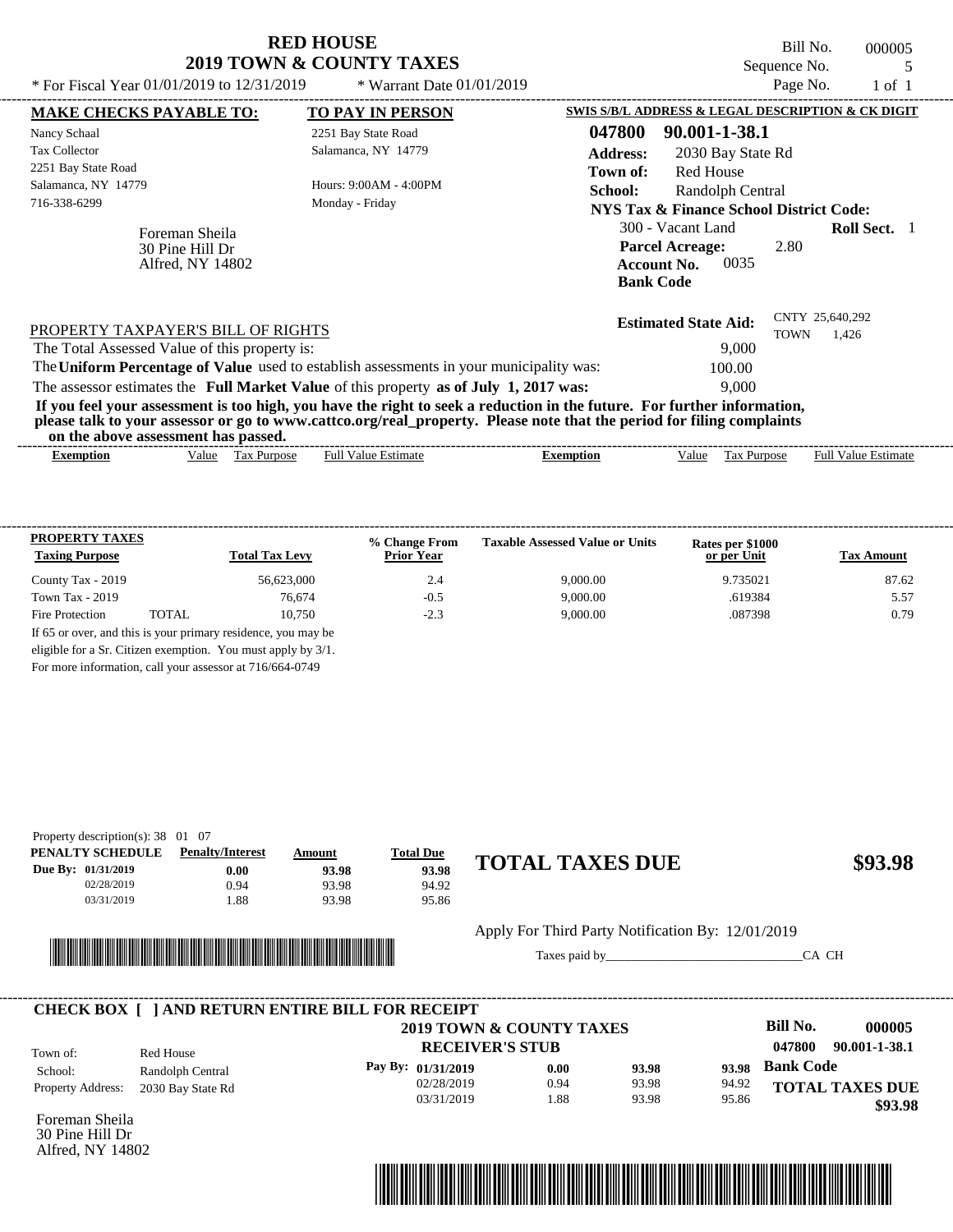Bill No. 000006 Sequence No. 6<br>Page No. 1 of 1

| * For Fiscal Year 01/01/2019 to 12/31/2019                                            | * Warrant Date $01/01/2019$                                                                                                                                                                                                                      |                                                                                        |                   | Page No.                       | 1 of 1              |  |
|---------------------------------------------------------------------------------------|--------------------------------------------------------------------------------------------------------------------------------------------------------------------------------------------------------------------------------------------------|----------------------------------------------------------------------------------------|-------------------|--------------------------------|---------------------|--|
| <b>MAKE CHECKS PAYABLE TO:</b>                                                        | <b>TO PAY IN PERSON</b>                                                                                                                                                                                                                          | SWIS S/B/L ADDRESS & LEGAL DESCRIPTION & CK DIGIT                                      |                   |                                |                     |  |
| Nancy Schaal                                                                          | 2251 Bay State Road                                                                                                                                                                                                                              | 047800<br>$90.001 - 1 - 3$                                                             |                   |                                |                     |  |
| <b>Tax Collector</b>                                                                  | Salamanca, NY 14779                                                                                                                                                                                                                              | <b>Address:</b>                                                                        | 2219 Bay State Rd |                                |                     |  |
| 2251 Bay State Road                                                                   |                                                                                                                                                                                                                                                  | Town of:                                                                               | <b>Red House</b>  |                                |                     |  |
| Salamanca, NY 14779                                                                   | Hours: 9:00AM - 4:00PM                                                                                                                                                                                                                           | School:                                                                                | Randolph Central  |                                |                     |  |
| 716-338-6299                                                                          | Monday - Friday                                                                                                                                                                                                                                  | NYS Tax & Finance School District Code:                                                |                   |                                |                     |  |
| France Family Trust 1<br>France Llewellyn<br>2219 Bay State Rd<br>Salamanca, NY 14779 |                                                                                                                                                                                                                                                  | 210 - 1 Family Res<br><b>Parcel Acreage:</b><br><b>Account No.</b><br><b>Bank Code</b> | 0021              | 5.34                           | <b>Roll Sect.</b> 1 |  |
| PROPERTY TAXPAYER'S BILL OF RIGHTS                                                    |                                                                                                                                                                                                                                                  | <b>Estimated State Aid:</b>                                                            |                   | CNTY 25,640,292<br><b>TOWN</b> | 1,426               |  |
| The Total Assessed Value of this property is:                                         |                                                                                                                                                                                                                                                  |                                                                                        | 76,000            |                                |                     |  |
|                                                                                       | The Uniform Percentage of Value used to establish assessments in your municipality was:                                                                                                                                                          |                                                                                        | 100.00            |                                |                     |  |
|                                                                                       | The assessor estimates the Full Market Value of this property as of July 1, 2017 was:                                                                                                                                                            |                                                                                        | 76,000            |                                |                     |  |
| on the above assessment has passed.                                                   | If you feel your assessment is too high, you have the right to seek a reduction in the future. For further information,<br>please talk to your assessor or go to www.cattco.org/real_property. Please note that the period for filing complaints |                                                                                        |                   |                                |                     |  |
|                                                                                       |                                                                                                                                                                                                                                                  |                                                                                        |                   |                                |                     |  |

| -------------------<br>.xemntio | /alue | l ax<br>Purpose<br>__ | - Full <sup>v</sup><br>alue.<br>stımate | xemption | ∨alue | –<br>יים.<br><b>Purpos</b><br>ι αλ | -------------<br>Full<br>Value.<br>tstimate |
|---------------------------------|-------|-----------------------|-----------------------------------------|----------|-------|------------------------------------|---------------------------------------------|
|                                 |       |                       |                                         |          |       |                                    |                                             |

| <b>PROPERTY TAXES</b><br><b>Taxing Purpose</b> |       | <b>Total Tax Levy</b>                                         | % Change From<br><b>Prior Year</b> | <b>Taxable Assessed Value or Units</b> | Rates per \$1000<br>or per Unit | <b>Tax Amount</b> |
|------------------------------------------------|-------|---------------------------------------------------------------|------------------------------------|----------------------------------------|---------------------------------|-------------------|
| County Tax - 2019                              |       | 56.623,000                                                    | 2.4                                | 76,000.00                              | 9.735021                        | 739.86            |
| Town Tax $-2019$                               |       | 76.674                                                        | $-0.5$                             | 76,000.00                              | .619384                         | 47.07             |
| Fire Protection                                | TOTAL | 10.750                                                        | $-2.3$                             | 76,000.00                              | .087398                         | 6.64              |
|                                                |       | If 65 or over, and this is your primary residence, you may be |                                    |                                        |                                 |                   |
|                                                |       | eligible for a Sr. Citizen exemption. You must apply by 3/1.  |                                    |                                        |                                 |                   |

For more information, call your assessor at 716/664-0749

|                    | Property description(s): $32 \quad 02 \quad 07$ |                         |        |                  |                        |          |
|--------------------|-------------------------------------------------|-------------------------|--------|------------------|------------------------|----------|
|                    | PENALTY SCHEDULE                                | <b>Penalty/Interest</b> | Amount | <b>Total Due</b> |                        |          |
| Due By: 01/31/2019 |                                                 | $0.00\,$                | 793.57 | 793.57           | <b>TOTAL TAXES DUE</b> | \$793.57 |
|                    | 02/28/2019                                      | 7.94                    | 793.57 | 801.51           |                        |          |
|                    | 03/31/2019                                      | 15.87                   | 793.57 | 809.44           |                        |          |
|                    |                                                 |                         |        |                  |                        |          |



Apply For Third Party Notification By: 12/01/2019

Taxes paid by\_\_\_\_\_\_\_\_\_\_\_\_\_\_\_\_\_\_\_\_\_\_\_\_\_\_\_\_\_\_\_CA CH

|                          |                   | 2019 TOWN & COUNTY TAXES |       |        |        | Bill No.         | 000006                 |
|--------------------------|-------------------|--------------------------|-------|--------|--------|------------------|------------------------|
| Town of:                 | Red House         | <b>RECEIVER'S STUB</b>   |       |        |        | 047800           | $90.001 - 1 - 3$       |
| School:                  | Randolph Central  | Pay By: 01/31/2019       | 0.00  | 793.57 | 793.57 | <b>Bank Code</b> |                        |
| <b>Property Address:</b> | 2219 Bay State Rd | 02/28/2019               | 7.94  | 793.57 | 801.51 |                  | <b>TOTAL TAXES DUE</b> |
|                          |                   | 03/31/2019               | 15.87 | 793.57 | 809.44 |                  | \$793.57               |

France Family Trust 1 France Llewellyn 2219 Bay State Rd Salamanca, NY 14779

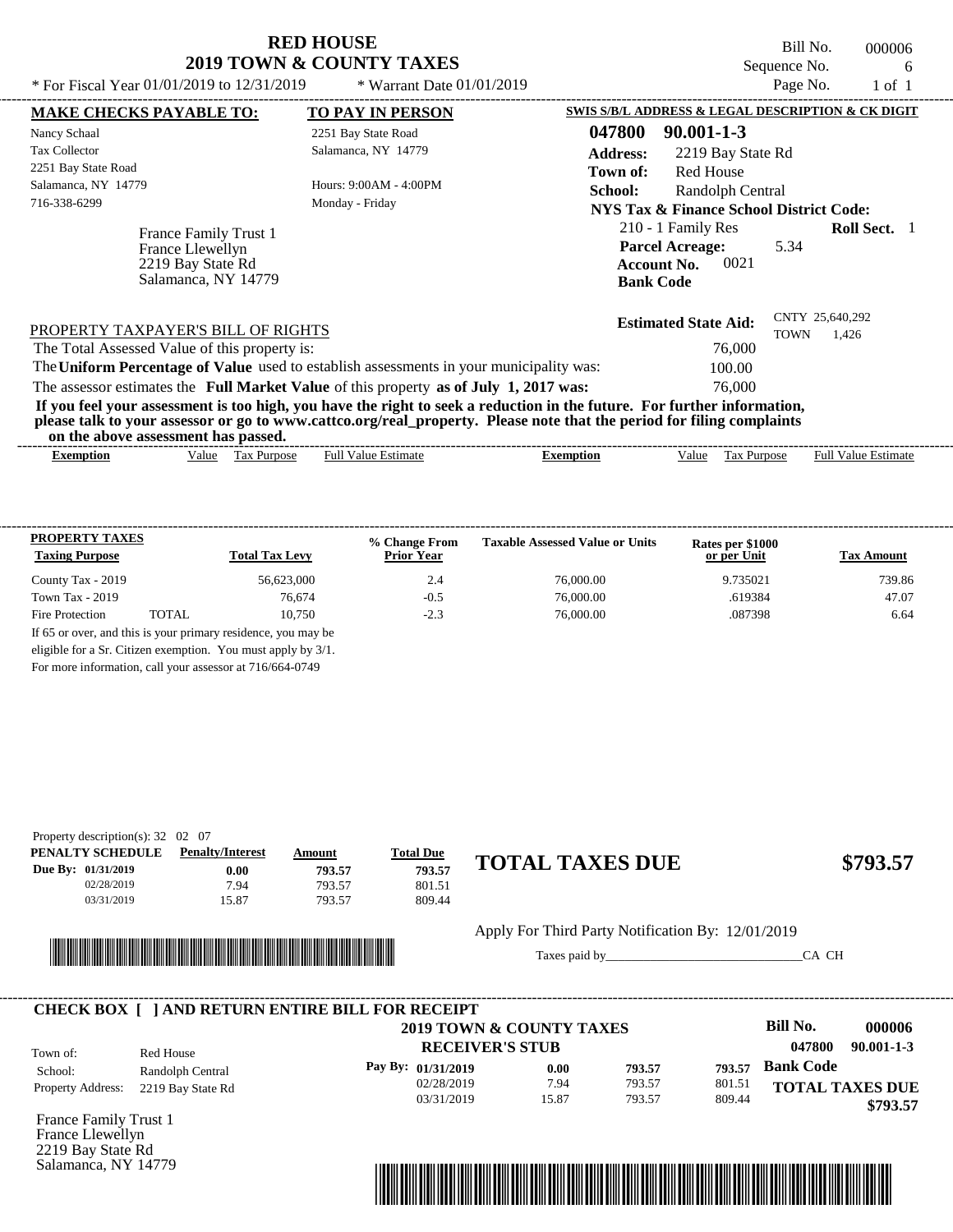Bill No. 000007 Sequence No. 7

| * For Fiscal Year 01/01/2019 to 12/31/2019                                                     | * Warrant Date $01/01/2019$                                                                                                                                                                                                                      | Page No.<br>1 of 1                                                                                                            |
|------------------------------------------------------------------------------------------------|--------------------------------------------------------------------------------------------------------------------------------------------------------------------------------------------------------------------------------------------------|-------------------------------------------------------------------------------------------------------------------------------|
| <b>MAKE CHECKS PAYABLE TO:</b>                                                                 | <b>TO PAY IN PERSON</b>                                                                                                                                                                                                                          | SWIS S/B/L ADDRESS & LEGAL DESCRIPTION & CK DIGIT                                                                             |
| Nancy Schaal                                                                                   | 2251 Bay State Road                                                                                                                                                                                                                              | 047800<br>$90.001 - 1 - 6$                                                                                                    |
| Tax Collector                                                                                  | Salamanca, NY 14779                                                                                                                                                                                                                              | <b>Address:</b><br>2103 Bay State Rd                                                                                          |
| 2251 Bay State Road                                                                            |                                                                                                                                                                                                                                                  | Red House<br>Town of:                                                                                                         |
| Salamanca, NY 14779                                                                            | Hours: 9:00AM - 4:00PM                                                                                                                                                                                                                           | <b>School:</b><br>Randolph Central                                                                                            |
| 716-338-6299                                                                                   | Monday - Friday                                                                                                                                                                                                                                  | NYS Tax & Finance School District Code:                                                                                       |
| France Harry G<br>France Jane S<br>France Daniel S<br>2103 Bay State Rd<br>Salamanca, NY 14779 |                                                                                                                                                                                                                                                  | 210 - 1 Family Res<br><b>Roll Sect.</b> 1<br><b>Parcel Acreage:</b><br>8.72<br>0019<br><b>Account No.</b><br><b>Bank Code</b> |
| PROPERTY TAXPAYER'S BILL OF RIGHTS                                                             |                                                                                                                                                                                                                                                  | CNTY 25,640,292<br><b>Estimated State Aid:</b><br>TOWN<br>1,426                                                               |
| The Total Assessed Value of this property is:                                                  |                                                                                                                                                                                                                                                  | 69,000                                                                                                                        |
|                                                                                                | The Uniform Percentage of Value used to establish assessments in your municipality was:                                                                                                                                                          | 100.00                                                                                                                        |
|                                                                                                | The assessor estimates the Full Market Value of this property as of July 1, 2017 was:                                                                                                                                                            | 69,000                                                                                                                        |
|                                                                                                | If you feel your assessment is too high, you have the right to seek a reduction in the future. For further information,<br>please talk to your assessor or go to www.cattco.org/real_property. Please note that the period for filing complaints |                                                                                                                               |

| the<br>or<br>asses<br>$\sim$ abov $^{\circ}$ | . nas<br>-passed.<br>essment        |                |         |                                       |                                                             |
|----------------------------------------------|-------------------------------------|----------------|---------|---------------------------------------|-------------------------------------------------------------|
| txemption                                    | √alue<br><b>ax</b><br><b>ITDOS6</b> | Estimat<br>Ful | emption | $\sim$<br>alue<br>'urbo:<br>יצר<br>__ | $\sim$<br>$\lceil \text{full } V \rceil$<br>Estimate<br>alu |

| <b>PROPERTY TAXES</b><br><b>Taxing Purpose</b> |       | <b>Total Tax Levy</b>                                         | % Change From<br><b>Prior Year</b> | <b>Taxable Assessed Value or Units</b> | Rates per \$1000<br>or per Unit | <b>Tax Amount</b> |
|------------------------------------------------|-------|---------------------------------------------------------------|------------------------------------|----------------------------------------|---------------------------------|-------------------|
| County Tax - 2019                              |       | 56.623,000                                                    | 2.4                                | 69,000.00                              | 9.735021                        | 671.72            |
| Town Tax $-2019$                               |       | 76.674                                                        | $-0.5$                             | 69,000.00                              | .619384                         | 42.74             |
| Fire Protection                                | TOTAL | 10.750                                                        | $-2.3$                             | 69,000.00                              | .087398                         | 6.03              |
|                                                |       | If 65 or over, and this is your primary residence, you may be |                                    |                                        |                                 |                   |
|                                                |       | eligible for a Sr. Citizen exemption. You must apply by 3/1.  |                                    |                                        |                                 |                   |

For more information, call your assessor at 716/664-0749

| Property description(s): $32 \quad 02 \quad 07$ |                         |        |                  |                        |          |
|-------------------------------------------------|-------------------------|--------|------------------|------------------------|----------|
| PENALTY SCHEDULE                                | <b>Penalty/Interest</b> | Amount | <b>Total Due</b> |                        |          |
| Due By: $01/31/2019$                            | 0.00                    | 720.49 | 720.49           | <b>TOTAL TAXES DUE</b> | \$720.49 |
| 02/28/2019                                      | 7.20                    | 720.49 | 727.69           |                        |          |
| 03/31/2019                                      | 14.41                   | 720.49 | 734.90           |                        |          |
|                                                 |                         |        |                  |                        |          |



Apply For Third Party Notification By: 12/01/2019

Taxes paid by\_\_\_\_\_\_\_\_\_\_\_\_\_\_\_\_\_\_\_\_\_\_\_\_\_\_\_\_\_\_\_CA CH

|                          |                   | 2019 TOWN & COUNTY TAXES<br><b>RECEIVER'S STUB</b> |       |        |        | Bill No.<br>047800     | 000007<br>$90.001 - 1 - 6$ |
|--------------------------|-------------------|----------------------------------------------------|-------|--------|--------|------------------------|----------------------------|
| Town of:                 | Red House         |                                                    |       |        |        |                        |                            |
| School:                  | Randolph Central  | Pay By: 01/31/2019                                 | 0.00  | 720.49 | 720.49 | <b>Bank Code</b>       |                            |
| <b>Property Address:</b> | 2103 Bay State Rd | 02/28/2019                                         | 7.20  | 720.49 | 727.69 | <b>TOTAL TAXES DUE</b> |                            |
|                          |                   | 03/31/2019                                         | 14.41 | 720.49 | 734.90 |                        | \$720.49                   |

France Harry G France Jane S France Daniel S 2103 Bay State Rd Salamanca, NY 14779

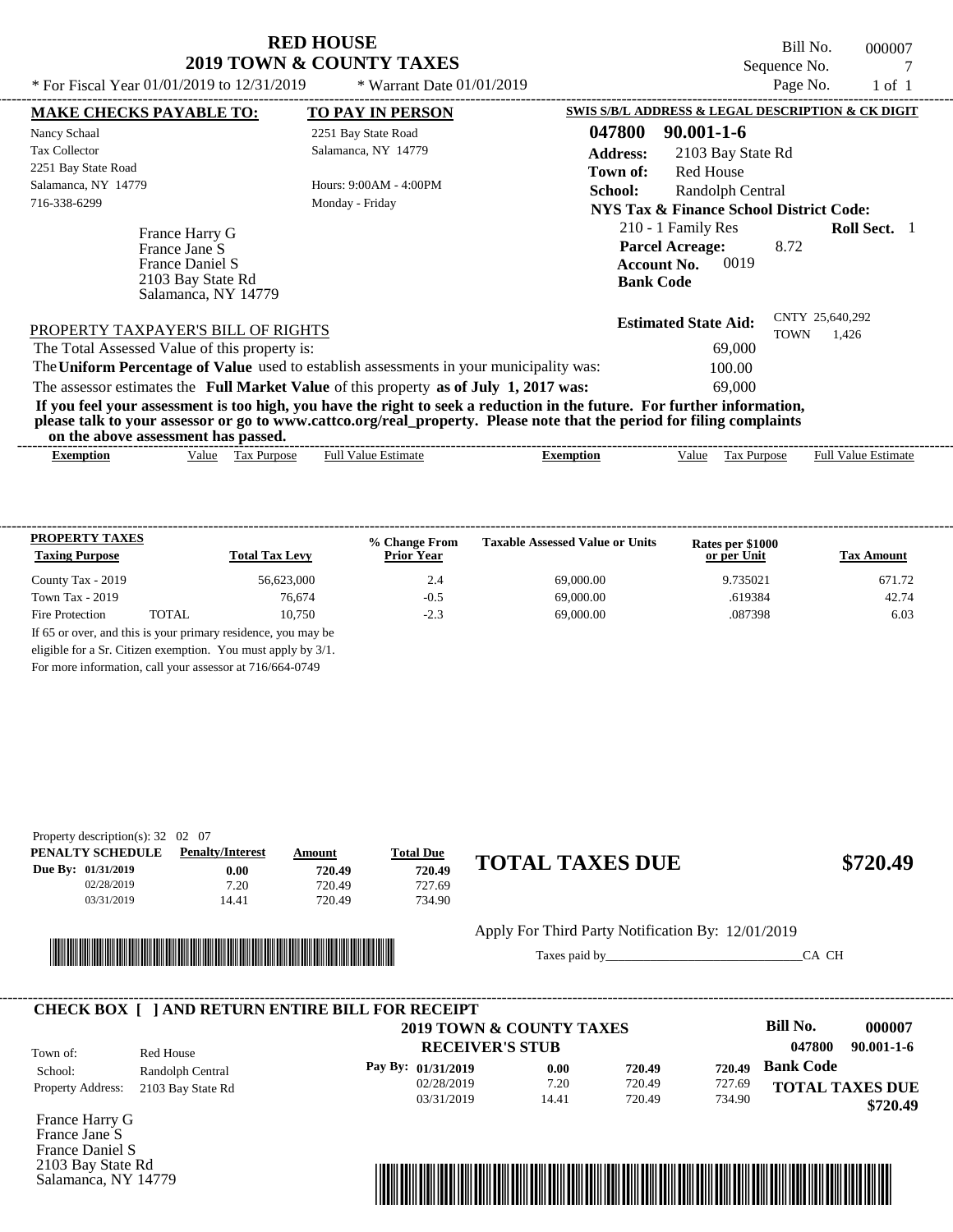|                                                                                                                                                                                          | <b>RED HOUSE</b><br><b>2019 TOWN &amp; COUNTY TAXES</b> | Bill No.<br>000008<br>Sequence No.<br>8                                                                                      |
|------------------------------------------------------------------------------------------------------------------------------------------------------------------------------------------|---------------------------------------------------------|------------------------------------------------------------------------------------------------------------------------------|
| * For Fiscal Year $01/01/2019$ to $12/31/2019$                                                                                                                                           | * Warrant Date 01/01/2019                               | Page No.<br>$1$ of $1$                                                                                                       |
| <b>MAKE CHECKS PAYABLE TO:</b>                                                                                                                                                           | <b>TO PAY IN PERSON</b>                                 | SWIS S/B/L ADDRESS & LEGAL DESCRIPTION & CK DIGIT                                                                            |
| Nancy Schaal                                                                                                                                                                             | 2251 Bay State Road                                     | 047800<br>81.000-1-5                                                                                                         |
| <b>Tax Collector</b>                                                                                                                                                                     | Salamanca, NY 14779                                     | <b>Address:</b><br>Sunfish Rd                                                                                                |
| 2251 Bay State Road                                                                                                                                                                      |                                                         | <b>Red House</b><br>Town of:                                                                                                 |
| Salamanca, NY 14779                                                                                                                                                                      | Hours: 9:00AM - 4:00PM                                  | School:<br>Randolph Central                                                                                                  |
| 716-338-6299                                                                                                                                                                             | Monday - Friday                                         | <b>NYS Tax &amp; Finance School District Code:</b>                                                                           |
| France Todd<br>10540 Lebanon Rd<br>Randolph, NY 14772                                                                                                                                    |                                                         | 910 - Priv forest<br><b>Roll Sect.</b> 1<br><b>Parcel Acreage:</b><br>9.79<br>0018<br><b>Account No.</b><br><b>Bank Code</b> |
| PROPERTY TAXPAYER'S BILL OF RIGHTS<br>The Total Assessed Value of this property is:<br>The Uniform Percentage of Value used to establish assessments in your municipality was:           |                                                         | CNTY 25,640,292<br><b>Estimated State Aid:</b><br><b>TOWN</b><br>1,426<br>8,800<br>100.00                                    |
| The assessor estimates the Full Market Value of this property as of July 1, 2017 was:                                                                                                    |                                                         | 8.800                                                                                                                        |
| please talk to your assessor or go to www.cattco.org/real_property. Please note that the period for filing complaints<br>$\mathbf{1}$ and $\mathbf{1}$ and $\mathbf{1}$ and $\mathbf{1}$ |                                                         | If you feel your assessment is too high, you have the right to seek a reduction in the future. For further information,      |

| or<br>the<br>ass<br>anove : | . has<br>passed.<br>ssment |                  |         |                 |                                |
|-----------------------------|----------------------------|------------------|---------|-----------------|--------------------------------|
| txemption                   | √alue<br>ax<br>،rnose      | -Estimate<br>Ful | `mption | alue<br>'urpose | Full<br><b>Estimate</b><br>alu |

| <b>PROPERTY TAXES</b><br><b>Taxing Purpose</b> |       | <b>Total Tax Levy</b> | % Change From<br><b>Prior Year</b> | <b>Taxable Assessed Value or Units</b> | Rates per \$1000<br>or per Unit | <b>Tax Amount</b> |
|------------------------------------------------|-------|-----------------------|------------------------------------|----------------------------------------|---------------------------------|-------------------|
| County Tax - 2019                              |       | 56.623,000            | 2.4                                | 8,800.00                               | 9.735021                        | 85.67             |
| Town Tax $-2019$                               |       | 76.674                | $-0.5$                             | 8,800.00                               | .619384                         | 5.45              |
| Fire Protection                                | TOTAL | 10.750                | $-2.3$                             | 8,800.00                               | .087398                         | 0.77              |

For more information, call your assessor at 716/664-0749

| Property description(s): $42 \quad 03 \quad 07$ |                         |        |                  |                        |         |
|-------------------------------------------------|-------------------------|--------|------------------|------------------------|---------|
| PENALTY SCHEDULE                                | <b>Penalty/Interest</b> | Amount | <b>Total Due</b> |                        |         |
| Due By: $01/31/2019$                            | $0.00\,$                | 91.89  | 91.89            | <b>TOTAL TAXES DUE</b> | \$91.89 |
| 02/28/2019                                      | 0.92                    | 91.89  | 92.81            |                        |         |
| 03/31/2019                                      | .84                     | 91.89  | 93.73            |                        |         |



Apply For Third Party Notification By: 12/01/2019

Taxes paid by\_\_\_\_\_\_\_\_\_\_\_\_\_\_\_\_\_\_\_\_\_\_\_\_\_\_\_\_\_\_\_CA CH

|                          |                  | <b>CHECK BOX [ ] AND RETURN ENTIRE BILL FOR RECEIPT</b><br>2019 TOWN & COUNTY TAXES |      |       |       | Bill No.               | 000008     |
|--------------------------|------------------|-------------------------------------------------------------------------------------|------|-------|-------|------------------------|------------|
| Town of:                 | Red House        | <b>RECEIVER'S STUB</b>                                                              |      |       |       | 047800                 | 81.000-1-5 |
| School:                  | Randolph Central | Pay By: 01/31/2019                                                                  | 0.00 | 91.89 | 91.89 | <b>Bank Code</b>       |            |
| <b>Property Address:</b> | Sunfish Rd       | 02/28/2019                                                                          | 0.92 | 91.89 | 92.81 | <b>TOTAL TAXES DUE</b> |            |
|                          |                  | 03/31/2019                                                                          | .84  | 91.89 | 93.73 |                        | \$91.89    |

France Todd 10540 Lebanon Rd Randolph, NY 14772

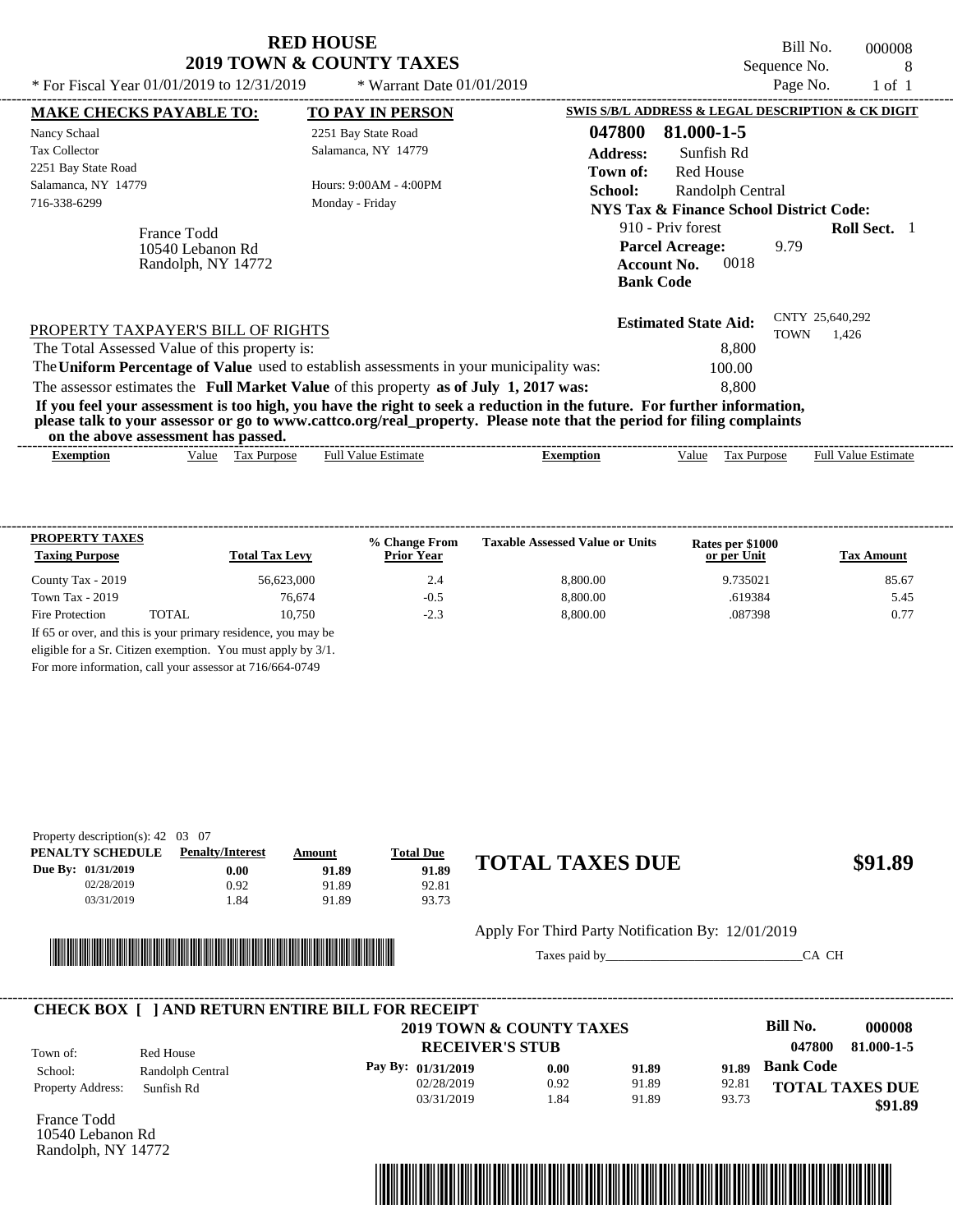Bill No. 000009 Sequence No. 9<br>Page No. 1 of 1 \* For Fiscal Year  $01/01/2019$  to  $12/31/2019$  \* Warrant Date  $01/01/2019$  Page No. 1 of 1

| * For Fiscal Year 01/01/2019 to 12/31/2019                                      | * Warrant Date $01/01/2019$                                                                                                                                                                                                                      | Page No.<br>1 of 1                                                                                                           |
|---------------------------------------------------------------------------------|--------------------------------------------------------------------------------------------------------------------------------------------------------------------------------------------------------------------------------------------------|------------------------------------------------------------------------------------------------------------------------------|
| <b>MAKE CHECKS PAYABLE TO:</b>                                                  | <b>TO PAY IN PERSON</b>                                                                                                                                                                                                                          | SWIS S/B/L ADDRESS & LEGAL DESCRIPTION & CK DIGIT                                                                            |
| Nancy Schaal                                                                    | 2251 Bay State Road                                                                                                                                                                                                                              | 047800<br>90.001-1-38.4                                                                                                      |
| <b>Tax Collector</b>                                                            | Salamanca, NY 14779                                                                                                                                                                                                                              | <b>Address:</b><br>Bay State Rd                                                                                              |
| 2251 Bay State Road                                                             |                                                                                                                                                                                                                                                  | Red House<br>Town of:                                                                                                        |
| Salamanca, NY 14779                                                             | Hours: $9:00AM - 4:00PM$                                                                                                                                                                                                                         | <b>School:</b><br>Randolph Central                                                                                           |
| 716-338-6299                                                                    | Monday - Friday                                                                                                                                                                                                                                  | NYS Tax & Finance School District Code:                                                                                      |
| Hubbard Marvin R<br>Virginia Hubbard<br>9182 Tangerine St<br>San Ramo, CA 94583 |                                                                                                                                                                                                                                                  | 300 - Vacant Land<br><b>Roll Sect.</b> 1<br><b>Parcel Acreage:</b><br>3.00<br>0035<br><b>Account No.</b><br><b>Bank Code</b> |
| PROPERTY TAXPAYER'S BILL OF RIGHTS                                              |                                                                                                                                                                                                                                                  | CNTY 25,640,292<br><b>Estimated State Aid:</b><br>TOWN<br>1,426                                                              |
| The Total Assessed Value of this property is:                                   |                                                                                                                                                                                                                                                  | 9,200                                                                                                                        |
|                                                                                 | The Uniform Percentage of Value used to establish assessments in your municipality was:                                                                                                                                                          | 100.00                                                                                                                       |
|                                                                                 | The assessor estimates the Full Market Value of this property as of July 1, 2017 was:                                                                                                                                                            | 9,200                                                                                                                        |
| on the above assessment has passed.                                             | If you feel your assessment is too high, you have the right to seek a reduction in the future. For further information,<br>please talk to your assessor or go to www.cattco.org/real_property. Please note that the period for filing complaints |                                                                                                                              |

| - Full $V$<br>√alue<br>alue<br>Estimate<br>Estimate<br><b>Purpose</b><br>lax<br>alu⁄<br>Purpose<br>Ful<br>Exemption<br>$\Box$ xemption<br>≙וו'<br>__ |
|------------------------------------------------------------------------------------------------------------------------------------------------------|
|                                                                                                                                                      |

| <b>PROPERTY TAXES</b><br><b>Taxing Purpose</b> |       | <b>Total Tax Levy</b> | % Change From<br><b>Prior Year</b> | <b>Taxable Assessed Value or Units</b> | Rates per \$1000<br>or per Unit | <b>Tax Amount</b> |
|------------------------------------------------|-------|-----------------------|------------------------------------|----------------------------------------|---------------------------------|-------------------|
| County Tax - 2019                              |       | 56.623,000            | 2.4                                | 9.200.00                               | 9.735021                        | 89.56             |
| Town Tax $-2019$                               |       | 76,674                | $-0.5$                             | 9.200.00                               | .619384                         | 5.70              |
| Fire Protection                                | TOTAL | 10.750                | $-2.3$                             | 9,200.00                               | .087398                         | 0.80              |

For more information, call your assessor at 716/664-0749

| Property description(s): $38 \quad 01 \quad 07$ |                         |        |                  |                        |         |
|-------------------------------------------------|-------------------------|--------|------------------|------------------------|---------|
| PENALTY SCHEDULE                                | <b>Penalty/Interest</b> | Amount | <b>Total Due</b> |                        |         |
| Due By: 01/31/2019                              | $0.00\,$                | 96.06  | 96.06            | <b>TOTAL TAXES DUE</b> | \$96.06 |
| 02/28/2019                                      | 0.96                    | 96.06  | 97.02            |                        |         |
| 03/31/2019                                      | 1.92                    | 96.06  | 97.98            |                        |         |
|                                                 |                         |        |                  |                        |         |



Apply For Third Party Notification By: 12/01/2019

Taxes paid by\_\_\_\_\_\_\_\_\_\_\_\_\_\_\_\_\_\_\_\_\_\_\_\_\_\_\_\_\_\_\_CA CH



Hubbard Marvin R Virginia Hubbard 9182 Tangerine St San Ramo, CA 94583

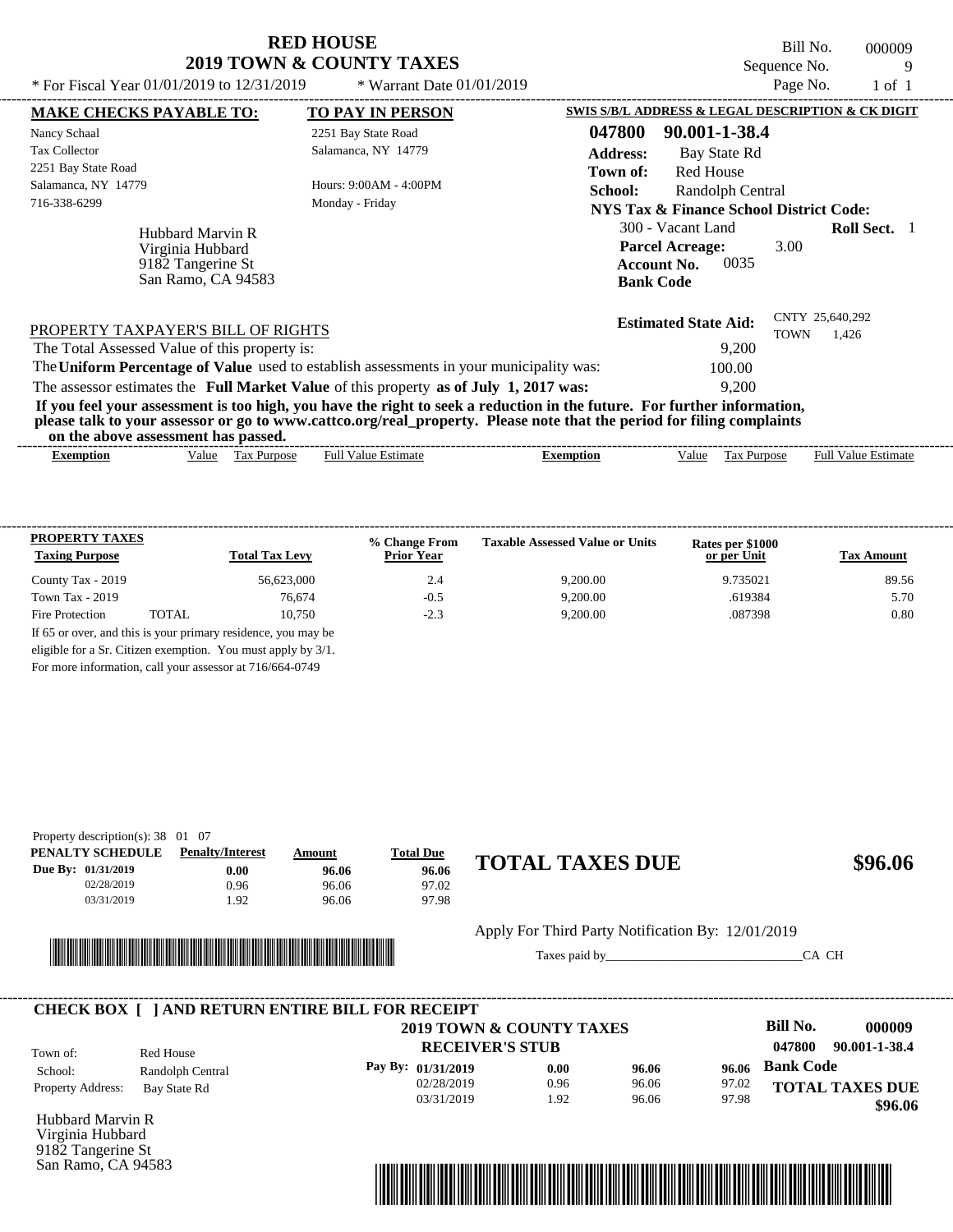| * For Fiscal Year $01/01/2019$ to $12/31/2019$ | <b>RED HOUSE</b><br><b>2019 TOWN &amp; COUNTY TAXES</b><br>$*$ Warrant Date 01/01/2019 |                 | Bill No.<br>Sequence No.<br>Page No.              | 000010<br>10<br>1 of 1 |
|------------------------------------------------|----------------------------------------------------------------------------------------|-----------------|---------------------------------------------------|------------------------|
| <b>MAKE CHECKS PAYABLE TO:</b>                 | <b>TO PAY IN PERSON</b>                                                                |                 | SWIS S/B/L ADDRESS & LEGAL DESCRIPTION & CK DIGIT |                        |
| Nancy Schaal                                   | 2251 Bay State Road                                                                    | 047800          | 90.001-1-38.2                                     |                        |
| Tax Collector                                  | Salamanca, NY 14779                                                                    | <b>Address:</b> | Bay State Rd                                      |                        |

TOWN 1,426 Hubbard Michael G **School:** Randolph Central **NYS Tax & Finance School District Code:** 300 - Vacant Land **Roll Sect.** 1 2.10 **Account No.** 0035 **Bank Code Estimated State Aid:** CNTY 25,640,292 PROPERTY TAXPAYER'S BILL OF RIGHTS The assessor estimates the **Full Market Value** of this property **as of July 1, 2017 was:** 6,800 The Total Assessed Value of this property is: 6,800 The **Uniform Percentage of Value** used to establish assessments in your municipality was: 100.00 **If you feel your assessment is too high, you have the right to seek a reduction in the future. For further information, please talk to your assessor or go to www.cattco.org/real\_property. Please note that the period for filing complaints** Hours: 9:00AM - 4:00PM Salamanca, NY 14779 716-338-6299 Monday - Friday **Parcel Acreage:** 2030 Bay State Rd Salamanca, NY 14779

**on the above assessment has passed.**

2251 Bay State Road

| Full $V$<br>√alue<br>alue<br>Purpose<br>Estimate<br>ax:<br>Estimate<br>Ful<br>Value<br>$\sim$<br>Purpose<br>Exemption<br>Exemption<br>٦1Α<br>1 as | ----- | ,,,,<br>. v | . азэсээнісні наз базэса. |  |  | -------------- |
|---------------------------------------------------------------------------------------------------------------------------------------------------|-------|-------------|---------------------------|--|--|----------------|
|                                                                                                                                                   |       |             |                           |  |  |                |

| <b>PROPERTY TAXES</b><br><b>Taxing Purpose</b> |       | <b>Total Tax Levy</b>                                         | % Change From<br><b>Prior Year</b> | <b>Taxable Assessed Value or Units</b> | Rates per \$1000<br>or per Unit | <b>Tax Amount</b> |
|------------------------------------------------|-------|---------------------------------------------------------------|------------------------------------|----------------------------------------|---------------------------------|-------------------|
| County Tax - 2019                              |       | 56,623,000                                                    | 2.4                                | 6.800.00                               | 9.735021                        | 66.20             |
| Town Tax $-2019$                               |       | 76,674                                                        | $-0.5$                             | 6.800.00                               | .619384                         | 4.21              |
| Fire Protection                                | TOTAL | 10.750                                                        | $-2.3$                             | 6,800.00                               | .087398                         | 0.59              |
|                                                |       | If 65 or over, and this is your primary residence, you may be |                                    |                                        |                                 |                   |
|                                                |       | eligible for a Sr. Citizen exemption. You must apply by 3/1.  |                                    |                                        |                                 |                   |

For more information, call your assessor at 716/664-0749

| Property description(s): $38 \quad 01 \quad 07$ |                         |        |                  |                        |         |
|-------------------------------------------------|-------------------------|--------|------------------|------------------------|---------|
| PENALTY SCHEDULE                                | <b>Penalty/Interest</b> | Amount | <b>Total Due</b> |                        |         |
| <b>Due By: 01/31/2019</b>                       | 0.00                    | 71.00  | 71.00            | <b>TOTAL TAXES DUE</b> | \$71.00 |
| 02/28/2019                                      | 0.71                    | 71.00  | 71.71            |                        |         |
| 03/31/2019                                      | l.42                    | 71.00  | 72.42            |                        |         |



Apply For Third Party Notification By: 12/01/2019

Taxes paid by\_\_\_\_\_\_\_\_\_\_\_\_\_\_\_\_\_\_\_\_\_\_\_\_\_\_\_\_\_\_\_CA CH

|                          |                  | <b>CHECK BOX   JAND RETURN ENTIRE BILL FOR RECEIPT</b><br>2019 TOWN & COUNTY TAXES |      |       |       | Bill No.         | 000010                 |
|--------------------------|------------------|------------------------------------------------------------------------------------|------|-------|-------|------------------|------------------------|
| Town of:                 | Red House        | <b>RECEIVER'S STUB</b>                                                             |      |       |       | 047800           | 90.001-1-38.2          |
| School:                  | Randolph Central | Pay By: 01/31/2019                                                                 | 0.00 | 71.00 | 71.00 | <b>Bank Code</b> |                        |
| <b>Property Address:</b> | Bay State Rd     | 02/28/2019                                                                         | 0.71 | 71.00 | 71.71 |                  | <b>TOTAL TAXES DUE</b> |
|                          |                  | 03/31/2019                                                                         | .42  | 71.00 | 72.42 |                  | \$71.00                |

Hubbard Michael G 2030 Bay State Rd Salamanca, NY 14779



Red House

**Town of:**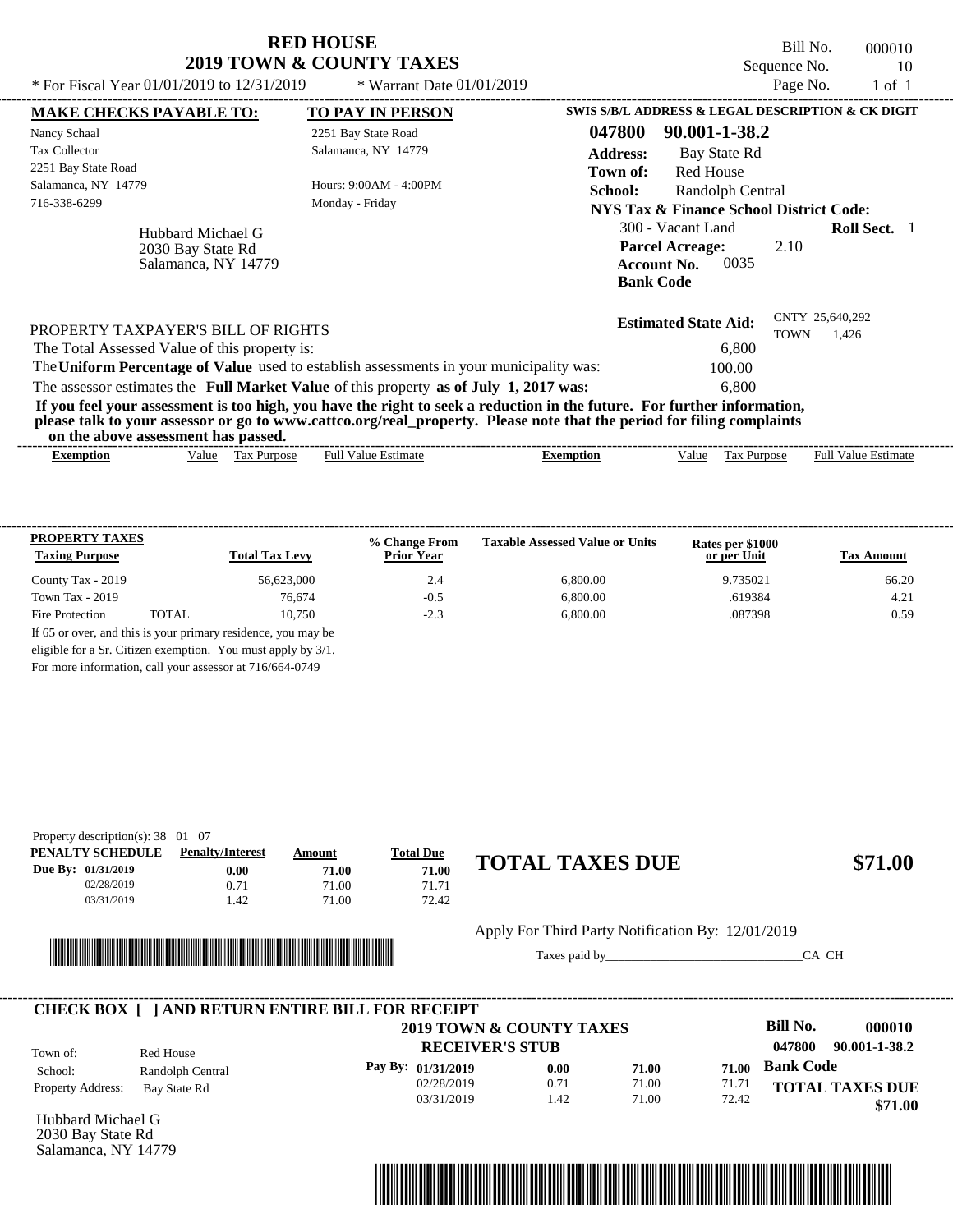Bill No. 000011 Sequence No. 11<br>Page No. 1 of 1

| * For Fiscal Year 01/01/2019 to 12/31/2019    |                                                                        | * Warrant Date $01/01/2019$                                                                                                                                                                                                                      |                                                   |                                                                                        |                   | Page No.    | $1$ of $1$                 |  |
|-----------------------------------------------|------------------------------------------------------------------------|--------------------------------------------------------------------------------------------------------------------------------------------------------------------------------------------------------------------------------------------------|---------------------------------------------------|----------------------------------------------------------------------------------------|-------------------|-------------|----------------------------|--|
| <b>MAKE CHECKS PAYABLE TO:</b>                |                                                                        | <b>TO PAY IN PERSON</b>                                                                                                                                                                                                                          | SWIS S/B/L ADDRESS & LEGAL DESCRIPTION & CK DIGIT |                                                                                        |                   |             |                            |  |
| Nancy Schaal                                  |                                                                        | 2251 Bay State Road                                                                                                                                                                                                                              | 047800                                            | 90.001-1-38.3                                                                          |                   |             |                            |  |
| <b>Tax Collector</b>                          |                                                                        | Salamanca, NY 14779                                                                                                                                                                                                                              | <b>Address:</b>                                   |                                                                                        | 2030 Bay State Rd |             |                            |  |
| 2251 Bay State Road                           |                                                                        |                                                                                                                                                                                                                                                  | Town of:                                          | Red House                                                                              |                   |             |                            |  |
| Salamanca, NY 14779                           |                                                                        | Hours: $9:00AM - 4:00PM$                                                                                                                                                                                                                         | School:                                           |                                                                                        | Randolph Central  |             |                            |  |
| 716-338-6299                                  |                                                                        | Monday - Friday                                                                                                                                                                                                                                  |                                                   | NYS Tax & Finance School District Code:                                                |                   |             |                            |  |
| Foreman Sheila A                              | Hubbard Michael G<br>2030 Bay State Rd Apt 8107<br>Salamanca, TX 14779 |                                                                                                                                                                                                                                                  |                                                   | 210 - 1 Family Res<br><b>Parcel Acreage:</b><br><b>Account No.</b><br><b>Bank Code</b> | 0035              | 1.20        | <b>Roll Sect.</b>          |  |
| PROPERTY TAXPAYER'S BILL OF RIGHTS            |                                                                        |                                                                                                                                                                                                                                                  |                                                   | <b>Estimated State Aid:</b>                                                            |                   | <b>TOWN</b> | CNTY 25,640,292<br>1,426   |  |
| The Total Assessed Value of this property is: |                                                                        |                                                                                                                                                                                                                                                  |                                                   |                                                                                        | 63,500            |             |                            |  |
|                                               |                                                                        | The Uniform Percentage of Value used to establish assessments in your municipality was:                                                                                                                                                          |                                                   |                                                                                        | 100.00            |             |                            |  |
|                                               |                                                                        | The assessor estimates the Full Market Value of this property as of July 1, 2017 was:                                                                                                                                                            |                                                   |                                                                                        | 63.500            |             |                            |  |
| on the above assessment has passed.           |                                                                        | If you feel your assessment is too high, you have the right to seek a reduction in the future. For further information,<br>please talk to your assessor or go to www.cattco.org/real_property. Please note that the period for filing complaints |                                                   |                                                                                        |                   |             |                            |  |
| <b>Exemption</b>                              | Tax Purpose<br>Value                                                   | <b>Full Value Estimate</b>                                                                                                                                                                                                                       | <b>Exemption</b>                                  | Value                                                                                  | Tax Purpose       |             | <b>Full Value Estimate</b> |  |

| <b>PROPERTY TAXES</b><br><b>Taxing Purpose</b> |       | <b>Total Tax Levy</b>                                         | % Change From<br><b>Prior Year</b> | <b>Taxable Assessed Value or Units</b> | Rates per \$1000<br>or per Unit | <b>Tax Amount</b> |
|------------------------------------------------|-------|---------------------------------------------------------------|------------------------------------|----------------------------------------|---------------------------------|-------------------|
| County Tax - 2019                              |       | 56.623,000                                                    | 2.4                                | 63,500.00                              | 9.735021                        | 618.17            |
| Town Tax $-2019$                               |       | 76.674                                                        | $-0.5$                             | 63,500.00                              | .619384                         | 39.33             |
| Fire Protection                                | TOTAL | 10.750                                                        | $-2.3$                             | 63,500.00                              | .087398                         | 5.55              |
|                                                |       | If 65 or over, and this is your primary residence, you may be |                                    |                                        |                                 |                   |
|                                                |       | eligible for a Sr. Citizen exemption. You must apply by 3/1.  |                                    |                                        |                                 |                   |

For more information, call your assessor at 716/664-0749

| Property description(s): $38 \quad 01 \quad 07$ |                         |        |                  |                        |          |
|-------------------------------------------------|-------------------------|--------|------------------|------------------------|----------|
| PENALTY SCHEDULE                                | <b>Penalty/Interest</b> | Amount | <b>Total Due</b> |                        |          |
| Due By: 01/31/2019                              | 0.00                    | 663.05 | 663.05           | <b>TOTAL TAXES DUE</b> | \$663.05 |
| 02/28/2019                                      | 6.63                    | 663.05 | 669.68           |                        |          |
| 03/31/2019                                      | 13.26                   | 663.05 | 676.31           |                        |          |
|                                                 |                         |        |                  |                        |          |



Apply For Third Party Notification By: 12/01/2019

Taxes paid by\_\_\_\_\_\_\_\_\_\_\_\_\_\_\_\_\_\_\_\_\_\_\_\_\_\_\_\_\_\_\_CA CH

|                          |                   | <b>CHECK BOX [ ] AND RETURN ENTIRE BILL FOR RECEIPT</b> |       |        |        |                         |
|--------------------------|-------------------|---------------------------------------------------------|-------|--------|--------|-------------------------|
|                          |                   | <b>2019 TOWN &amp; COUNTY TAXES</b>                     |       |        |        | Bill No.<br>000011      |
| Town of:                 | Red House         | <b>RECEIVER'S STUB</b>                                  |       |        |        | 90.001-1-38.3<br>047800 |
| School:                  | Randolph Central  | Pay By: 01/31/2019                                      | 0.00  | 663.05 | 663.05 | <b>Bank Code</b>        |
| <b>Property Address:</b> | 2030 Bay State Rd | 02/28/2019                                              | 6.63  | 663.05 | 669.68 | <b>TOTAL TAXES DUE</b>  |
|                          |                   | 03/31/2019                                              | 13.26 | 663.05 | 676.31 | \$663.05                |

Hubbard Michael G Foreman Sheila A 2030 Bay State Rd Apt 8107 Salamanca, TX 14779

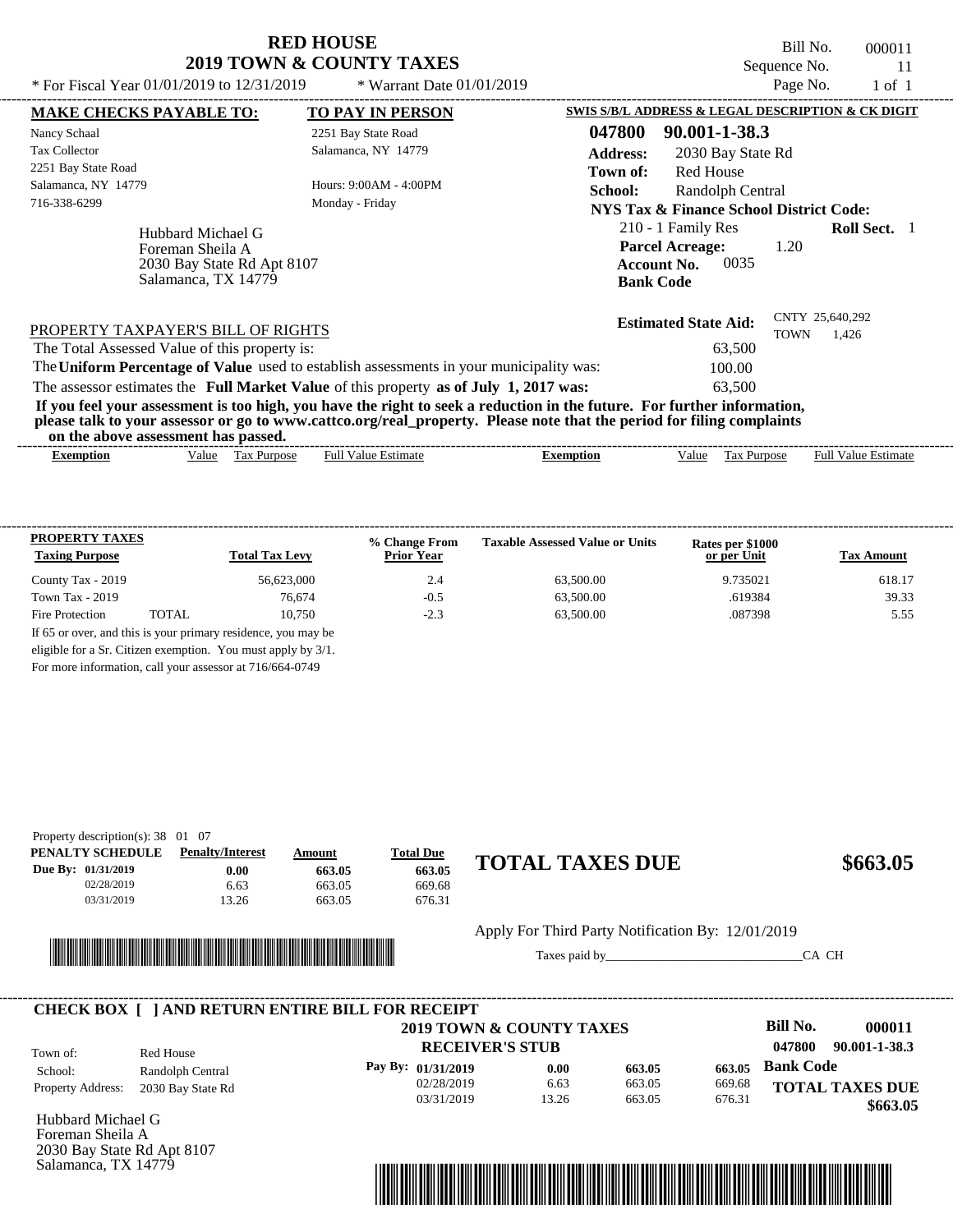Bill No. 000012 Sequence No. 12<br>Page No. 1 of 1

| * For Fiscal Year 01/01/2019 to 12/31/2019                                                                                                                                                                                                                                             | * Warrant Date 01/01/2019 | Page No.<br>1 of 1                                                                                                            |
|----------------------------------------------------------------------------------------------------------------------------------------------------------------------------------------------------------------------------------------------------------------------------------------|---------------------------|-------------------------------------------------------------------------------------------------------------------------------|
| <b>MAKE CHECKS PAYABLE TO:</b>                                                                                                                                                                                                                                                         | <b>TO PAY IN PERSON</b>   | <b>SWIS S/B/L ADDRESS &amp; LEGAL DESCRIPTION &amp; CK DIGIT</b>                                                              |
| Nancy Schaal                                                                                                                                                                                                                                                                           | 2251 Bay State Road       | 047800<br>90.001-1-15                                                                                                         |
| Tax Collector                                                                                                                                                                                                                                                                          | Salamanca, NY 14779       | <b>Address:</b><br>Beck Rd                                                                                                    |
| 2251 Bay State Road                                                                                                                                                                                                                                                                    |                           | Red House<br>Town of:                                                                                                         |
| Salamanca, NY 14779                                                                                                                                                                                                                                                                    | Hours: 9:00AM - 4:00PM    | <b>School:</b><br>Randolph Central                                                                                            |
| 716-338-6299                                                                                                                                                                                                                                                                           | Monday - Friday           | NYS Tax & Finance School District Code:                                                                                       |
| Hubbard, Marvin Tyler Hubbard,<br>Hubbard Jacob Tyler<br>Virginia Hubbard<br>9182 Tangerine St<br>San Ramo, CA 94583                                                                                                                                                                   |                           | 260 - Seasonal res<br><b>Roll Sect.</b> 1<br><b>Parcel Acreage:</b><br>1.46<br>0037<br><b>Account No.</b><br><b>Bank Code</b> |
| PROPERTY TAXPAYER'S BILL OF RIGHTS                                                                                                                                                                                                                                                     |                           | CNTY 25,640,292<br><b>Estimated State Aid:</b><br>TOWN<br>1,426                                                               |
| The Total Assessed Value of this property is:                                                                                                                                                                                                                                          |                           | 24,200                                                                                                                        |
| The Uniform Percentage of Value used to establish assessments in your municipality was:                                                                                                                                                                                                |                           | 100.00                                                                                                                        |
| The assessor estimates the Full Market Value of this property as of July 1, 2017 was:                                                                                                                                                                                                  |                           | 24,200                                                                                                                        |
| If you feel your assessment is too high, you have the right to seek a reduction in the future. For further information,<br>please talk to your assessor or go to www.cattco.org/real_property. Please note that the period for filing complaints<br>an the above accomment has no cool |                           |                                                                                                                               |

| or<br>the<br>ass<br>above | nasseo.<br>. has<br>sessment |                |        |                            |                         |
|---------------------------|------------------------------|----------------|--------|----------------------------|-------------------------|
| *xemption                 | √alue<br>ax<br>.rdose        | Estimat<br>Ful | ıptıon | -<br>alue<br>'urdos<br>151 | Full<br>Estimate<br>alu |

| <b>PROPERTY TAXES</b><br><b>Taxing Purpose</b> |       | <b>Total Tax Levy</b>                                         | % Change From<br><b>Prior Year</b> | <b>Taxable Assessed Value or Units</b> | Rates per \$1000<br>or per Unit | <b>Tax Amount</b> |
|------------------------------------------------|-------|---------------------------------------------------------------|------------------------------------|----------------------------------------|---------------------------------|-------------------|
| County Tax - 2019                              |       | 56,623,000                                                    | 2.4                                | 24,200,00                              | 9.735021                        | 235.59            |
| Town Tax $-2019$                               |       | 76.674                                                        | $-0.5$                             | 24,200.00                              | .619384                         | 14.99             |
| Fire Protection                                | TOTAL | 10.750                                                        | $-2.3$                             | 24,200.00                              | .087398                         | 2.12              |
|                                                |       | If 65 or over, and this is your primary residence, you may be |                                    |                                        |                                 |                   |
|                                                |       | eligible for a Sr. Citizen exemption. You must apply by 3/1.  |                                    |                                        |                                 |                   |

For more information, call your assessor at 716/664-0749

| Property description(s): $30 \quad 02 \quad 07$ |                         |        |                  |                        |          |
|-------------------------------------------------|-------------------------|--------|------------------|------------------------|----------|
| PENALTY SCHEDULE                                | <b>Penalty/Interest</b> | Amount | <u>Total Due</u> |                        |          |
| Due By: 01/31/2019                              | 0.00                    | 252.70 | 252.70           | <b>TOTAL TAXES DUE</b> | \$252.70 |
| 02/28/2019                                      | 2.53                    | 252.70 | 255.23           |                        |          |
| 03/31/2019                                      | 5.05                    | 252.70 | 257.75           |                        |          |



Apply For Third Party Notification By: 12/01/2019

Taxes paid by\_\_\_\_\_\_\_\_\_\_\_\_\_\_\_\_\_\_\_\_\_\_\_\_\_\_\_\_\_\_\_CA CH

|                          |                  | 2019 TOWN & COUNTY TAXES |      |        |        | Bill No.         | 000012                 |
|--------------------------|------------------|--------------------------|------|--------|--------|------------------|------------------------|
| Town of:                 | Red House        | <b>RECEIVER'S STUB</b>   |      |        |        | 047800           | 90.001-1-15            |
| School:                  | Randolph Central | Pay By: $01/31/2019$     | 0.00 | 252.70 | 252.70 | <b>Bank Code</b> |                        |
| <b>Property Address:</b> | Beck Rd          | 02/28/2019               | 2.53 | 252.70 | 255.23 |                  | <b>TOTAL TAXES DUE</b> |
|                          |                  | 03/31/2019               | 5.05 | 252.70 | 257.75 |                  | \$252.70               |

Hubbard, Marvin Tyler Hubbard, Hubbard Jacob Tyler Virginia Hubbard 9182 Tangerine St San Ramo, CA 94583

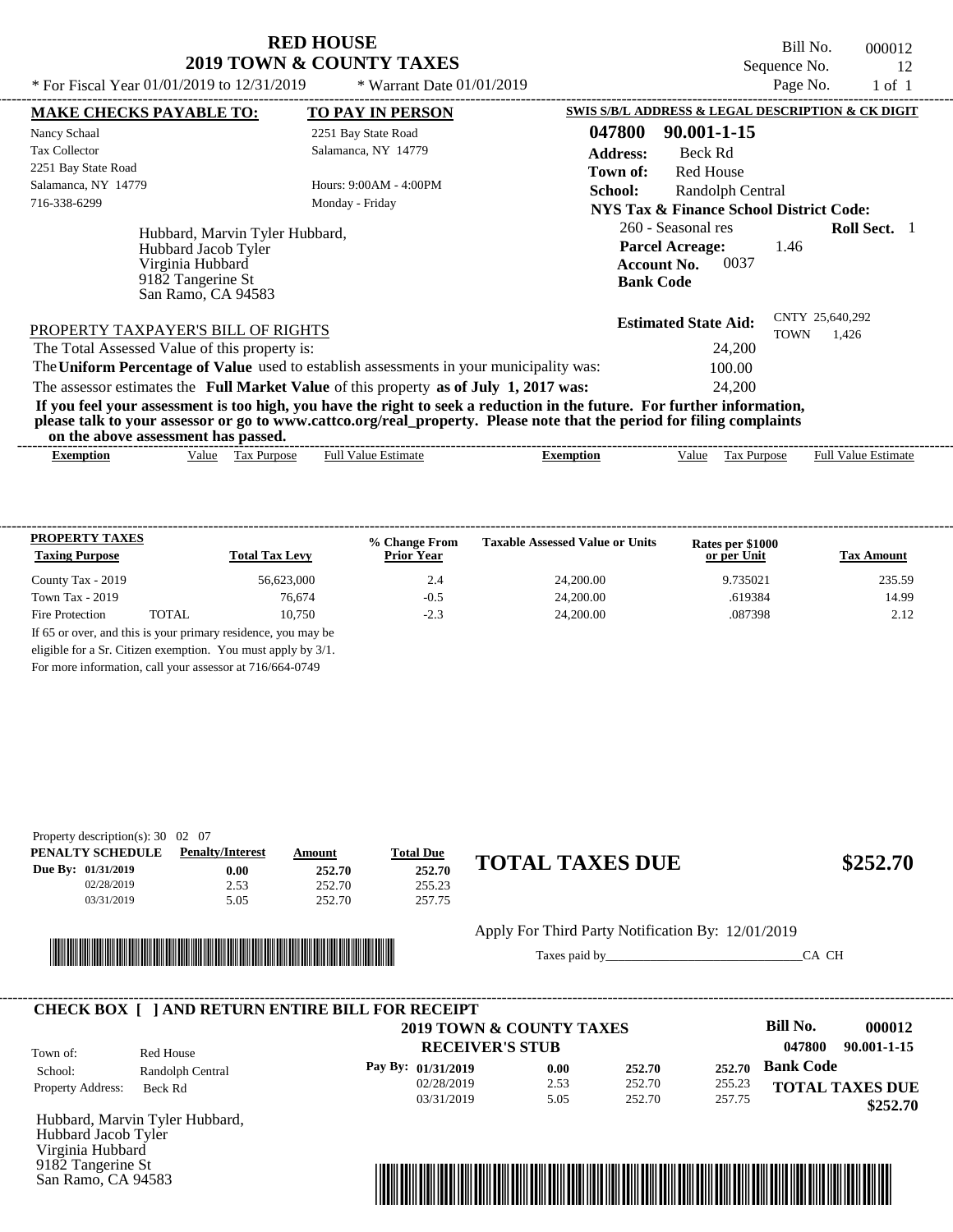Bill No. 000013 Sequence No. 13

| * For Fiscal Year 01/01/2019 to 12/31/2019                                                                                                           | * Warrant Date $01/01/2019$                                                             |                                                                                                                                                                                                                                                  | Page No.                       | $1$ of $1$                 |
|------------------------------------------------------------------------------------------------------------------------------------------------------|-----------------------------------------------------------------------------------------|--------------------------------------------------------------------------------------------------------------------------------------------------------------------------------------------------------------------------------------------------|--------------------------------|----------------------------|
| <b>MAKE CHECKS PAYABLE TO:</b>                                                                                                                       | <b>TO PAY IN PERSON</b>                                                                 | SWIS S/B/L ADDRESS & LEGAL DESCRIPTION & CK DIGIT                                                                                                                                                                                                |                                |                            |
| Nancy Schaal                                                                                                                                         | 2251 Bay State Road                                                                     | 047800<br>81.000-1-1                                                                                                                                                                                                                             |                                |                            |
| <b>Tax Collector</b>                                                                                                                                 | Salamanca, NY 14779                                                                     | <b>Address:</b><br>Sunfish Rd                                                                                                                                                                                                                    |                                |                            |
| 2251 Bay State Road                                                                                                                                  |                                                                                         | <b>Red House</b><br>Town of:                                                                                                                                                                                                                     |                                |                            |
| Salamanca, NY 14779                                                                                                                                  | Hours: $9:00AM - 4:00PM$                                                                | School:<br>Randolph Central                                                                                                                                                                                                                      |                                |                            |
| 716-338-6299                                                                                                                                         | Monday - Friday                                                                         | <b>NYS Tax &amp; Finance School District Code:</b>                                                                                                                                                                                               |                                |                            |
| John Hancock Life Ins<br>John Hancock Varible Life Insf<br><b>Hancock Forest Management</b><br>13950 Ballantyne Corporate PIS<br>Charlotte, NC 28277 |                                                                                         | 910 - Priv forest<br><b>Parcel Acreage:</b><br>0031<br><b>Account No.</b><br><b>Bank Code</b>                                                                                                                                                    | 187.08                         | <b>Roll Sect.</b> 1        |
| PROPERTY TAXPAYER'S BILL OF RIGHTS                                                                                                                   |                                                                                         | <b>Estimated State Aid:</b>                                                                                                                                                                                                                      | CNTY 25,640,292<br><b>TOWN</b> | 1.426                      |
| The Total Assessed Value of this property is:                                                                                                        |                                                                                         | 123,700                                                                                                                                                                                                                                          |                                |                            |
|                                                                                                                                                      | The Uniform Percentage of Value used to establish assessments in your municipality was: | 100.00                                                                                                                                                                                                                                           |                                |                            |
|                                                                                                                                                      | The assessor estimates the Full Market Value of this property as of July 1, 2017 was:   | 123,700                                                                                                                                                                                                                                          |                                |                            |
| on the above assessment has passed.                                                                                                                  |                                                                                         | If you feel your assessment is too high, you have the right to seek a reduction in the future. For further information,<br>please talk to your assessor or go to www.cattco.org/real_property. Please note that the period for filing complaints |                                |                            |
| Value Tax Purpose<br><b>Exemption</b>                                                                                                                | <b>Full Value Estimate</b>                                                              | <b>Exemption</b><br>Value                                                                                                                                                                                                                        | Tax Purpose                    | <b>Full Value Estimate</b> |

| <b>PROPERTY TAXES</b><br><b>Taxing Purpose</b> |       | <b>Total Tax Levy</b>                                         | % Change From<br><b>Prior Year</b> | <b>Taxable Assessed Value or Units</b> | Rates per \$1000<br>or per Unit | <b>Tax Amount</b> |
|------------------------------------------------|-------|---------------------------------------------------------------|------------------------------------|----------------------------------------|---------------------------------|-------------------|
| County Tax - 2019                              |       | 56.623,000                                                    | 2.4                                | 123,700.00                             | 9.735021                        | 1.204.22          |
| Town Tax - 2019                                |       | 76.674                                                        | $-0.5$                             | 123,700.00                             | .619384                         | 76.62             |
| Fire Protection                                | TOTAL | 10.750                                                        | $-2.3$                             | 123,700.00                             | .087398                         | 10.81             |
|                                                |       | If 65 or over, and this is your primary residence, you may be |                                    |                                        |                                 |                   |
|                                                |       | eligible for a Sr. Citizen exemption. You must apply by 3/1.  |                                    |                                        |                                 |                   |

For more information, call your assessor at 716/664-0749

| Property description(s): $54 \quad 03 \quad 07$ |                         |               |                  |                        |            |
|-------------------------------------------------|-------------------------|---------------|------------------|------------------------|------------|
| PENALTY SCHEDULE                                | <b>Penalty/Interest</b> | <u>Amount</u> | <b>Total Due</b> |                        |            |
| Due By: 01/31/2019                              | $0.00\,$                | 1.291.65      | 1.291.65         | <b>TOTAL TAXES DUE</b> | \$1,291.65 |
| 02/28/2019                                      | 12.92                   | .291.65       | .304.57          |                        |            |
| 03/31/2019                                      | 25.83                   | .291.65       | .317.48          |                        |            |
|                                                 |                         |               |                  |                        |            |



Apply For Third Party Notification By: 12/01/2019

Taxes paid by\_\_\_\_\_\_\_\_\_\_\_\_\_\_\_\_\_\_\_\_\_\_\_\_\_\_\_\_\_\_\_CA CH

|                          |                  | 2019 TOWN & COUNTY TAXES |       |          |          | Bill No.               | 000013     |
|--------------------------|------------------|--------------------------|-------|----------|----------|------------------------|------------|
| Town of:                 | Red House        | <b>RECEIVER'S STUB</b>   |       |          |          | 047800                 | 81.000-1-1 |
| School:                  | Randolph Central | Pay By: $01/31/2019$     | 0.00  | 1.291.65 | 1.291.65 | <b>Bank Code</b>       |            |
| <b>Property Address:</b> | Sunfish Rd       | 02/28/2019               | 12.92 | 1,291.65 | 1,304.57 | <b>TOTAL TAXES DUE</b> |            |
|                          |                  | 03/31/2019               | 25.83 | 1.291.65 | 1,317.48 |                        | \$1,291.65 |

John Hancock Life Ins John Hancock Varible Life Insf Hancock Forest Management 13950 Ballantyne Corporate PlS Charlotte, NC 28277

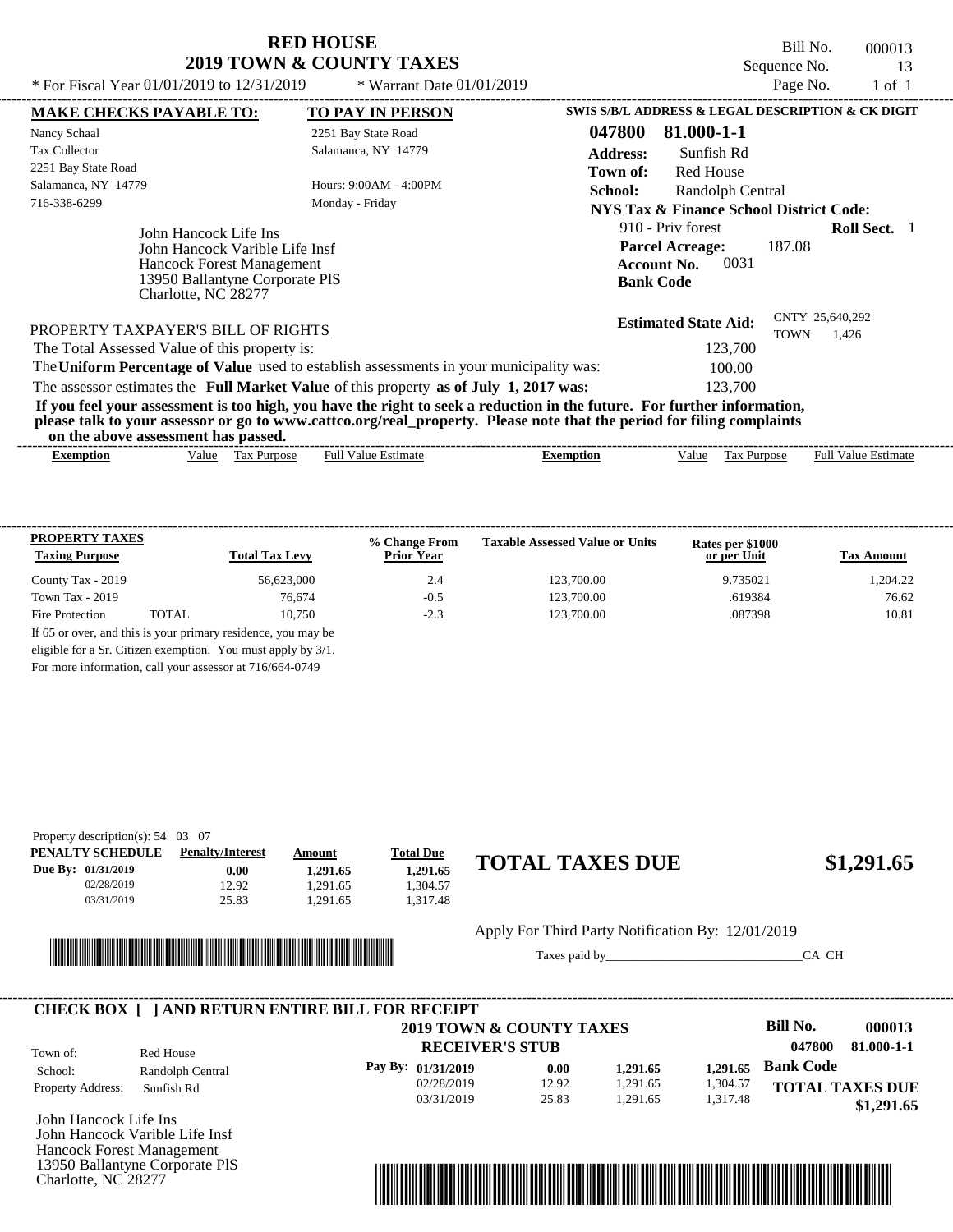Bill No. 000014 Sequence No. 14

| * For Fiscal Year $01/01/2019$ to $12/31/2019$                                                                                                     | * Warrant Date $01/01/2019$                                                                                                                                                                                                                      | Page No.<br>$1$ of $1$                                                            |
|----------------------------------------------------------------------------------------------------------------------------------------------------|--------------------------------------------------------------------------------------------------------------------------------------------------------------------------------------------------------------------------------------------------|-----------------------------------------------------------------------------------|
| <b>MAKE CHECKS PAYABLE TO:</b>                                                                                                                     | <b>TO PAY IN PERSON</b>                                                                                                                                                                                                                          | SWIS S/B/L ADDRESS & LEGAL DESCRIPTION & CK DIGIT                                 |
| Nancy Schaal                                                                                                                                       | 2251 Bay State Road                                                                                                                                                                                                                              | 047800<br>81.000-1-2                                                              |
| Tax Collector<br>2251 Bay State Road                                                                                                               | Salamanca, NY 14779                                                                                                                                                                                                                              | <b>Address:</b><br>Sunfish Rd (Off)<br><b>Red House</b><br>Town of:               |
| Salamanca, NY 14779<br>716-338-6299                                                                                                                | Hours: 9:00AM - 4:00PM<br>Monday - Friday                                                                                                                                                                                                        | School:<br>Randolph Central<br><b>NYS Tax &amp; Finance School District Code:</b> |
| John Hancock Life Ins Co<br>John Hancock Varible Life Ins<br>John Hancock Timber Resource<br>13950 Ballantyne Corporate PIS<br>Charlotte, NC 28277 | 910 - Priv forest<br><b>Roll Sect.</b> 1<br><b>Parcel Acreage:</b><br>200.00<br>0032<br><b>Account No.</b><br><b>Bank Code</b>                                                                                                                   |                                                                                   |
| PROPERTY TAXPAYER'S BILL OF RIGHTS                                                                                                                 |                                                                                                                                                                                                                                                  | CNTY 25,640,292<br><b>Estimated State Aid:</b><br><b>TOWN</b><br>1.426            |
| The Total Assessed Value of this property is:                                                                                                      |                                                                                                                                                                                                                                                  | 121,000                                                                           |
|                                                                                                                                                    | The Uniform Percentage of Value used to establish assessments in your municipality was:                                                                                                                                                          | 100.00                                                                            |
|                                                                                                                                                    | The assessor estimates the Full Market Value of this property as of July 1, 2017 was:                                                                                                                                                            | 121,000                                                                           |
| on the above assessment has passed.                                                                                                                | If you feel your assessment is too high, you have the right to seek a reduction in the future. For further information,<br>please talk to your assessor or go to www.cattco.org/real_property. Please note that the period for filing complaints |                                                                                   |
|                                                                                                                                                    | $\Gamma$ 11 $\mathbf{V}$ 11 $\mathbf{V}$ 11 $\mathbf{V}$ 12 $\mathbf{V}$ 12 $\mathbf{V}$ 12 $\mathbf{V}$ 12 $\mathbf{V}$ 12 $\mathbf{V}$                                                                                                         |                                                                                   |

|                                                                                             | -------                                                          |
|---------------------------------------------------------------------------------------------|------------------------------------------------------------------|
| Full<br>/alue<br>$\mathbf{a}$<br>™stıma.<br>urpose<br>Value<br>xemption<br>xemption<br>. as | ∨alue<br>stımate<br>Fuh<br>alue<br>$\sim$<br><b>TILLE</b><br>ιaλ |

| <b>PROPERTY TAXES</b><br><b>Taxing Purpose</b> |       | <b>Total Tax Levy</b>                                         | % Change From<br><b>Prior Year</b> | <b>Taxable Assessed Value or Units</b> | Rates per \$1000<br>or per Unit | <b>Tax Amount</b> |
|------------------------------------------------|-------|---------------------------------------------------------------|------------------------------------|----------------------------------------|---------------------------------|-------------------|
| County Tax - 2019                              |       | 56,623,000                                                    | 2.4                                | 121,000.00                             | 9.735021                        | 1.177.94          |
| Town Tax $-2019$                               |       | 76.674                                                        | $-0.5$                             | 121,000.00                             | .619384                         | 74.95             |
| Fire Protection                                | TOTAL | 10.750                                                        | $-2.3$                             | 121,000.00                             | .087398                         | 10.58             |
|                                                |       | If 65 or over, and this is your primary residence, you may be |                                    |                                        |                                 |                   |
|                                                |       | eligible for a Sr. Citizen exemption. You must apply by 3/1.  |                                    |                                        |                                 |                   |

For more information, call your assessor at 716/664-0749

| Property description(s): $54 \quad 03 \quad 07$ |                         |          |                  |                        |            |
|-------------------------------------------------|-------------------------|----------|------------------|------------------------|------------|
| PENALTY SCHEDULE                                | <b>Penalty/Interest</b> | Amount   | <b>Total Due</b> |                        |            |
| Due By: 01/31/2019                              | 0.00                    | 1.263.47 | 1.263.47         | <b>TOTAL TAXES DUE</b> | \$1,263.47 |
| 02/28/2019                                      | 12.63                   | .263.47  | .276.10          |                        |            |
| 03/31/2019                                      | 25.27                   | .263.47  | .288.74          |                        |            |
|                                                 |                         |          |                  |                        |            |



Apply For Third Party Notification By: 12/01/2019

Taxes paid by\_\_\_\_\_\_\_\_\_\_\_\_\_\_\_\_\_\_\_\_\_\_\_\_\_\_\_\_\_\_\_CA CH



John Hancock Life Ins Co John Hancock Varible Life Ins John Hancock Timber Resource 13950 Ballantyne Corporate PlS Charlotte, NC 28277

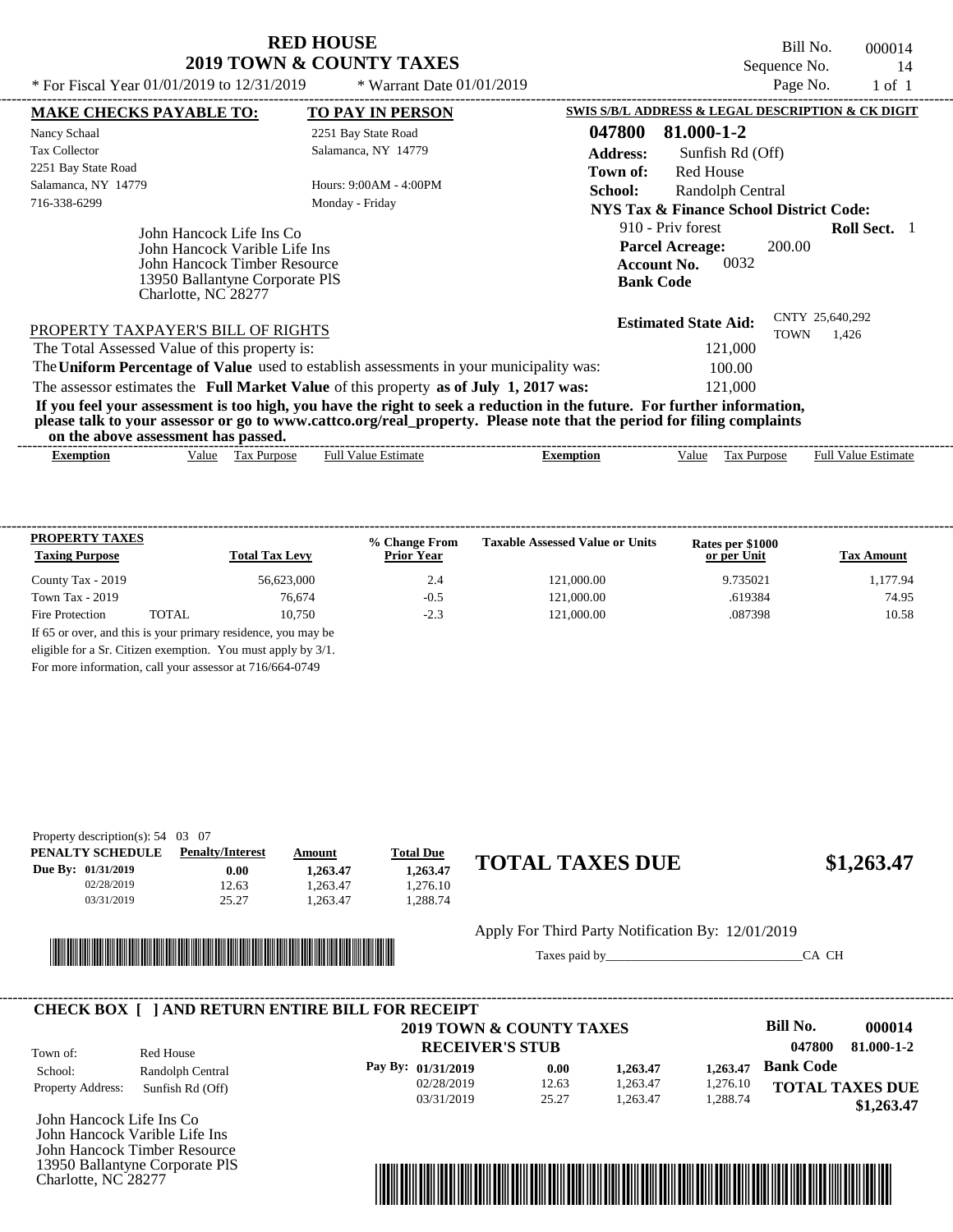## **RED HOUSE 2019 TOWN & COUNTY TAXES**<br>01/01/2019 to 12/31/2019<br>\* Wewent Data C

Bill No. 000015 Sequence No. 15<br>Page No. 1 of 1

| * For Fiscal Year 01/01/2019 to 12/31/2019                                       | * Warrant Date $01/01/2019$                                                                                                                                                                                                                      |                                                                                                | Page No.                       | $1$ of $1$                 |
|----------------------------------------------------------------------------------|--------------------------------------------------------------------------------------------------------------------------------------------------------------------------------------------------------------------------------------------------|------------------------------------------------------------------------------------------------|--------------------------------|----------------------------|
| <b>MAKE CHECKS PAYABLE TO:</b>                                                   | <b>TO PAY IN PERSON</b>                                                                                                                                                                                                                          | SWIS S/B/L ADDRESS & LEGAL DESCRIPTION & CK DIGIT                                              |                                |                            |
| Nancy Schaal                                                                     | 2251 Bay State Road                                                                                                                                                                                                                              | 047800<br>90.001-1-14                                                                          |                                |                            |
| <b>Tax Collector</b>                                                             | Salamanca, NY 14779                                                                                                                                                                                                                              | <b>Address:</b><br>Beck Rd (Off)                                                               |                                |                            |
| 2251 Bay State Road                                                              |                                                                                                                                                                                                                                                  | <b>Red House</b><br>Town of:                                                                   |                                |                            |
| Salamanca, NY 14779                                                              | Hours: $9:00AM - 4:00PM$                                                                                                                                                                                                                         | School:<br>Randolph Central                                                                    |                                |                            |
| 716-338-6299                                                                     | Monday - Friday                                                                                                                                                                                                                                  | <b>NYS Tax &amp; Finance School District Code:</b>                                             |                                |                            |
| Montedoro Charles<br>Montedoro Catherine<br>28 Beverly Ave<br>Lockport, NY 14094 |                                                                                                                                                                                                                                                  | 260 - Seasonal res<br><b>Parcel Acreage:</b><br>0046<br><b>Account No.</b><br><b>Bank Code</b> | 1.37                           | <b>Roll Sect.</b> 1        |
| PROPERTY TAXPAYER'S BILL OF RIGHTS                                               |                                                                                                                                                                                                                                                  | <b>Estimated State Aid:</b>                                                                    | CNTY 25,640,292<br><b>TOWN</b> | 1.426                      |
| The Total Assessed Value of this property is:                                    |                                                                                                                                                                                                                                                  | 43,000                                                                                         |                                |                            |
|                                                                                  | The Uniform Percentage of Value used to establish assessments in your municipality was:                                                                                                                                                          | 100.00                                                                                         |                                |                            |
|                                                                                  | The assessor estimates the Full Market Value of this property as of July 1, 2017 was:                                                                                                                                                            | 43,000                                                                                         |                                |                            |
| on the above assessment has passed.                                              | If you feel your assessment is too high, you have the right to seek a reduction in the future. For further information,<br>please talk to your assessor or go to www.cattco.org/real_property. Please note that the period for filing complaints |                                                                                                |                                |                            |
| Value Tax Purpose<br>Exemption                                                   | <b>Full Value Estimate</b>                                                                                                                                                                                                                       | <b>Exemption</b><br>Value                                                                      | Tax Purpose                    | <b>Full Value Estimate</b> |

| <b>PROPERTY TAXES</b><br><b>Taxing Purpose</b> |       | <b>Total Tax Levy</b>                                         | % Change From<br><b>Prior Year</b> | <b>Taxable Assessed Value or Units</b> | Rates per \$1000<br>or per Unit | <b>Tax Amount</b> |
|------------------------------------------------|-------|---------------------------------------------------------------|------------------------------------|----------------------------------------|---------------------------------|-------------------|
| County Tax - 2019                              |       | 56,623,000                                                    | 2.4                                | 43,000.00                              | 9.735021                        | 418.61            |
| Town Tax $-2019$                               |       | 76,674                                                        | $-0.5$                             | 43,000.00                              | .619384                         | 26.63             |
| Fire Protection                                | TOTAL | 10.750                                                        | $-2.3$                             | 43,000.00                              | .087398                         | 3.76              |
|                                                |       | If 65 or over, and this is your primary residence, you may be |                                    |                                        |                                 |                   |
|                                                |       | eligible for a Sr. Citizen exemption. You must apply by 3/1.  |                                    |                                        |                                 |                   |

For more information, call your assessor at 716/664-0749

| Property description(s): $30 \quad 02 \quad 07$ |                         |        |                  |                        |          |
|-------------------------------------------------|-------------------------|--------|------------------|------------------------|----------|
| PENALTY SCHEDULE                                | <b>Penalty/Interest</b> | Amount | <b>Total Due</b> |                        |          |
| Due By: 01/31/2019                              | $0.00\,$                | 449.00 | 449.00           | <b>TOTAL TAXES DUE</b> | \$449.00 |
| 02/28/2019                                      | 4.49                    | 449.00 | 453.49           |                        |          |
| 03/31/2019                                      | 8.98                    | 449.00 | 457.98           |                        |          |
|                                                 |                         |        |                  |                        |          |



Apply For Third Party Notification By: 12/01/2019

Taxes paid by\_\_\_\_\_\_\_\_\_\_\_\_\_\_\_\_\_\_\_\_\_\_\_\_\_\_\_\_\_\_\_CA CH

|                          |                  | 2019 TOWN & COUNTY TAXES |      |        |        | Bill No.         | 000015                 |
|--------------------------|------------------|--------------------------|------|--------|--------|------------------|------------------------|
| Town of:                 | Red House        | <b>RECEIVER'S STUB</b>   |      |        |        | 047800           | 90.001-1-14            |
| School:                  | Randolph Central | Pay By: 01/31/2019       | 0.00 | 449.00 | 449.00 | <b>Bank Code</b> |                        |
| <b>Property Address:</b> | Beck Rd (Off)    | 02/28/2019               | 4.49 | 449.00 | 453.49 |                  | <b>TOTAL TAXES DUE</b> |
|                          |                  | 03/31/2019               | 8.98 | 449.00 | 457.98 |                  | \$449.00               |

Montedoro Charles Montedoro Catherine 28 Beverly Ave Lockport, NY 14094

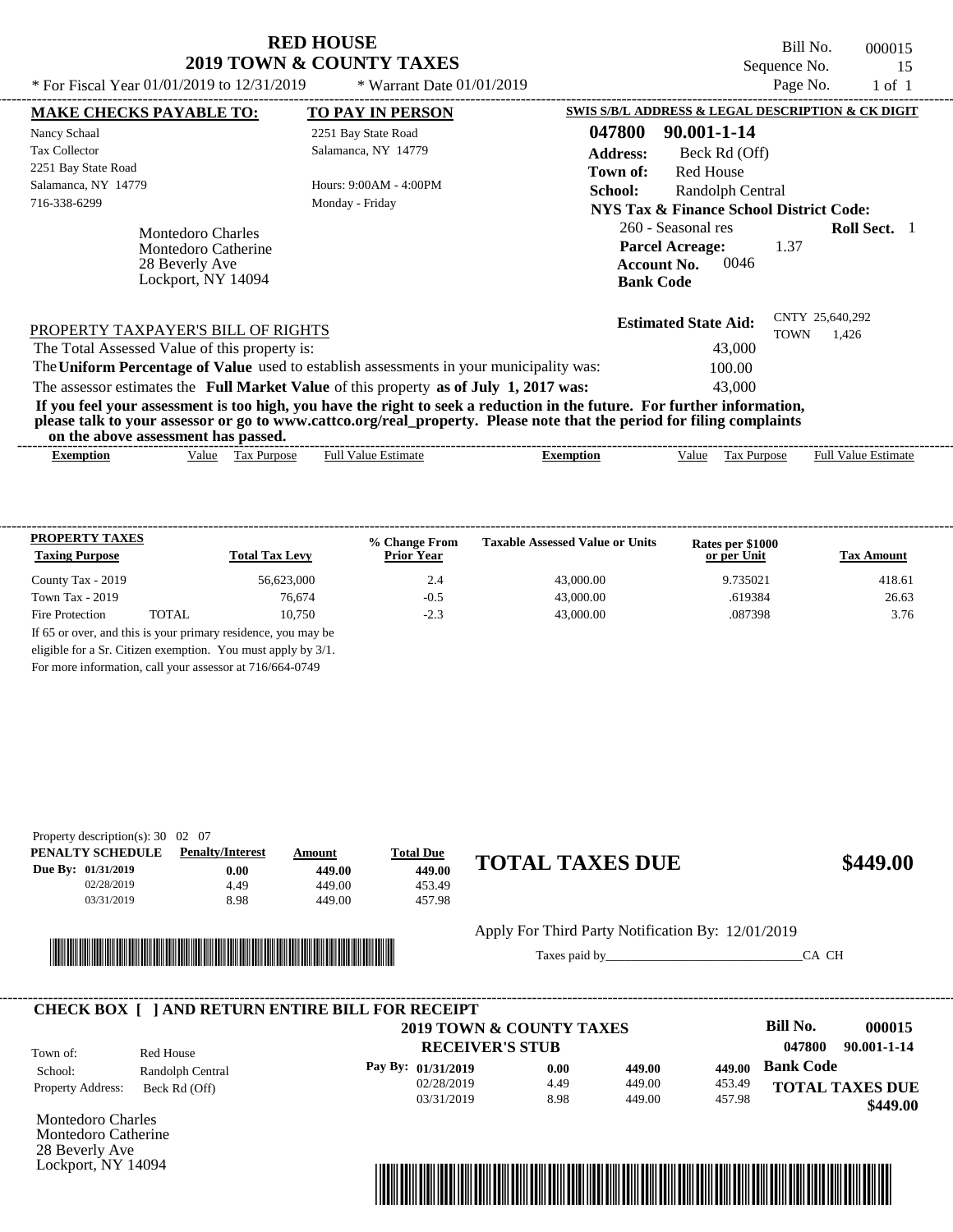Bill No. 000016 Sequence No. 16

| * For Fiscal Year 01/01/2019 to 12/31/2019                   | * Warrant Date $01/01/2019$                                                                                                                                                                                                                      | Page No.<br>1 of 1                                                                                                     |
|--------------------------------------------------------------|--------------------------------------------------------------------------------------------------------------------------------------------------------------------------------------------------------------------------------------------------|------------------------------------------------------------------------------------------------------------------------|
| <b>MAKE CHECKS PAYABLE TO:</b>                               | <b>TO PAY IN PERSON</b>                                                                                                                                                                                                                          | SWIS S/B/L ADDRESS & LEGAL DESCRIPTION & CK DIGIT                                                                      |
| Nancy Schaal                                                 | 2251 Bay State Road                                                                                                                                                                                                                              | 047800<br>90.001-1-32                                                                                                  |
| Tax Collector                                                | Salamanca, NY 14779                                                                                                                                                                                                                              | <b>Address:</b><br>1998 Bay State Rd                                                                                   |
| 2251 Bay State Road                                          |                                                                                                                                                                                                                                                  | Red House<br>Town of:                                                                                                  |
| Salamanca, NY 14779                                          | Hours: 9:00AM - 4:00PM                                                                                                                                                                                                                           | <b>School:</b><br>Randolph Central                                                                                     |
| 716-338-6299                                                 | Monday - Friday                                                                                                                                                                                                                                  | NYS Tax & Finance School District Code:                                                                                |
| Nuttall Ronald M<br>1998 Bay State Rd<br>Salamanca, NY 14779 |                                                                                                                                                                                                                                                  | 210 - 1 Family Res<br><b>Roll Sect.</b> 1<br><b>Parcel Acreage:</b><br>1.18<br>0048<br>Account No.<br><b>Bank Code</b> |
| PROPERTY TAXPAYER'S BILL OF RIGHTS                           |                                                                                                                                                                                                                                                  | CNTY 25,640,292<br><b>Estimated State Aid:</b><br>TOWN<br>1,426                                                        |
| The Total Assessed Value of this property is:                |                                                                                                                                                                                                                                                  | 47,600                                                                                                                 |
|                                                              | The Uniform Percentage of Value used to establish assessments in your municipality was:                                                                                                                                                          | 100.00                                                                                                                 |
|                                                              | The assessor estimates the Full Market Value of this property as of July 1, 2017 was:                                                                                                                                                            | 47,600                                                                                                                 |
|                                                              | If you feel your assessment is too high, you have the right to seek a reduction in the future. For further information,<br>please talk to your assessor or go to www.cattco.org/real_property. Please note that the period for filing complaints |                                                                                                                        |

| on               | the above assessment has passed. |                            |              |                      |                            |
|------------------|----------------------------------|----------------------------|--------------|----------------------|----------------------------|
| <b>Exemption</b> | Tax Purpose<br>Value             | <b>Full Value Estimate</b> | Exemption    | Value<br>Tax Purpose | <b>Full Value Estimate</b> |
| Aged $C/t/s$     | 23,800 COUNTY                    | 23,800                     | Aged $C/t/s$ | 23,800 TOWN          | 23,800                     |
|                  |                                  |                            |              |                      |                            |

| <b>PROPERTY TAXES</b><br><b>Taxing Purpose</b> |       | <b>Total Tax Levy</b>                                         | % Change From<br><b>Prior Year</b> | <b>Taxable Assessed Value or Units</b> | Rates per \$1000<br>or per Unit | <b>Tax Amount</b> |
|------------------------------------------------|-------|---------------------------------------------------------------|------------------------------------|----------------------------------------|---------------------------------|-------------------|
| County Tax - 2019                              |       | 56,623,000                                                    | 2.4                                | 23,800.00                              | 9.735021                        | 231.69            |
| Town Tax $-2019$                               |       | 76.674                                                        | $-0.5$                             | 23,800.00                              | .619384                         | 14.74             |
| Fire Protection                                | TOTAL | 10.750                                                        | $-2.3$                             | 47,600.00                              | .087398                         | 4.16              |
|                                                |       | If 65 or over, and this is your primary residence, you may be |                                    |                                        |                                 |                   |
|                                                |       | eligible for a Sr. Citizen exemption. You must apply by 3/1.  |                                    |                                        |                                 |                   |

For more information, call your assessor at 716/664-0749

| Property description(s): $64 \quad 01 \quad 07$ |                         |        |                  |                        |          |
|-------------------------------------------------|-------------------------|--------|------------------|------------------------|----------|
| PENALTY SCHEDULE                                | <b>Penalty/Interest</b> | Amount | <b>Total Due</b> |                        |          |
| <b>Due By: 01/31/2019</b>                       | 0.00                    | 250.59 | 250.59           | <b>TOTAL TAXES DUE</b> | \$250.59 |
| 02/28/2019                                      | 2.51                    | 250.59 | 253.10           |                        |          |
| 03/31/2019                                      | 5.01                    | 250.59 | 255.60           |                        |          |
|                                                 |                         |        |                  |                        |          |



Apply For Third Party Notification By: 12/01/2019

Taxes paid by\_\_\_\_\_\_\_\_\_\_\_\_\_\_\_\_\_\_\_\_\_\_\_\_\_\_\_\_\_\_\_CA CH

|                          |                   | 2019 TOWN & COUNTY TAXES |      |        |        | Bill No.         | 000016                 |
|--------------------------|-------------------|--------------------------|------|--------|--------|------------------|------------------------|
| Town of:                 | Red House         | <b>RECEIVER'S STUB</b>   |      |        |        | 047800           | 90.001-1-32            |
| School:                  | Randolph Central  | Pay By: $01/31/2019$     | 0.00 | 250.59 | 250.59 | <b>Bank Code</b> |                        |
| <b>Property Address:</b> | 1998 Bay State Rd | 02/28/2019               | 2.51 | 250.59 | 253.10 |                  | <b>TOTAL TAXES DUE</b> |
|                          |                   | 03/31/2019               | 5.01 | 250.59 | 255.60 |                  | \$250.59               |

Nuttall Ronald M 1998 Bay State Rd Salamanca, NY 14779

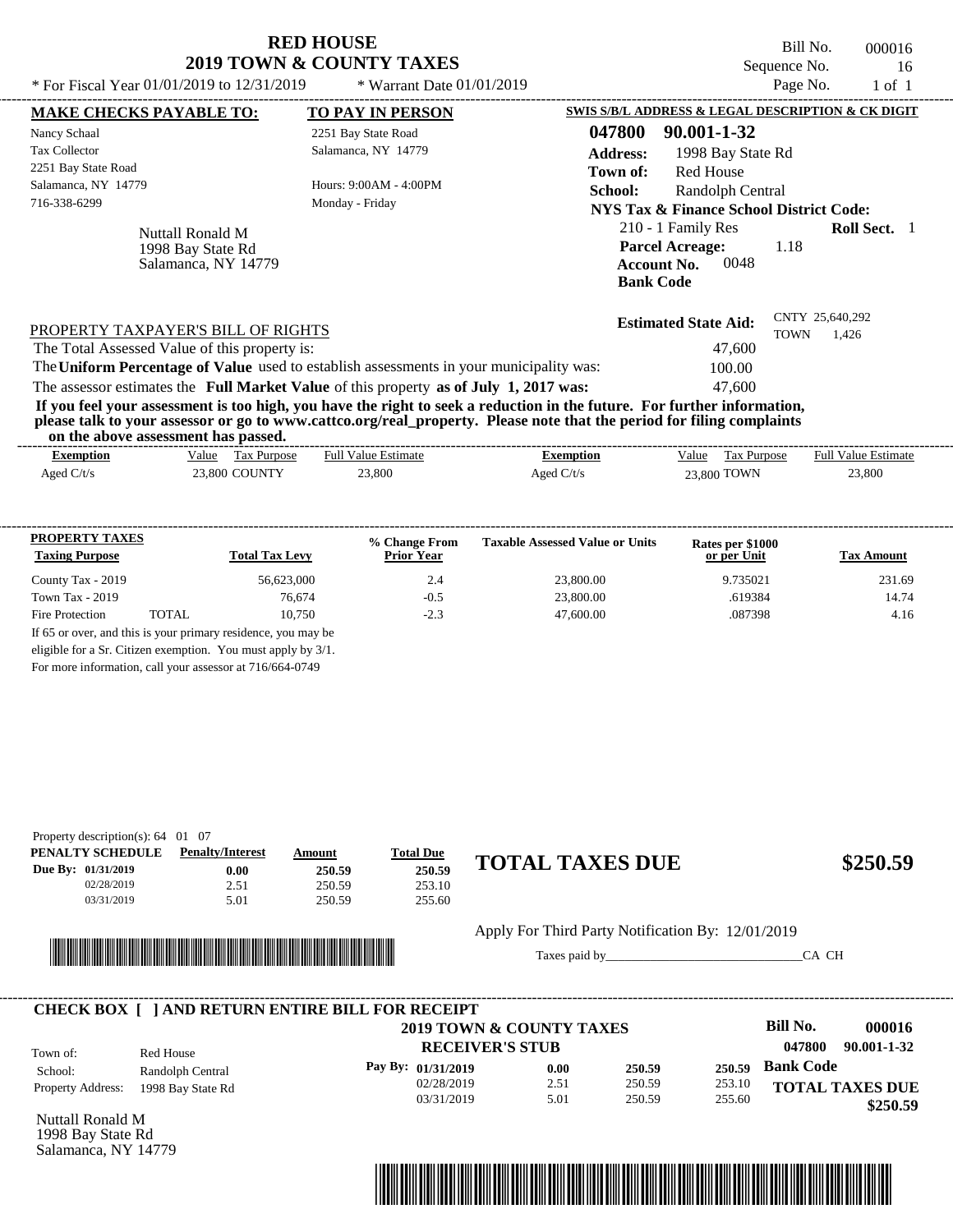Bill No. 000017 Sequence No. 17<br>Page No. 1 of 1

| * For Fiscal Year $01/01/2019$ to $12/31/2019$                                  | * Warrant Date $01/01/2019$                                                             |                                                                                                                                                                                                                                                  | Page No.    | $1$ of $1$                 |  |
|---------------------------------------------------------------------------------|-----------------------------------------------------------------------------------------|--------------------------------------------------------------------------------------------------------------------------------------------------------------------------------------------------------------------------------------------------|-------------|----------------------------|--|
| <b>MAKE CHECKS PAYABLE TO:</b>                                                  | <b>TO PAY IN PERSON</b>                                                                 | SWIS S/B/L ADDRESS & LEGAL DESCRIPTION & CK DIGIT                                                                                                                                                                                                |             |                            |  |
| Nancy Schaal                                                                    | 2251 Bay State Road                                                                     | 047800<br>$90.001 - 1 - 2$                                                                                                                                                                                                                       |             |                            |  |
| <b>Tax Collector</b>                                                            | Salamanca, NY 14779                                                                     | <b>Address:</b><br>2251 Bay State Rd                                                                                                                                                                                                             |             |                            |  |
| 2251 Bay State Road                                                             |                                                                                         | <b>Red House</b><br>Town of:                                                                                                                                                                                                                     |             |                            |  |
| Salamanca, NY 14779                                                             | Hours: 9:00AM - 4:00PM                                                                  | School:<br>Randolph Central                                                                                                                                                                                                                      |             |                            |  |
| 716-338-6299                                                                    | Monday - Friday                                                                         | <b>NYS Tax &amp; Finance School District Code:</b>                                                                                                                                                                                               |             |                            |  |
| Schaal Clifford E<br>Schaal Nancy J<br>2251 Bay State Rd<br>Salamanca, NY 14779 |                                                                                         | 210 - 1 Family Res<br><b>Parcel Acreage:</b><br>0049<br><b>Account No.</b><br><b>Bank Code</b>                                                                                                                                                   | 3.05        | <b>Roll Sect.</b> 1        |  |
| PROPERTY TAXPAYER'S BILL OF RIGHTS                                              |                                                                                         | <b>Estimated State Aid:</b>                                                                                                                                                                                                                      | <b>TOWN</b> | CNTY 25,640,292<br>1,426   |  |
| The Total Assessed Value of this property is:                                   |                                                                                         | 95,000                                                                                                                                                                                                                                           |             |                            |  |
|                                                                                 | The Uniform Percentage of Value used to establish assessments in your municipality was: | 100.00                                                                                                                                                                                                                                           |             |                            |  |
|                                                                                 | The assessor estimates the Full Market Value of this property as of July 1, 2017 was:   | 95,000                                                                                                                                                                                                                                           |             |                            |  |
| on the above assessment has passed.                                             |                                                                                         | If you feel your assessment is too high, you have the right to seek a reduction in the future. For further information,<br>please talk to your assessor or go to www.cattco.org/real_property. Please note that the period for filing complaints |             |                            |  |
| Value Tax Purpose<br>Exemption                                                  | <b>Full Value Estimate</b>                                                              | Tax Purpose<br><b>Exemption</b><br>Value                                                                                                                                                                                                         |             | <b>Full Value Estimate</b> |  |

| <b>PROPERTY TAXES</b><br><b>Taxing Purpose</b> |       | <b>Total Tax Levy</b>                                         | % Change From<br><b>Prior Year</b> | <b>Taxable Assessed Value or Units</b> | Rates per \$1000<br>or per Unit | <b>Tax Amount</b> |
|------------------------------------------------|-------|---------------------------------------------------------------|------------------------------------|----------------------------------------|---------------------------------|-------------------|
| County Tax - 2019                              |       | 56,623,000                                                    | 2.4                                | 95,000.00                              | 9.735021                        | 924.83            |
| Town Tax $-2019$                               |       | 76,674                                                        | $-0.5$                             | 95,000.00                              | .619384                         | 58.84             |
| Fire Protection                                | TOTAL | 10.750                                                        | $-2.3$                             | 95,000.00                              | .087398                         | 8.30              |
|                                                |       | If 65 or over, and this is your primary residence, you may be |                                    |                                        |                                 |                   |
|                                                |       | eligible for a Sr. Citizen exemption. You must apply by 3/1.  |                                    |                                        |                                 |                   |

For more information, call your assessor at 716/664-0749

| Property description(s): $32 \quad 02 \quad 07$ |                         |        |                  |                        |          |
|-------------------------------------------------|-------------------------|--------|------------------|------------------------|----------|
| PENALTY SCHEDULE                                | <b>Penalty/Interest</b> | Amount | <b>Total Due</b> |                        |          |
| Due By: 01/31/2019                              | $0.00\,$                | 991.97 | 991.97           | <b>TOTAL TAXES DUE</b> | \$991.97 |
| 02/28/2019                                      | 9.92                    | 991.97 | .001.89          |                        |          |
| 03/31/2019                                      | 19.84                   | 991.97 | .011.81          |                        |          |
|                                                 |                         |        |                  |                        |          |



Apply For Third Party Notification By: 12/01/2019

Taxes paid by\_\_\_\_\_\_\_\_\_\_\_\_\_\_\_\_\_\_\_\_\_\_\_\_\_\_\_\_\_\_\_CA CH

|                          |                   | 2019 TOWN & COUNTY TAXES |       |        |          | Bill No.               | 000017           |
|--------------------------|-------------------|--------------------------|-------|--------|----------|------------------------|------------------|
| Town of:                 | Red House         | <b>RECEIVER'S STUB</b>   |       |        |          | 047800                 | $90.001 - 1 - 2$ |
| School:                  | Randolph Central  | Pay By: 01/31/2019       | 0.00  | 991.97 | 991.97   | <b>Bank Code</b>       |                  |
| <b>Property Address:</b> | 2251 Bay State Rd | 02/28/2019               | 9.92  | 991.97 | 1,001.89 | <b>TOTAL TAXES DUE</b> |                  |
|                          |                   | 03/31/2019               | 19.84 | 991.97 | 1,011.81 |                        | \$991.97         |

Schaal Clifford E Schaal Nancy J 2251 Bay State Rd Salamanca, NY 14779

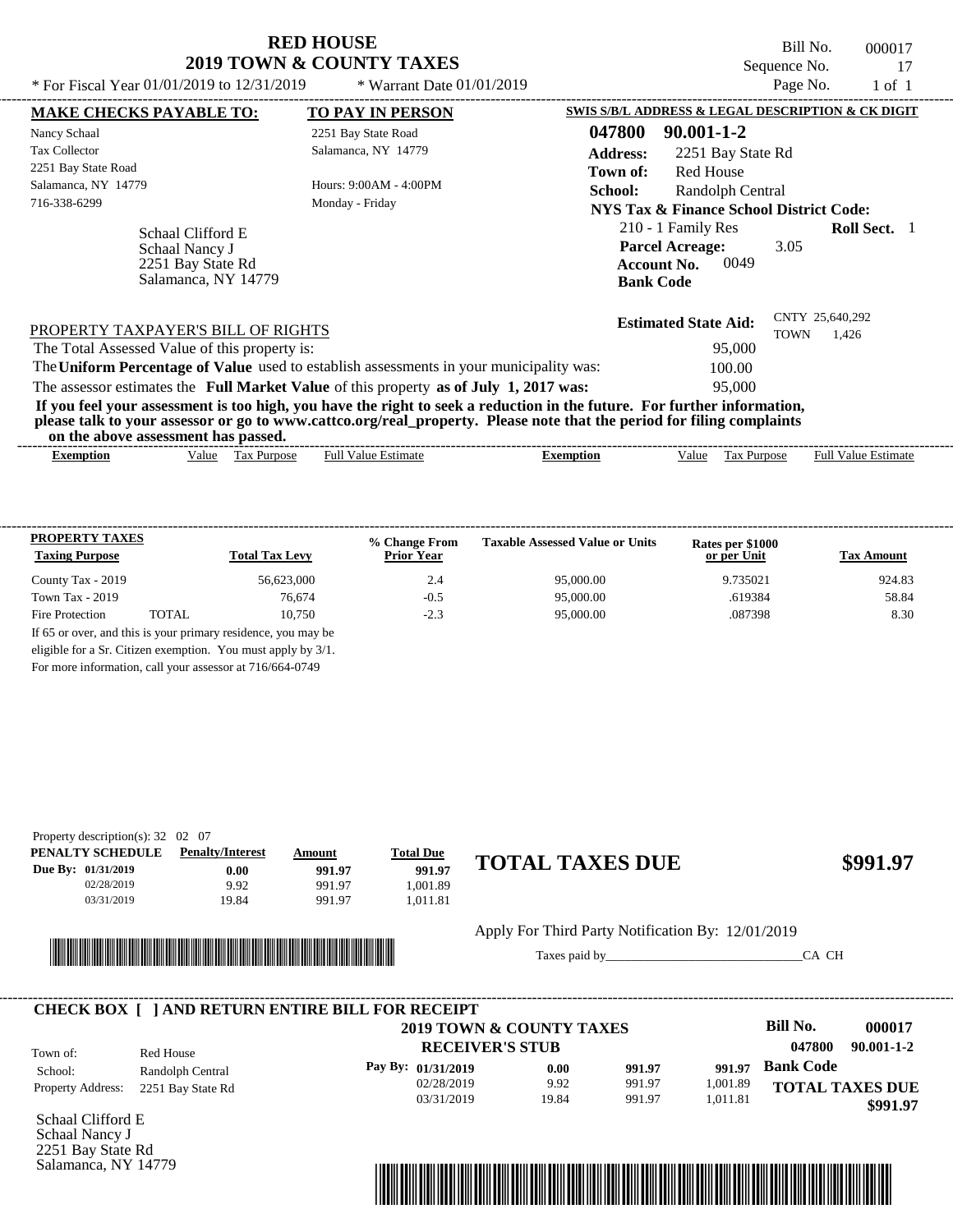Bill No. 000018 Sequence No. 18

| * For Fiscal Year 01/01/2019 to 12/31/2019                                        | * Warrant Date $01/01/2019$                                                                                                                                                                                                                      |                                                                                        | Page No.                       | $1$ of $1$                 |  |
|-----------------------------------------------------------------------------------|--------------------------------------------------------------------------------------------------------------------------------------------------------------------------------------------------------------------------------------------------|----------------------------------------------------------------------------------------|--------------------------------|----------------------------|--|
| <b>MAKE CHECKS PAYABLE TO:</b>                                                    | <b>TO PAY IN PERSON</b>                                                                                                                                                                                                                          | SWIS S/B/L ADDRESS & LEGAL DESCRIPTION & CK DIGIT                                      |                                |                            |  |
| Nancy Schaal                                                                      | 2251 Bay State Road                                                                                                                                                                                                                              | 047800<br>90.001-1-4                                                                   |                                |                            |  |
| <b>Tax Collector</b>                                                              | Salamanca, NY 14779                                                                                                                                                                                                                              | <b>Address:</b>                                                                        | 2123 Bay State Rd              |                            |  |
| 2251 Bay State Road                                                               |                                                                                                                                                                                                                                                  | <b>Red House</b><br>Town of:                                                           |                                |                            |  |
| Salamanca, NY 14779<br>Hours: $9:00AM - 4:00PM$                                   |                                                                                                                                                                                                                                                  | School:                                                                                | Randolph Central               |                            |  |
| 716-338-6299                                                                      | Monday - Friday                                                                                                                                                                                                                                  | <b>NYS Tax &amp; Finance School District Code:</b>                                     |                                |                            |  |
| Sienkiewicz Harry<br>Sienkiewicz Rita<br>2123 Bay State Rd<br>Salamanca, NY 14779 |                                                                                                                                                                                                                                                  | 210 - 1 Family Res<br><b>Parcel Acreage:</b><br><b>Account No.</b><br><b>Bank Code</b> | 1.39<br>0055                   | <b>Roll Sect.</b> 1        |  |
| PROPERTY TAXPAYER'S BILL OF RIGHTS                                                |                                                                                                                                                                                                                                                  | <b>Estimated State Aid:</b>                                                            | CNTY 25,640,292<br><b>TOWN</b> | 1.426                      |  |
| The Total Assessed Value of this property is:                                     |                                                                                                                                                                                                                                                  |                                                                                        | 46,500                         |                            |  |
|                                                                                   | The Uniform Percentage of Value used to establish assessments in your municipality was:                                                                                                                                                          |                                                                                        | 100.00                         |                            |  |
|                                                                                   | The assessor estimates the Full Market Value of this property as of July 1, 2017 was:                                                                                                                                                            |                                                                                        | 46,500                         |                            |  |
| on the above assessment has passed.                                               | If you feel your assessment is too high, you have the right to seek a reduction in the future. For further information,<br>please talk to your assessor or go to www.cattco.org/real_property. Please note that the period for filing complaints |                                                                                        |                                |                            |  |
| Value Tax Purpose<br><b>Exemption</b>                                             | <b>Full Value Estimate</b>                                                                                                                                                                                                                       | <b>Exemption</b><br>Value                                                              | Tax Purpose                    | <b>Full Value Estimate</b> |  |

| <b>PROPERTY TAXES</b><br><b>Taxing Purpose</b> |       | <b>Total Tax Levy</b> | % Change From<br><b>Prior Year</b> | <b>Taxable Assessed Value or Units</b> | Rates per \$1000<br>or per Unit | <b>Tax Amount</b> |
|------------------------------------------------|-------|-----------------------|------------------------------------|----------------------------------------|---------------------------------|-------------------|
| County Tax - 2019                              |       | 56.623,000            | 2.4                                | 46,500.00                              | 9.735021                        | 452.68            |
| Town Tax $-2019$                               |       | 76,674                | $-0.5$                             | 46,500.00                              | .619384                         | 28.80             |
| Fire Protection                                | TOTAL | 10.750                | $-2.3$                             | 46,500.00                              | .087398                         | 4.06              |

For more information, call your assessor at 716/664-0749

| Property description(s): $32 \quad 02 \quad 07$ |                         |        |                  |                        |          |
|-------------------------------------------------|-------------------------|--------|------------------|------------------------|----------|
| <b>PENALTY SCHEDULE</b>                         | <b>Penalty/Interest</b> | Amount | <b>Total Due</b> |                        |          |
| Due By: 01/31/2019                              | 0.00                    | 485.54 | 485.54           | <b>TOTAL TAXES DUE</b> | \$485.54 |
| 02/28/2019                                      | 4.86                    | 485.54 | 490.40           |                        |          |
| 03/31/2019                                      | 9.71                    | 485.54 | 495.25           |                        |          |
|                                                 |                         |        |                  |                        |          |



Apply For Third Party Notification By: 12/01/2019

Taxes paid by\_\_\_\_\_\_\_\_\_\_\_\_\_\_\_\_\_\_\_\_\_\_\_\_\_\_\_\_\_\_\_CA CH

| <b>CHECK BOX   JAND RETURN ENTIRE BILL FOR RECEIPT</b> |                   | 2019 TOWN & COUNTY TAXES |      |        |        | Bill No.         | 000018                 |
|--------------------------------------------------------|-------------------|--------------------------|------|--------|--------|------------------|------------------------|
| Town of:                                               | Red House         | <b>RECEIVER'S STUB</b>   |      |        |        | 047800           | $90.001 - 1 - 4$       |
| School:                                                | Randolph Central  | Pay By: 01/31/2019       | 0.00 | 485.54 | 485.54 | <b>Bank Code</b> |                        |
| <b>Property Address:</b>                               | 2123 Bay State Rd | 02/28/2019               | 4.86 | 485.54 | 490.40 |                  | <b>TOTAL TAXES DUE</b> |
|                                                        |                   | 03/31/2019               | 9.71 | 485.54 | 495.25 |                  | \$485.54               |

Sienkiewicz Harry Sienkiewicz Rita 2123 Bay State Rd Salamanca, NY 14779

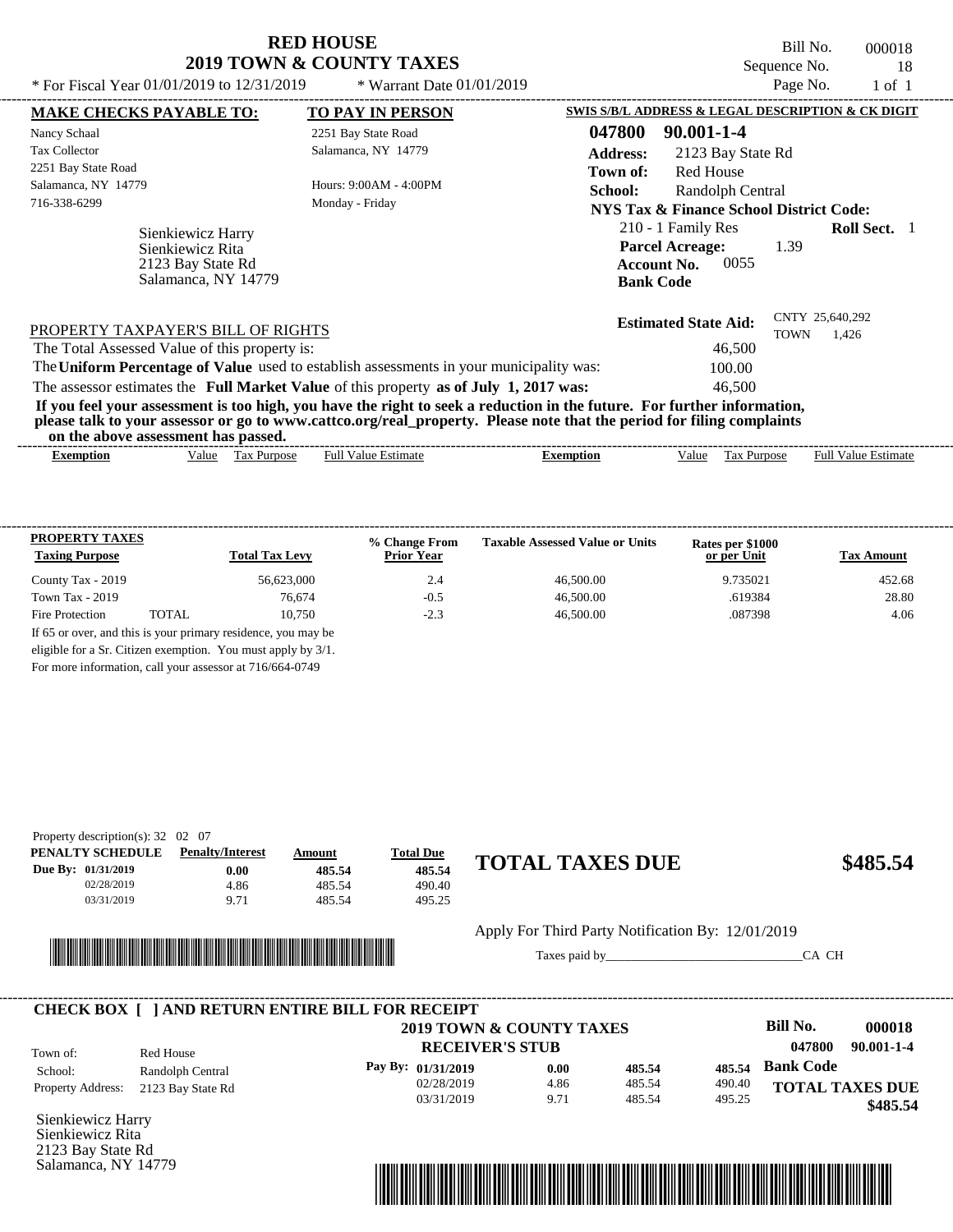|                                                                                                                                                                                                                                                                                         | <b>RED HOUSE</b><br><b>2019 TOWN &amp; COUNTY TAXES</b> |                                                                                                                   | Bill No.<br>Sequence No.       | 000019<br>19               |
|-----------------------------------------------------------------------------------------------------------------------------------------------------------------------------------------------------------------------------------------------------------------------------------------|---------------------------------------------------------|-------------------------------------------------------------------------------------------------------------------|--------------------------------|----------------------------|
| * For Fiscal Year $01/01/2019$ to $12/31/2019$                                                                                                                                                                                                                                          | * Warrant Date $01/01/2019$                             |                                                                                                                   | Page No.                       | $1$ of $1$                 |
| <b>MAKE CHECKS PAYABLE TO:</b>                                                                                                                                                                                                                                                          | <b>TO PAY IN PERSON</b>                                 | SWIS S/B/L ADDRESS & LEGAL DESCRIPTION & CK DIGIT                                                                 |                                |                            |
| Nancy Schaal                                                                                                                                                                                                                                                                            | 2251 Bay State Road                                     | 047800<br>$109.000 - 2 - 5.71$                                                                                    |                                |                            |
| <b>Tax Collector</b>                                                                                                                                                                                                                                                                    | Salamanca, NY 14779                                     | <b>Address:</b><br>Asp $3$ (Off)                                                                                  |                                |                            |
| 2251 Bay State Road<br>Salamanca, NY 14779<br>716-338-6299                                                                                                                                                                                                                              | Hours: 9:00AM - 4:00PM<br>Monday - Friday               | <b>Red House</b><br>Town of:<br>School:<br>Randolph Central<br><b>NYS Tax &amp; Finance School District Code:</b> |                                |                            |
| H L Murry Drilling Co<br>6321 W Lake Rd<br>Portland, NY 14769                                                                                                                                                                                                                           |                                                         | 731 - Oil-natural<br><b>Parcel Acreage:</b><br>0330<br><b>Account No.</b><br><b>Bank Code</b>                     | 0.01                           | Roll Sect. 1               |
| PROPERTY TAXPAYER'S BILL OF RIGHTS<br>The Total Assessed Value of this property is:                                                                                                                                                                                                     |                                                         | <b>Estimated State Aid:</b>                                                                                       | CNTY 25,640,292<br><b>TOWN</b> | 1.426                      |
| The Uniform Percentage of Value used to establish assessments in your municipality was:                                                                                                                                                                                                 |                                                         | 100.00                                                                                                            |                                |                            |
| The assessor estimates the Full Market Value of this property as of July 1, 2017 was:                                                                                                                                                                                                   |                                                         | $\Omega$                                                                                                          |                                |                            |
| If you feel your assessment is too high, you have the right to seek a reduction in the future. For further information,<br>please talk to your assessor or go to www.cattco.org/real_property. Please note that the period for filing complaints<br>on the above assessment has passed. |                                                         |                                                                                                                   |                                |                            |
| Value Tax Purpose<br><b>Exemption</b>                                                                                                                                                                                                                                                   | <b>Full Value Estimate</b>                              | Value<br>Tax Purpose<br><b>Exemption</b>                                                                          |                                | <b>Full Value Estimate</b> |

| <b>PROPERTY TAXES</b>                                         |       |                       | % Change From     | <b>Taxable Assessed Value or Units</b> | Rates per \$1000 |                   |  |
|---------------------------------------------------------------|-------|-----------------------|-------------------|----------------------------------------|------------------|-------------------|--|
| <b>Taxing Purpose</b>                                         |       | <b>Total Tax Levy</b> | <b>Prior Year</b> |                                        | or per Unit      | <b>Tax Amount</b> |  |
| County Tax - 2019                                             |       | 56.623,000            | 2.4               | 0.00                                   | 9.735021         | 0.00              |  |
| Town Tax - 2019                                               |       | 76.674                | $-0.5$            | 0.00                                   | .619384          | 0.00              |  |
| Fire Protection                                               | TOTAL | 10.750                | $-2.3$            | 0.00                                   | .087398          | 0.00              |  |
| If 65 or over, and this is your primary residence, you may be |       |                       |                   |                                        |                  |                   |  |
| eligible for a Sr. Citizen exemption. You must apply by 3/1.  |       |                       |                   |                                        |                  |                   |  |

----------------------------------------------------------------------------------------------------------------------------------------------------------------------------------------------------

For more information, call your assessor at 716/664-0749

Property description(s): Bbls 0 5 Oil Wells Allegany State Park

|                                                               |                                                                                                           |         | Apply For Third Party Notification By: 12/01/2019  |                                                                         |                                |
|---------------------------------------------------------------|-----------------------------------------------------------------------------------------------------------|---------|----------------------------------------------------|-------------------------------------------------------------------------|--------------------------------|
|                                                               |                                                                                                           |         |                                                    | CA CH                                                                   |                                |
| Town of:<br>School:<br>Property Address:                      | <b>CHECK BOX [ ] AND RETURN ENTIRE BILL FOR RECEIPT</b><br>Red House<br>Randolph Central<br>Asp $3$ (Off) | Pay By: | 2019 TOWN & COUNTY TAXES<br><b>RECEIVER'S STUB</b> | <b>Bill No.</b><br>047800<br><b>Bank Code</b><br><b>TOTAL TAXES DUE</b> | 000019<br>$109.000 - 2 - 5.71$ |
| H L Murry Drilling Co<br>6321 W Lake Rd<br>Portland, NY 14769 |                                                                                                           |         |                                                    |                                                                         | \$0.00                         |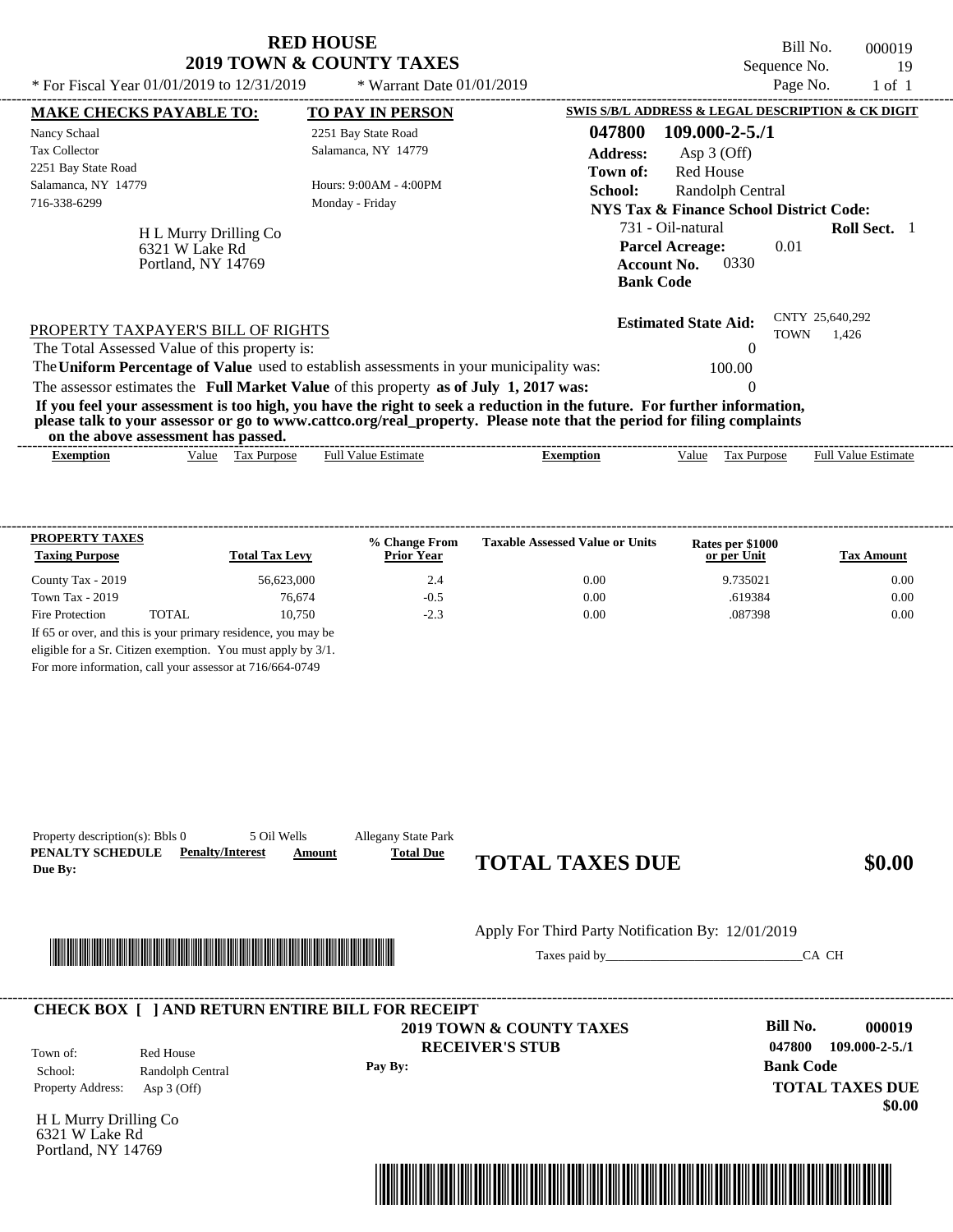| * For Fiscal Year 01/01/2019 to 12/31/2019                                          | <b>RED HOUSE</b><br><b>2019 TOWN &amp; COUNTY TAXES</b><br>* Warrant Date $01/01/2019$                                                                                                                                                           | Bill No.<br>000020<br>Sequence No.<br>20<br>Page No.<br>$1$ of $1$                                                 |
|-------------------------------------------------------------------------------------|--------------------------------------------------------------------------------------------------------------------------------------------------------------------------------------------------------------------------------------------------|--------------------------------------------------------------------------------------------------------------------|
| <b>MAKE CHECKS PAYABLE TO:</b>                                                      | <b>TO PAY IN PERSON</b>                                                                                                                                                                                                                          | SWIS S/B/L ADDRESS & LEGAL DESCRIPTION & CK DIGIT                                                                  |
| Nancy Schaal                                                                        | 2251 Bay State Road                                                                                                                                                                                                                              | $100.000 - 2 - 5.71$<br>047800                                                                                     |
| <b>Tax Collector</b><br>2251 Bay State Road                                         | Salamanca, NY 14779                                                                                                                                                                                                                              | Asp 2 (Off)<br><b>Address:</b><br><b>Red House</b><br>Town of:                                                     |
| Salamanca, NY 14779<br>716-338-6299                                                 | Hours: 9:00AM - 4:00PM<br>Monday - Friday                                                                                                                                                                                                        | School:<br>Randolph Central<br>NYS Tax & Finance School District Code:                                             |
| Walker J J<br>6630 Limestone Run Rd<br>Limestone, NY 14753                          |                                                                                                                                                                                                                                                  | 733 - Gas well<br>Roll Sect. 1<br><b>Parcel Acreage:</b><br>0.01<br><b>Account No.</b><br>0062<br><b>Bank Code</b> |
| PROPERTY TAXPAYER'S BILL OF RIGHTS<br>The Total Assessed Value of this property is: |                                                                                                                                                                                                                                                  | CNTY 25,640,292<br><b>Estimated State Aid:</b><br><b>TOWN</b><br>1,426                                             |
|                                                                                     | The Uniform Percentage of Value used to establish assessments in your municipality was:                                                                                                                                                          | 100.00                                                                                                             |
|                                                                                     | The assessor estimates the Full Market Value of this property as of July 1, 2017 was:                                                                                                                                                            |                                                                                                                    |
| on the above assessment has passed.                                                 | If you feel your assessment is too high, you have the right to seek a reduction in the future. For further information,<br>please talk to your assessor or go to www.cattco.org/real_property. Please note that the period for filing complaints |                                                                                                                    |
|                                                                                     |                                                                                                                                                                                                                                                  |                                                                                                                    |

| -------<br>xemption | -------<br>-------<br>Value | -------<br>-------<br>Purpose<br>Гaх | -------<br>-------<br>-------<br>-------<br>-------<br>Estimate<br>⊦u⊔<br>∕alu | -------<br>----<br>-------<br>-------<br>-------<br>----<br>----<br>xemption | -------<br>alue/ | -------<br>-------<br>-------<br><b>Purpose</b><br>$\sim$<br>і ал | -------------------<br>-------<br>Estimate<br>⊍ru |
|---------------------|-----------------------------|--------------------------------------|--------------------------------------------------------------------------------|------------------------------------------------------------------------------|------------------|-------------------------------------------------------------------|---------------------------------------------------|
|                     |                             |                                      |                                                                                |                                                                              |                  |                                                                   |                                                   |

| <b>PROPERTY TAXES</b><br><b>Taxing Purpose</b> |       | <b>Total Tax Levy</b> | % Change From<br><b>Prior Year</b> | <b>Taxable Assessed Value or Units</b> | Rates per \$1000<br>or per Unit | <b>Tax Amount</b> |
|------------------------------------------------|-------|-----------------------|------------------------------------|----------------------------------------|---------------------------------|-------------------|
| County Tax - 2019                              |       | 56.623,000            | 2.4                                | 0.00                                   | 9.735021                        | 0.00              |
| Town Tax $-2019$                               |       | 76.674                | $-0.5$                             | 0.00                                   | .619384                         | 0.00              |
| Fire Protection                                | TOTAL | 10.750                | $-2.3$                             | 0.00                                   | .087398                         | 0.00              |

For more information, call your assessor at 716/664-0749

|                                                      |                                                                                                                       |         | Apply For Third Party Notification By: 12/01/2019             |                                                                |        |
|------------------------------------------------------|-----------------------------------------------------------------------------------------------------------------------|---------|---------------------------------------------------------------|----------------------------------------------------------------|--------|
|                                                      | <u> Literatura de la contrada de la contrada de la contrada de la contrada de la contrada de la contrada de la co</u> |         |                                                               | CA CH                                                          |        |
|                                                      | <b>CHECK BOX [ ] AND RETURN ENTIRE BILL FOR RECEIPT</b>                                                               |         |                                                               |                                                                |        |
| Red House<br>Town of:<br>Randolph Central<br>School: |                                                                                                                       | Pay By: | <b>2019 TOWN &amp; COUNTY TAXES</b><br><b>RECEIVER'S STUB</b> | Bill No.<br>047800<br>$100.000 - 2 - 5.71$<br><b>Bank Code</b> | 000020 |
| Property Address:                                    | Asp $2$ (Off)                                                                                                         |         |                                                               | <b>TOTAL TAXES DUE</b>                                         | \$0.00 |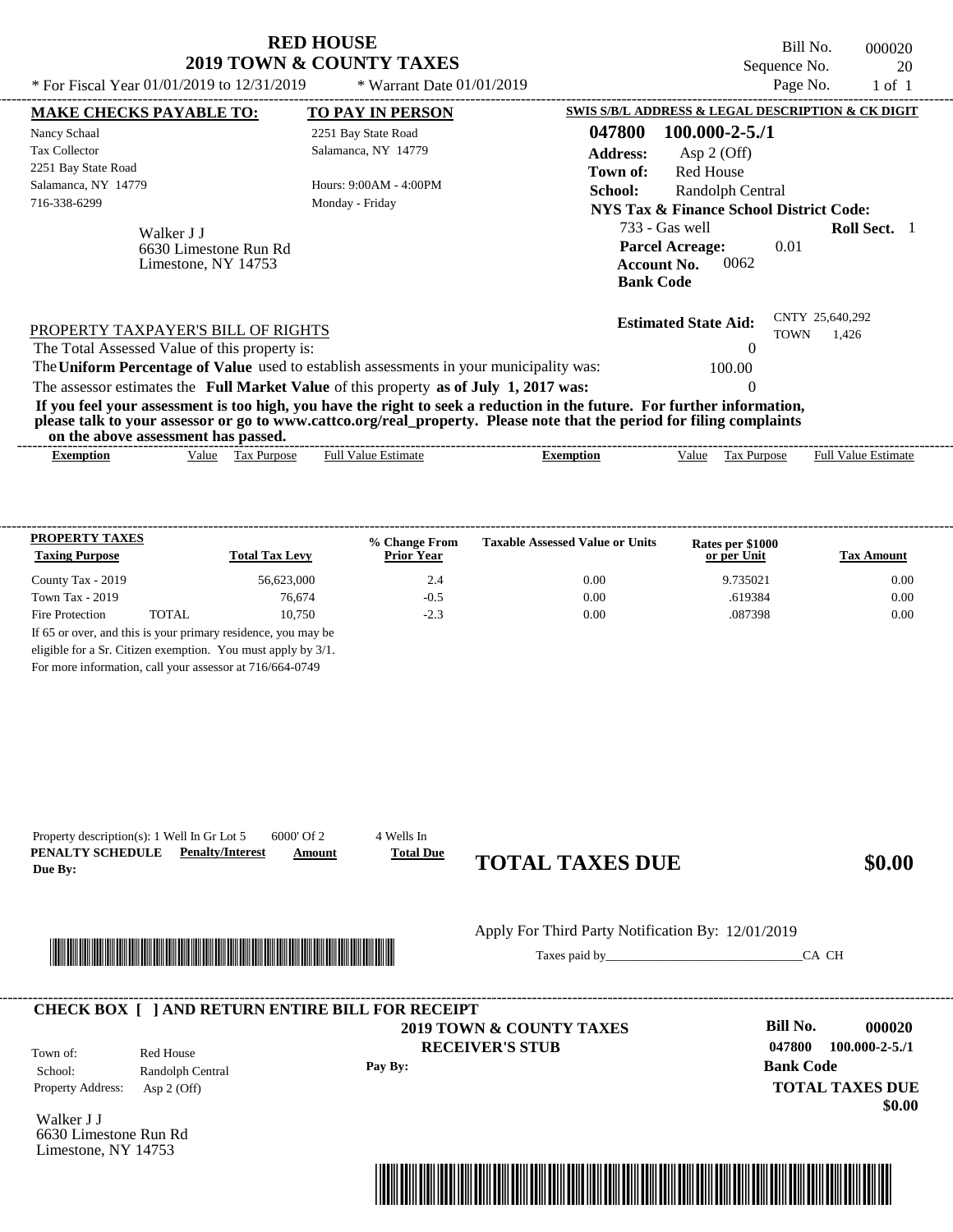| <b>RED HOUSE</b>                    |
|-------------------------------------|
| <b>2019 TOWN &amp; COUNTY TAXES</b> |

Bill No. 000021 Sequence No. 21<br>Page No. 21 of 1 \* For Fiscal Year  $01/01/2019$  to  $12/31/2019$  \* Warrant Date  $01/01/2019$  Page No. 1 of 1

| * For Fiscal Year $01/01/2019$ to $12/31/2019$                        | * Warrant Date $01/01/2019$                                                                                                                                                                                                                      |                                                    |                                                                                                | Page No.           | $1$ of $1$                 |  |
|-----------------------------------------------------------------------|--------------------------------------------------------------------------------------------------------------------------------------------------------------------------------------------------------------------------------------------------|----------------------------------------------------|------------------------------------------------------------------------------------------------|--------------------|----------------------------|--|
| <b>MAKE CHECKS PAYABLE TO:</b>                                        | <b>TO PAY IN PERSON</b>                                                                                                                                                                                                                          |                                                    | SWIS S/B/L ADDRESS & LEGAL DESCRIPTION & CK DIGIT                                              |                    |                            |  |
| Nancy Schaal                                                          | 2251 Bay State Road                                                                                                                                                                                                                              | 047800                                             | 578.000-9913-132.350                                                                           |                    |                            |  |
| <b>Tax Collector</b>                                                  | Salamanca, NY 14779                                                                                                                                                                                                                              | <b>Address:</b>                                    | <b>Special Franchise</b>                                                                       |                    |                            |  |
| 2251 Bay State Road                                                   |                                                                                                                                                                                                                                                  | Town of:                                           | <b>Red House</b>                                                                               |                    |                            |  |
| Salamanca, NY 14779                                                   | Hours: 9:00AM - 4:00PM                                                                                                                                                                                                                           | School:                                            | Randolph Central                                                                               |                    |                            |  |
| 716-338-6299                                                          | Monday - Friday                                                                                                                                                                                                                                  | <b>NYS Tax &amp; Finance School District Code:</b> |                                                                                                |                    |                            |  |
| Niagara Mohawk Power Corp<br>300 Erie Blyd West<br>Syracuse, NY 13202 |                                                                                                                                                                                                                                                  |                                                    | $861$ - Elec & gas<br><b>Parcel Acreage:</b><br>0304<br><b>Account No.</b><br><b>Bank Code</b> | 0.00               | <b>Roll Sect.</b> 5        |  |
| PROPERTY TAXPAYER'S BILL OF RIGHTS                                    |                                                                                                                                                                                                                                                  |                                                    | <b>Estimated State Aid:</b>                                                                    | <b>TOWN</b>        | CNTY 25,640,292<br>1,426   |  |
| The Total Assessed Value of this property is:                         |                                                                                                                                                                                                                                                  |                                                    | 111,756                                                                                        |                    |                            |  |
|                                                                       | The Uniform Percentage of Value used to establish assessments in your municipality was:                                                                                                                                                          |                                                    | 100.00                                                                                         |                    |                            |  |
|                                                                       | The assessor estimates the Full Market Value of this property as of July 1, 2017 was:                                                                                                                                                            |                                                    | 111.756                                                                                        |                    |                            |  |
| on the above assessment has passed.                                   | If you feel your assessment is too high, you have the right to seek a reduction in the future. For further information,<br>please talk to your assessor or go to www.cattco.org/real_property. Please note that the period for filing complaints |                                                    |                                                                                                |                    |                            |  |
|                                                                       | <b>Full Value Estimate</b><br><b>Tax Purpose</b>                                                                                                                                                                                                 | <b>Exemption</b>                                   | Value                                                                                          | <b>Tax Purpose</b> | <b>Full Value Estimate</b> |  |

| <b>PROPERTY TAXES</b><br><b>Taxing Purpose</b> |       | <b>Total Tax Levy</b> | % Change From<br><b>Prior Year</b> | <b>Taxable Assessed Value or Units</b> | Rates per \$1000<br>or per Unit | <b>Tax Amount</b> |
|------------------------------------------------|-------|-----------------------|------------------------------------|----------------------------------------|---------------------------------|-------------------|
| County Tax - 2019                              |       | 56.623,000            | 2.4                                | 111.756.00                             | 9.735021                        | 1.087.95          |
| Town Tax $-2019$                               |       | 76,674                | $-0.5$                             | 111,756.00                             | .619384                         | 69.22             |
| Fire Protection                                | TOTAL | 10.750                | $-2.3$                             | 111,756.00                             | .087398                         | 9.77              |

For more information, call your assessor at 716/664-0749

| Property description(s): Red House Town<br>PENALTY SCHEDULE | <b>Penalty/Interest</b> | $1.0000 - Random$<br>Amount | <b>Total Due</b> |                        |
|-------------------------------------------------------------|-------------------------|-----------------------------|------------------|------------------------|
| Due By: 01/31/2019                                          | 0.00                    | 1.166.94                    | 1.166.94         | <b>TOTAL TAXES DUE</b> |
| 02/28/2019                                                  | 11.67                   | 1.166.94                    | 1.178.61         |                        |
| 03/31/2019                                                  | 23.34                   | .166.94                     | 1.190.28         |                        |



### $$1,166.94$

Apply For Third Party Notification By: 12/01/2019

Taxes paid by\_\_\_\_\_\_\_\_\_\_\_\_\_\_\_\_\_\_\_\_\_\_\_\_\_\_\_\_\_\_\_CA CH



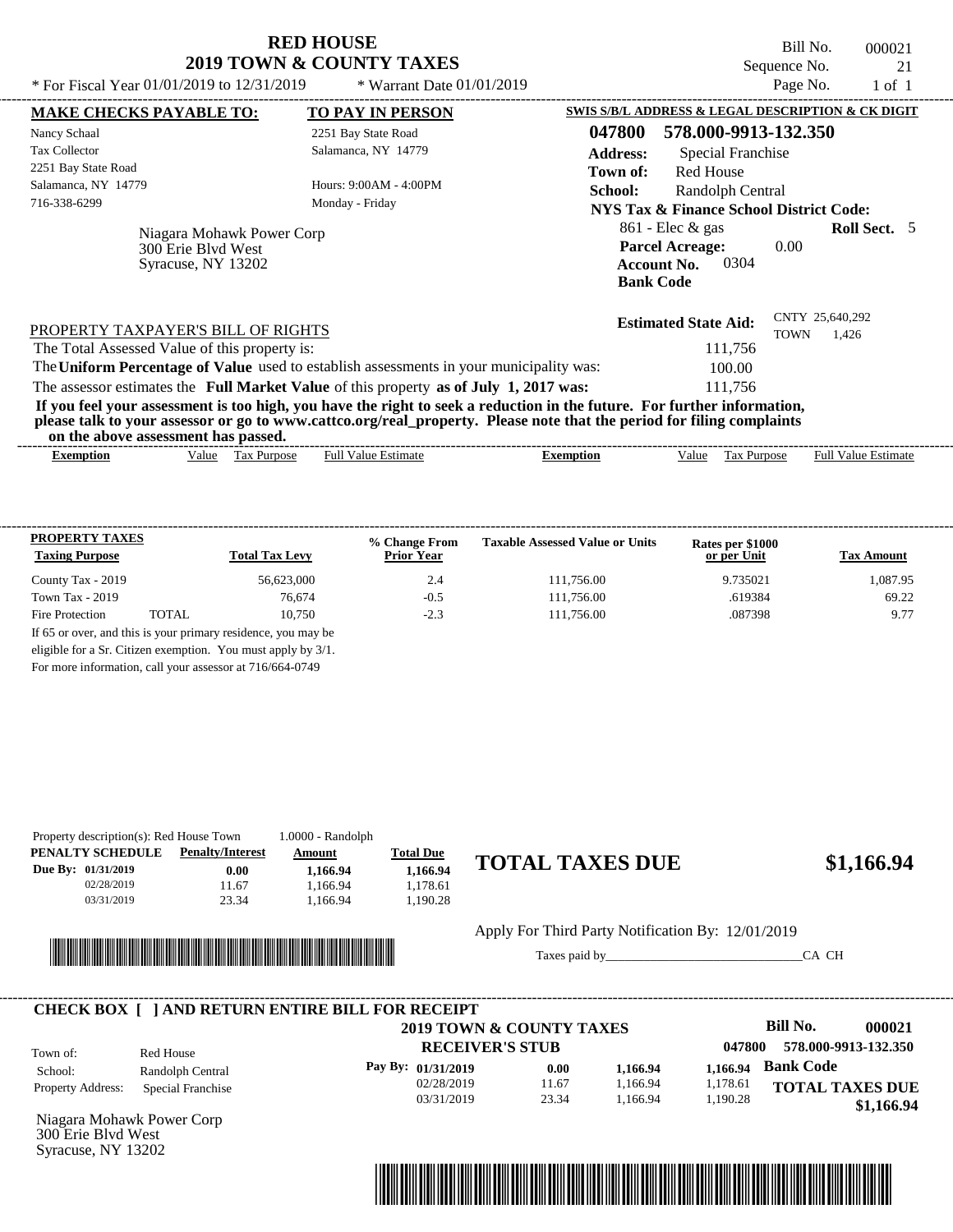Bill No. 000022 Sequence No.  $22$ <br>Page No.  $1 \text{ of } 1$ 

| * For Fiscal Year 01/01/2019 to 12/31/2019                                       | * Warrant Date $01/01/2019$                                                             |                                                                                                                                                                                                                                                  | Page No.                                | $1$ of $1$ |  |  |  |
|----------------------------------------------------------------------------------|-----------------------------------------------------------------------------------------|--------------------------------------------------------------------------------------------------------------------------------------------------------------------------------------------------------------------------------------------------|-----------------------------------------|------------|--|--|--|
| <b>MAKE CHECKS PAYABLE TO:</b>                                                   | <b>TO PAY IN PERSON</b>                                                                 | SWIS S/B/L ADDRESS & LEGAL DESCRIPTION & CK DIGIT                                                                                                                                                                                                |                                         |            |  |  |  |
| Nancy Schaal                                                                     | 2251 Bay State Road                                                                     | 047800<br>578.000-9913-629                                                                                                                                                                                                                       |                                         |            |  |  |  |
| <b>Tax Collector</b>                                                             | Salamanca, NY 14779                                                                     | <b>Address:</b><br>Special Franchise                                                                                                                                                                                                             |                                         |            |  |  |  |
| 2251 Bay State Road                                                              |                                                                                         | Town of:<br>Red House                                                                                                                                                                                                                            |                                         |            |  |  |  |
| Salamanca, NY 14779                                                              | Hours: $9:00AM - 4:00PM$                                                                | School:                                                                                                                                                                                                                                          | Randolph Central                        |            |  |  |  |
| 716-338-6299                                                                     | Monday - Friday                                                                         |                                                                                                                                                                                                                                                  | NYS Tax & Finance School District Code: |            |  |  |  |
| Windstream New York Inc<br>Duff & Phelps LLC<br>PO Box 2629<br>Addison, TX 75001 |                                                                                         | 866 - Telephone<br><b>Parcel Acreage:</b><br>0303<br><b>Account No.</b><br><b>Bank Code</b>                                                                                                                                                      | <b>Roll Sect.</b> 5<br>0.00             |            |  |  |  |
| PROPERTY TAXPAYER'S BILL OF RIGHTS                                               |                                                                                         | <b>Estimated State Aid:</b>                                                                                                                                                                                                                      | CNTY 25,640,292<br><b>TOWN</b><br>1.426 |            |  |  |  |
| The Total Assessed Value of this property is:                                    |                                                                                         | 10,256                                                                                                                                                                                                                                           |                                         |            |  |  |  |
|                                                                                  | The Uniform Percentage of Value used to establish assessments in your municipality was: | 100.00                                                                                                                                                                                                                                           |                                         |            |  |  |  |
|                                                                                  | The assessor estimates the Full Market Value of this property as of July 1, 2017 was:   | 10.256                                                                                                                                                                                                                                           |                                         |            |  |  |  |
| on the above assessment has passed.                                              |                                                                                         | If you feel your assessment is too high, you have the right to seek a reduction in the future. For further information,<br>please talk to your assessor or go to www.cattco.org/real_property. Please note that the period for filing complaints |                                         |            |  |  |  |
| Value Tax Purpose<br><b>Exemption</b>                                            | <b>Full Value Estimate</b>                                                              | Tax Purpose<br><b>Exemption</b><br>Value                                                                                                                                                                                                         | <b>Full Value Estimate</b>              |            |  |  |  |

| <b>PROPERTY TAXES</b><br><b>Taxing Purpose</b>                |       | <b>Total Tax Levy</b>                                        | % Change From<br><b>Prior Year</b> | <b>Taxable Assessed Value or Units</b> | Rates per \$1000<br>or per Unit | <b>Tax Amount</b> |  |
|---------------------------------------------------------------|-------|--------------------------------------------------------------|------------------------------------|----------------------------------------|---------------------------------|-------------------|--|
| County Tax - 2019                                             |       | 56,623,000                                                   | 2.4                                | 10.256.00                              | 9.735021                        | 99.84             |  |
| Town Tax $-2019$                                              |       | 76,674                                                       | $-0.5$                             | 10.256.00                              | .619384                         | 6.35              |  |
| Fire Protection                                               | TOTAL | 10.750                                                       | $-2.3$                             | 10.256.00                              | .087398                         | 0.90              |  |
| If 65 or over, and this is your primary residence, you may be |       |                                                              |                                    |                                        |                                 |                   |  |
|                                                               |       | eligible for a Sr. Citizen exemption. You must apply by 3/1. |                                    |                                        |                                 |                   |  |

For more information, call your assessor at 716/664-0749

| Property description(s): Red House Town |                         | $1.0000 - Random$ |                  |                        |
|-----------------------------------------|-------------------------|-------------------|------------------|------------------------|
| PENALTY SCHEDULE                        | <b>Penalty/Interest</b> | <u>Amount</u>     | <b>Total Due</b> |                        |
| Due By: 01/31/2019                      | $0.00\,$                | 107.09            | 107.09           | <b>TOTAL TAXES DUE</b> |
| 02/28/2019                              | .07                     | 107.09            | 108.16           |                        |
| 03/31/2019                              | 2.14                    | 107.09            | 109.23           |                        |
|                                         |                         |                   |                  |                        |



## $$107.09$

Apply For Third Party Notification By: 12/01/2019

Taxes paid by\_\_\_\_\_\_\_\_\_\_\_\_\_\_\_\_\_\_\_\_\_\_\_\_\_\_\_\_\_\_\_CA CH

|                          |                   | 2019 TOWN & COUNTY TAXES |      |        |                            | Bill No.<br>000022     |  |
|--------------------------|-------------------|--------------------------|------|--------|----------------------------|------------------------|--|
| Town of:                 | Red House         | <b>RECEIVER'S STUB</b>   |      |        | 578.000-9913-629<br>047800 |                        |  |
| School:                  | Randolph Central  | Pay By: $01/31/2019$     | 0.00 | 107.09 | 107.09                     | <b>Bank Code</b>       |  |
| <b>Property Address:</b> | Special Franchise | 02/28/2019               | 1.07 | 107.09 | 108.16                     | <b>TOTAL TAXES DUE</b> |  |
|                          |                   | 03/31/2019               | 2.14 | 107.09 | 109.23                     | \$107.09               |  |

Windstream New York Inc Duff & Phelps LLC PO Box 2629 Addison, TX 75001

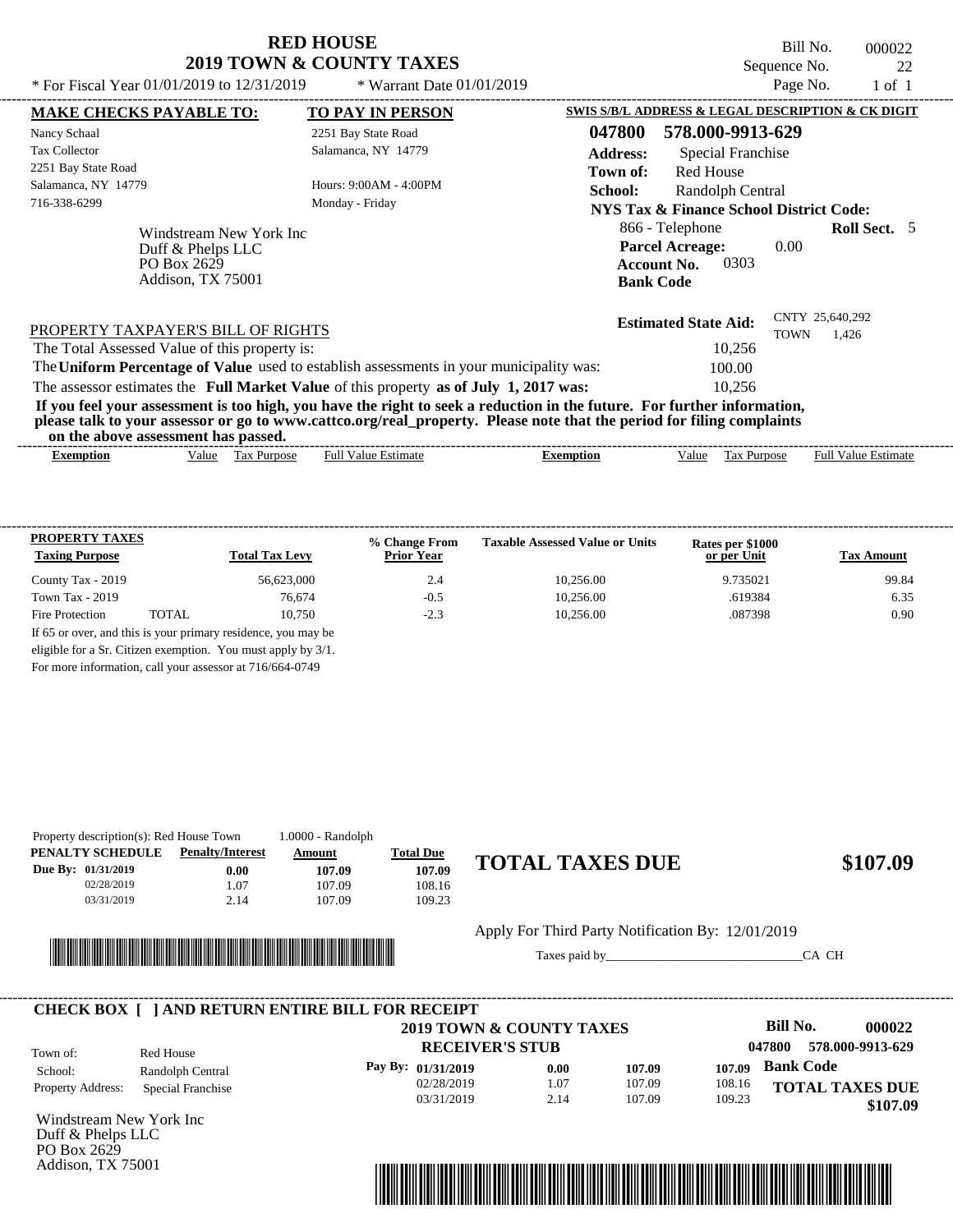| <b>RED HOUSE</b>                    |  |
|-------------------------------------|--|
| <b>2019 TOWN &amp; COUNTY TAXES</b> |  |

Bill No. 000023 Sequence No. 23<br>Page No. 1 of 1 \* For Fiscal Year  $01/01/2019$  to  $12/31/2019$  \* Warrant Date  $01/01/2019$  Page No. 1 of 1

| * For Fiscal Year 01/01/2019 to 12/31/2019                                                                                                                                                                       | * Warrant Date $01/01/2019$                                                                                           |                 |                                                                                              | Page No.    | $1$ of $1$               |  |
|------------------------------------------------------------------------------------------------------------------------------------------------------------------------------------------------------------------|-----------------------------------------------------------------------------------------------------------------------|-----------------|----------------------------------------------------------------------------------------------|-------------|--------------------------|--|
| <b>MAKE CHECKS PAYABLE TO:</b>                                                                                                                                                                                   | <b>TO PAY IN PERSON</b>                                                                                               |                 | SWIS S/B/L ADDRESS & LEGAL DESCRIPTION & CK DIGIT                                            |             |                          |  |
| Nancy Schaal                                                                                                                                                                                                     | 2251 Bay State Road                                                                                                   | 047800          | 81.000-1-6./2                                                                                |             |                          |  |
| <b>Tax Collector</b>                                                                                                                                                                                             | Salamanca, NY 14779                                                                                                   | <b>Address:</b> | Sunfish Rd                                                                                   |             |                          |  |
| 2251 Bay State Road                                                                                                                                                                                              |                                                                                                                       | Town of:        | <b>Red House</b>                                                                             |             |                          |  |
| Salamanca, NY 14779                                                                                                                                                                                              | Hours: 9:00AM - 4:00PM                                                                                                | School:         | Randolph Central                                                                             |             |                          |  |
| 716-338-6299                                                                                                                                                                                                     | Monday - Friday                                                                                                       |                 | <b>NYS Tax &amp; Finance School District Code:</b>                                           |             |                          |  |
| Crown Communications Inc PMB<br>4017 Washington Rd<br>McMurray, PA 15317                                                                                                                                         |                                                                                                                       |                 | 837 - Cell Tower<br><b>Parcel Acreage:</b><br><b>Account No.</b><br>0341<br><b>Bank Code</b> | 0.01        | <b>Roll Sect.</b> 6      |  |
| PROPERTY TAXPAYER'S BILL OF RIGHTS<br>The Total Assessed Value of this property is:                                                                                                                              |                                                                                                                       |                 | <b>Estimated State Aid:</b><br>150,900                                                       | <b>TOWN</b> | CNTY 25,640,292<br>1.426 |  |
| The Uniform Percentage of Value used to establish assessments in your municipality was:                                                                                                                          |                                                                                                                       |                 | 100.00                                                                                       |             |                          |  |
| The assessor estimates the Full Market Value of this property as of July 1, 2017 was:<br>If you feel your assessment is too high, you have the right to seek a reduction in the future. For further information, | please talk to your assessor or go to www.cattco.org/real_property. Please note that the period for filing complaints |                 | 150,900                                                                                      |             |                          |  |
| on the above assessment has passed.                                                                                                                                                                              |                                                                                                                       |                 |                                                                                              |             |                          |  |

| <b>PROPERTY TAXES</b>                                         |                       | % Change From     | <b>Taxable Assessed Value or Units</b> | Rates per \$1000 |                   |
|---------------------------------------------------------------|-----------------------|-------------------|----------------------------------------|------------------|-------------------|
| <b>Taxing Purpose</b>                                         | <b>Total Tax Levy</b> | <b>Prior Year</b> |                                        | or per Unit      | <b>Tax Amount</b> |
| County Tax - 2019                                             | 56.623,000            | 2.4               | 150,900.00                             | 9.735021         | 1.469.01          |
| Town Tax - 2019                                               | 76.674                | $-0.5$            | 150,900.00                             | .619384          | 93.47             |
| If 65 or over, and this is your primary residence, you may be |                       |                   |                                        |                  |                   |
| eligible for a Sr. Citizen exemption. You must apply by 3/1.  |                       |                   |                                        |                  |                   |
|                                                               |                       |                   |                                        |                  |                   |

For more information, call your assessor at 716/664-0749

| PENALTY SCHEDULE<br>Due By: 01/31/2019<br>02/28/2019<br>03/31/2019 | <b>Penalty/Interest</b><br>0.00<br>15.62<br>31.25 | Amount<br>1,562.48<br>1.562.48<br>1,562.48 | <b>Total Due</b><br>1,562.48<br>1.578.10<br>1,593.73 | <b>TOTAL TAXES DUE</b>                                             | \$1,562.48 |
|--------------------------------------------------------------------|---------------------------------------------------|--------------------------------------------|------------------------------------------------------|--------------------------------------------------------------------|------------|
|                                                                    | <u> Timba ka matsayin shekara ta 1999 ku</u>      | <b>IIII</b>                                |                                                      | Apply For Third Party Notification By: 12/01/2019<br>Taxes paid by | CA CH      |

|                          |                              | <b>CHECK BOX [ ] AND RETURN ENTIRE BILL FOR RECEIPT</b> |                          |          |          |                  |                        |
|--------------------------|------------------------------|---------------------------------------------------------|--------------------------|----------|----------|------------------|------------------------|
|                          |                              |                                                         | 2019 TOWN & COUNTY TAXES |          |          | Bill No.         | 000023                 |
| Town of:                 | Red House                    |                                                         | <b>RECEIVER'S STUB</b>   |          |          | 047800           | $81.000 - 1 - 6.72$    |
| School:                  | Randolph Central             | Pay By: 01/31/2019                                      | 0.00                     | 1.562.48 | 1.562.48 | <b>Bank Code</b> |                        |
| <b>Property Address:</b> | Sunfish Rd                   | 02/28/2019                                              | 15.62                    | 1,562.48 | 1,578.10 |                  | <b>TOTAL TAXES DUE</b> |
|                          |                              | 03/31/2019                                              | 31.25                    | 1.562.48 | 1,593.73 |                  | \$1,562.48             |
|                          | Crown Communications Inc PMB |                                                         |                          |          |          |                  |                        |



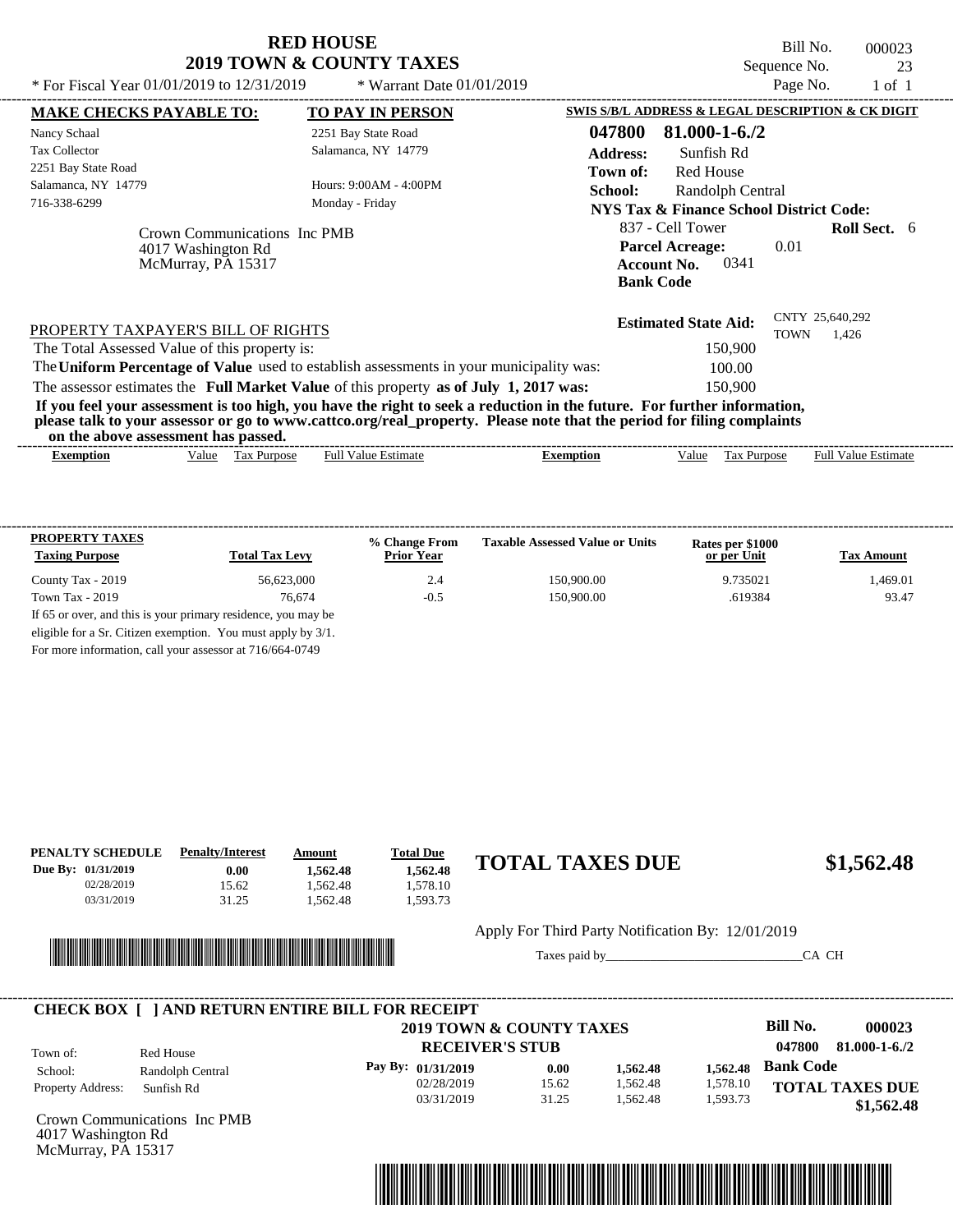| <b>RED HOUSE</b>                    |
|-------------------------------------|
| <b>2019 TOWN &amp; COUNTY TAXES</b> |

Bill No. 000024 Sequence No. 24

| * For Fiscal Year $01/01/2019$ to $12/31/2019$                                                                                                                                                                                                                                          | * Warrant Date $01/01/2019$               |                  |                                                                                                | Page No.    | 1 of 1                     |  |
|-----------------------------------------------------------------------------------------------------------------------------------------------------------------------------------------------------------------------------------------------------------------------------------------|-------------------------------------------|------------------|------------------------------------------------------------------------------------------------|-------------|----------------------------|--|
| <b>MAKE CHECKS PAYABLE TO:</b>                                                                                                                                                                                                                                                          | <b>TO PAY IN PERSON</b>                   |                  | SWIS S/B/L ADDRESS & LEGAL DESCRIPTION & CK DIGIT                                              |             |                            |  |
| Nancy Schaal                                                                                                                                                                                                                                                                            | 2251 Bay State Road                       | 047800           | 678.000-9913-123.710/200                                                                       |             |                            |  |
| <b>Tax Collector</b>                                                                                                                                                                                                                                                                    | Salamanca, NY 14779                       | <b>Address:</b>  | Transmission                                                                                   |             |                            |  |
| 2251 Bay State Road                                                                                                                                                                                                                                                                     |                                           | Town of:         | <b>Red House</b>                                                                               |             |                            |  |
| Salamanca, NY 14779                                                                                                                                                                                                                                                                     | Hours: 9:00AM - 4:00PM                    | School:          | Randolph Central                                                                               |             |                            |  |
| 716-338-6299                                                                                                                                                                                                                                                                            | Monday - Friday                           |                  | NYS Tax & Finance School District Code:                                                        |             |                            |  |
| National Fuel Gas Supply Co<br><b>Real Property Tax Service</b><br>6363 Main St<br>Buffalo, NY 14221                                                                                                                                                                                    |                                           |                  | 883 - Gas Trans Im<br><b>Parcel Acreage:</b><br>0348<br><b>Account No.</b><br><b>Bank Code</b> | 0.01        | <b>Roll Sect.</b> 6        |  |
| PROPERTY TAXPAYER'S BILL OF RIGHTS                                                                                                                                                                                                                                                      |                                           |                  | <b>Estimated State Aid:</b>                                                                    | <b>TOWN</b> | CNTY 25,640,292<br>1,426   |  |
| The Total Assessed Value of this property is:                                                                                                                                                                                                                                           |                                           |                  | 2,017,830                                                                                      |             |                            |  |
| The Uniform Percentage of Value used to establish assessments in your municipality was:                                                                                                                                                                                                 |                                           |                  | 100.00                                                                                         |             |                            |  |
| The assessor estimates the Full Market Value of this property as of July 1, 2017 was:                                                                                                                                                                                                   |                                           |                  | 2,017,830                                                                                      |             |                            |  |
| If you feel your assessment is too high, you have the right to seek a reduction in the future. For further information,<br>please talk to your assessor or go to www.cattco.org/real_property. Please note that the period for filing complaints<br>on the above assessment has passed. |                                           |                  |                                                                                                |             |                            |  |
| <b>Exemption</b><br>Value                                                                                                                                                                                                                                                               | <b>Full Value Estimate</b><br>Tax Purpose | <b>Exemption</b> | Tax Purpose<br>Value                                                                           |             | <b>Full Value Estimate</b> |  |
|                                                                                                                                                                                                                                                                                         |                                           |                  |                                                                                                |             |                            |  |
|                                                                                                                                                                                                                                                                                         |                                           |                  |                                                                                                |             |                            |  |

| <b>PROPERTY TAXES</b><br><b>Taxing Purpose</b> |        | <b>Total Tax Levy</b> | % Change From<br><b>Prior Year</b> | <b>Taxable Assessed Value or Units</b> | Rates per \$1000<br>or per Unit | <b>Tax Amount</b> |
|------------------------------------------------|--------|-----------------------|------------------------------------|----------------------------------------|---------------------------------|-------------------|
| County Tax - 2019                              |        | 56.623,000            | 2.4                                | 2017.830.00                            | 9.735021                        | 19.643.62         |
| Town Tax $-2019$                               |        | 76,674                | $-0.5$                             | 2017.830.00                            | .619384                         | 1.249.81          |
| Fire Protection                                | TOTAL. | 10.750                | $-2.3$                             | 2017.830.00                            | .087398                         | 176.35            |

For more information, call your assessor at 716/664-0749

| Property description(s): 888888<br>PENALTY SCHEDULE | <b>Penalty/Interest</b> | 1.0000 Randolph<br>Amount | <b>Gas transmission</b><br><b>Total Due</b> |                                                   |             |
|-----------------------------------------------------|-------------------------|---------------------------|---------------------------------------------|---------------------------------------------------|-------------|
| Due By: $01/31/2019$                                | 0.00                    | 21,069.78                 | 21,069.78                                   | <b>TOTAL TAXES DUE</b>                            | \$21,069.78 |
| 02/28/2019<br>03/31/2019                            | 210.70<br>421.40        | 21,069.78<br>21,069.78    | 21.280.48<br>21.491.18                      |                                                   |             |
|                                                     |                         |                           |                                             | Apply For Third Party Notification By: 12/01/2019 |             |



Buffalo, NY 14221

#### Apply For Third Party Notification By: 12/01/2019

Taxes paid by\_\_\_\_\_\_\_\_\_\_\_\_\_\_\_\_\_\_\_\_\_\_\_\_\_\_\_\_\_\_\_CA CH



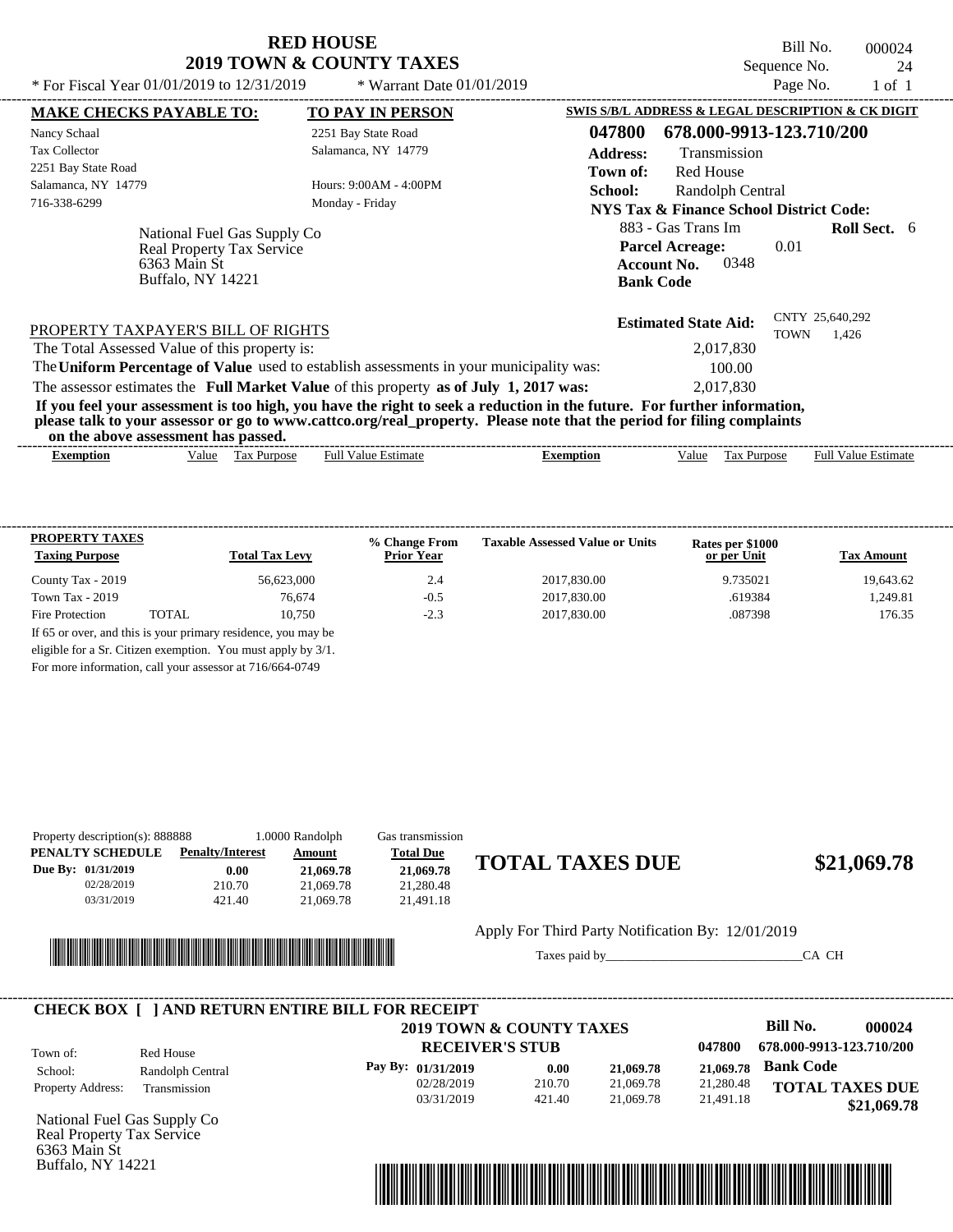Bill No. 000025 Sequence No. 25<br>Page No. 25

| * For Fiscal Year 01/01/2019 to 12/31/2019                                                           | * Warrant Date $01/01/2019$                                                             |                                                                                                                                                                                                                                                  | Page No.                       | $1$ of $1$                 |
|------------------------------------------------------------------------------------------------------|-----------------------------------------------------------------------------------------|--------------------------------------------------------------------------------------------------------------------------------------------------------------------------------------------------------------------------------------------------|--------------------------------|----------------------------|
| <b>MAKE CHECKS PAYABLE TO:</b>                                                                       | <b>TO PAY IN PERSON</b>                                                                 | SWIS S/B/L ADDRESS & LEGAL DESCRIPTION & CK DIGIT                                                                                                                                                                                                |                                |                            |
| Nancy Schaal                                                                                         | 2251 Bay State Road                                                                     | 678.000-9913-123.710/201<br>047800                                                                                                                                                                                                               |                                |                            |
| <b>Tax Collector</b>                                                                                 | Salamanca, NY 14779                                                                     | <b>Address:</b><br>Outside Plant                                                                                                                                                                                                                 |                                |                            |
| 2251 Bay State Road                                                                                  |                                                                                         | Red House<br>Town of:                                                                                                                                                                                                                            |                                |                            |
| Salamanca, NY 14779                                                                                  | Hours: $9:00AM - 4:00PM$                                                                | School:<br>Randolph Central                                                                                                                                                                                                                      |                                |                            |
| 716-338-6299                                                                                         | Monday - Friday                                                                         | NYS Tax & Finance School District Code:                                                                                                                                                                                                          |                                |                            |
| National Fuel Gas Supply Co<br><b>Real Property Tax Service</b><br>6363 Main St<br>Buffalo, NY 14221 |                                                                                         | 873 - Gas Meas Sta<br><b>Parcel Acreage:</b><br>0347<br><b>Account No.</b><br><b>Bank Code</b>                                                                                                                                                   | 0.01                           | <b>Roll Sect.</b> 6        |
| PROPERTY TAXPAYER'S BILL OF RIGHTS                                                                   |                                                                                         | <b>Estimated State Aid:</b>                                                                                                                                                                                                                      | CNTY 25,640,292<br><b>TOWN</b> | 1,426                      |
| The Total Assessed Value of this property is:                                                        |                                                                                         | 130,377                                                                                                                                                                                                                                          |                                |                            |
|                                                                                                      | The Uniform Percentage of Value used to establish assessments in your municipality was: | 100.00                                                                                                                                                                                                                                           |                                |                            |
|                                                                                                      | The assessor estimates the Full Market Value of this property as of July 1, 2017 was:   | 130,377                                                                                                                                                                                                                                          |                                |                            |
| on the above assessment has passed.                                                                  |                                                                                         | If you feel your assessment is too high, you have the right to seek a reduction in the future. For further information,<br>please talk to your assessor or go to www.cattco.org/real_property. Please note that the period for filing complaints |                                |                            |
| <b>Exemption</b>                                                                                     | <b>Full Value Estimate</b><br>Value Tax Purpose                                         | Tax Purpose<br><b>Exemption</b><br>Value                                                                                                                                                                                                         |                                | <b>Full Value Estimate</b> |

| <b>PROPERTY TAXES</b><br><b>Taxing Purpose</b> |       | <b>Total Tax Levy</b> | % Change From<br><b>Prior Year</b> | <b>Taxable Assessed Value or Units</b> | Rates per \$1000<br>or per Unit | <b>Tax Amount</b> |
|------------------------------------------------|-------|-----------------------|------------------------------------|----------------------------------------|---------------------------------|-------------------|
| County Tax - 2019                              |       | 56.623,000            | 2.4                                | 130,377.00                             | 9.735021                        | 1.269.22          |
| Town Tax $-2019$                               |       | 76.674                | $-0.5$                             | 130,377.00                             | .619384                         | 80.75             |
| Fire Protection                                | TOTAL | 10.750                | $-2.3$                             | 130,377.00                             | .087398                         | 11.39             |

For more information, call your assessor at 716/664-0749

| Property description(s): 888888 |                         | 1.0000 Randolph | <b>Measure Regulating</b> |                                                   |            |
|---------------------------------|-------------------------|-----------------|---------------------------|---------------------------------------------------|------------|
| PENALTY SCHEDULE                | <b>Penalty/Interest</b> | Amount          | <b>Total Due</b>          |                                                   |            |
| Due By: 01/31/2019              | 0.00                    | 1.361.36        | 1.361.36                  | <b>TOTAL TAXES DUE</b>                            | \$1,361.36 |
| 02/28/2019                      | 13.61                   | 1.361.36        | 1.374.97                  |                                                   |            |
| 03/31/2019                      | 27.23                   | 1.361.36        | 1.388.59                  |                                                   |            |
|                                 |                         |                 |                           | Apply For Third Party Notification By: 12/01/2019 |            |



Buffalo, NY 14221

Taxes paid by\_\_\_\_\_\_\_\_\_\_\_\_\_\_\_\_\_\_\_\_\_\_\_\_\_\_\_\_\_\_\_CA CH



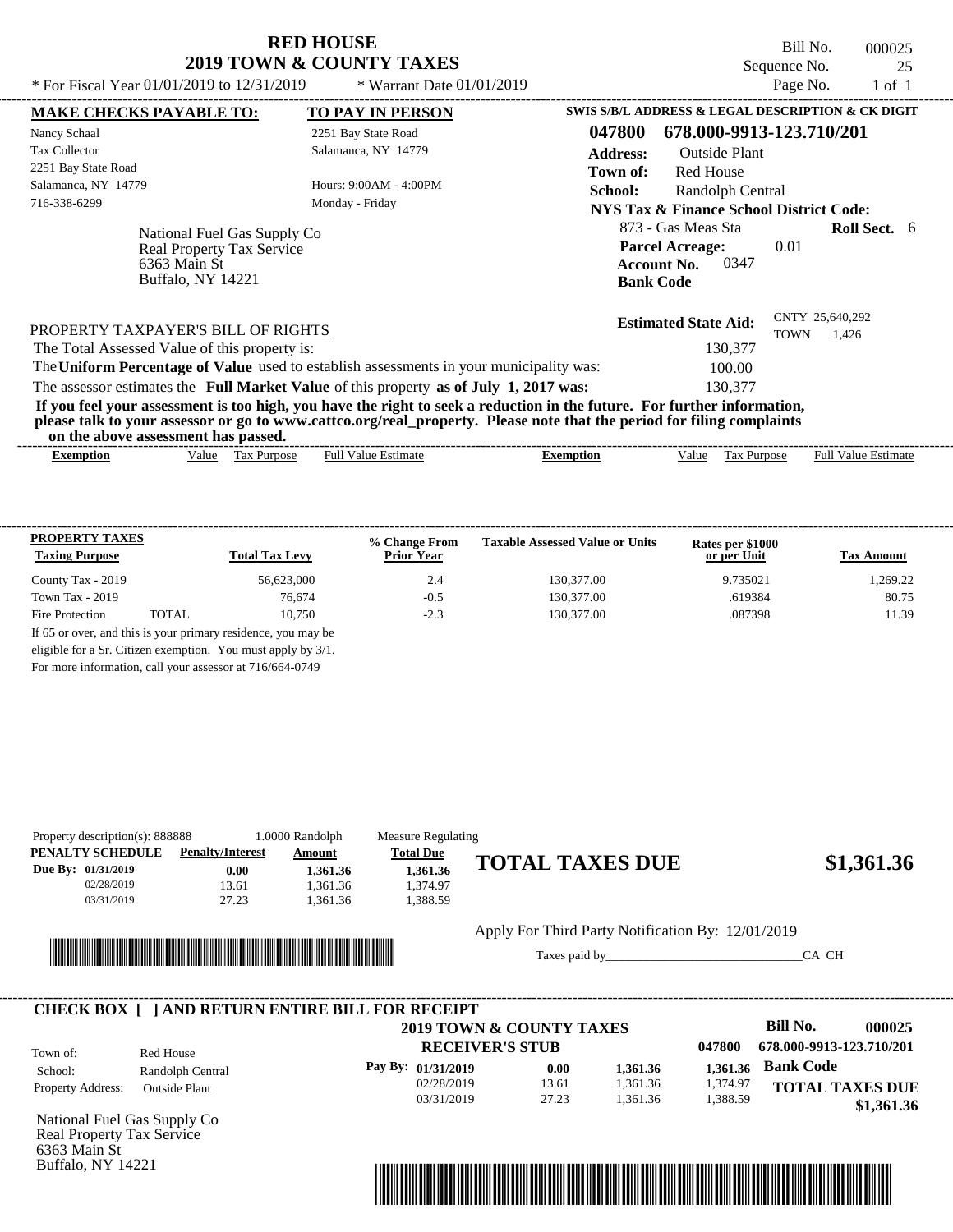| <b>RED HOUSE</b>         |  |  |  |  |  |  |
|--------------------------|--|--|--|--|--|--|
| 2019 TOWN & COUNTY TAXES |  |  |  |  |  |  |

Bill No. 000026 Sequence No. 26<br>Page No. 1 of 1

| * For Fiscal Year 01/01/2019 to 12/31/2019                                                                                                                                                                                                       | * Warrant Date $01/01/2019$ |                 |                                                                                                | Page No.    | $1$ of $1$               |  |
|--------------------------------------------------------------------------------------------------------------------------------------------------------------------------------------------------------------------------------------------------|-----------------------------|-----------------|------------------------------------------------------------------------------------------------|-------------|--------------------------|--|
| <b>MAKE CHECKS PAYABLE TO:</b>                                                                                                                                                                                                                   | <b>TO PAY IN PERSON</b>     |                 | SWIS S/B/L ADDRESS & LEGAL DESCRIPTION & CK DIGIT                                              |             |                          |  |
| Nancy Schaal                                                                                                                                                                                                                                     | 2251 Bay State Road         | 047800          | 678.000-9913-132.350/100                                                                       |             |                          |  |
| <b>Tax Collector</b>                                                                                                                                                                                                                             | Salamanca, NY 14779         | <b>Address:</b> | Elec Tran Lines                                                                                |             |                          |  |
| 2251 Bay State Road                                                                                                                                                                                                                              |                             | Town of:        | <b>Red House</b>                                                                               |             |                          |  |
| Salamanca, NY 14779                                                                                                                                                                                                                              | Hours: 9:00AM - 4:00PM      | School:         | Randolph Central                                                                               |             |                          |  |
| 716-338-6299                                                                                                                                                                                                                                     | Monday - Friday             |                 | <b>NYS Tax &amp; Finance School District Code:</b>                                             |             |                          |  |
| Niagara Mohawk Power Corp<br>300 Erie Blyd West<br>Syracuse, NY 13202                                                                                                                                                                            |                             |                 | 884 - Elec Dist Ou<br><b>Parcel Acreage:</b><br>0336<br><b>Account No.</b><br><b>Bank Code</b> | 0.01        | <b>Roll Sect.</b> 6      |  |
| PROPERTY TAXPAYER'S BILL OF RIGHTS<br>The Total Assessed Value of this property is:<br>The Uniform Percentage of Value used to establish assessments in your municipality was:                                                                   |                             |                 | <b>Estimated State Aid:</b><br>102,364<br>100.00                                               | <b>TOWN</b> | CNTY 25,640,292<br>1,426 |  |
| The assessor estimates the Full Market Value of this property as of July 1, 2017 was:                                                                                                                                                            |                             |                 | 102,364                                                                                        |             |                          |  |
| If you feel your assessment is too high, you have the right to seek a reduction in the future. For further information,<br>please talk to your assessor or go to www.cattco.org/real_property. Please note that the period for filing complaints |                             |                 |                                                                                                |             |                          |  |
| on the above assessment has passed.                                                                                                                                                                                                              |                             |                 |                                                                                                |             |                          |  |

| <b>PROPERTY TAXES</b><br><b>Taxing Purpose</b> |       | <b>Total Tax Levy</b>                                         | % Change From<br><b>Prior Year</b> | <b>Taxable Assessed Value or Units</b> | Rates per \$1000<br>or per Unit | <b>Tax Amount</b> |
|------------------------------------------------|-------|---------------------------------------------------------------|------------------------------------|----------------------------------------|---------------------------------|-------------------|
| County Tax - 2019                              |       | 56.623,000                                                    | 2.4                                | 102,364.00                             | 9.735021                        | 996.52            |
| Town Tax - 2019                                |       | 76.674                                                        | $-0.5$                             | 102,364.00                             | .619384                         | 63.40             |
| Fire Protection                                | TOTAL | 10.750                                                        | $-2.3$                             | 102.364.00                             | .087398                         | 8.95              |
|                                                |       | If 65 or over, and this is your primary residence, you may be |                                    |                                        |                                 |                   |
|                                                |       | eligible for a Sr. Citizen exemption. You must apply by 3/1.  |                                    |                                        |                                 |                   |

For more information, call your assessor at 716/664-0749

| PENALTY SCHEDULE<br>Due By: 01/31/2019<br>02/28/2019<br>03/31/2019 | <b>Penalty/Interest</b><br>0.00<br>10.69<br>21.38                                        | Amount<br>1.068.87<br>1.068.87<br>1.068.87 | <b>Total Due</b><br>1,068.87<br>1.079.56<br>1,090.25 | <b>TOTAL TAXES DUE</b>                                                         |                      |                                | \$1,068.87                                                                                   |
|--------------------------------------------------------------------|------------------------------------------------------------------------------------------|--------------------------------------------|------------------------------------------------------|--------------------------------------------------------------------------------|----------------------|--------------------------------|----------------------------------------------------------------------------------------------|
|                                                                    |                                                                                          |                                            |                                                      | Apply For Third Party Notification By: 12/01/2019                              |                      |                                | CA CH                                                                                        |
| Town of:<br>School:                                                | <b>CHECK BOX [ ] AND RETURN ENTIRE BILL FOR RECEIPT</b><br>Red House<br>Randolph Central |                                            | Pay By: 01/31/2019<br>02/28/2019                     | <b>2019 TOWN &amp; COUNTY TAXES</b><br><b>RECEIVER'S STUB</b><br>0.00<br>10.69 | 1,068.87<br>1.068.87 | 047800<br>1,068.87<br>1,079.56 | Bill No.<br>000026<br>678.000-9913-132.350/100<br><b>Bank Code</b><br><b>TOTAL TAXES DUE</b> |
| Property Address:                                                  | Elec Tran Lines<br>Niagara Mohawk Power Corp                                             |                                            | 03/31/2019                                           | 21.38                                                                          | 1,068.87             | 1,090.25                       | \$1,068.87                                                                                   |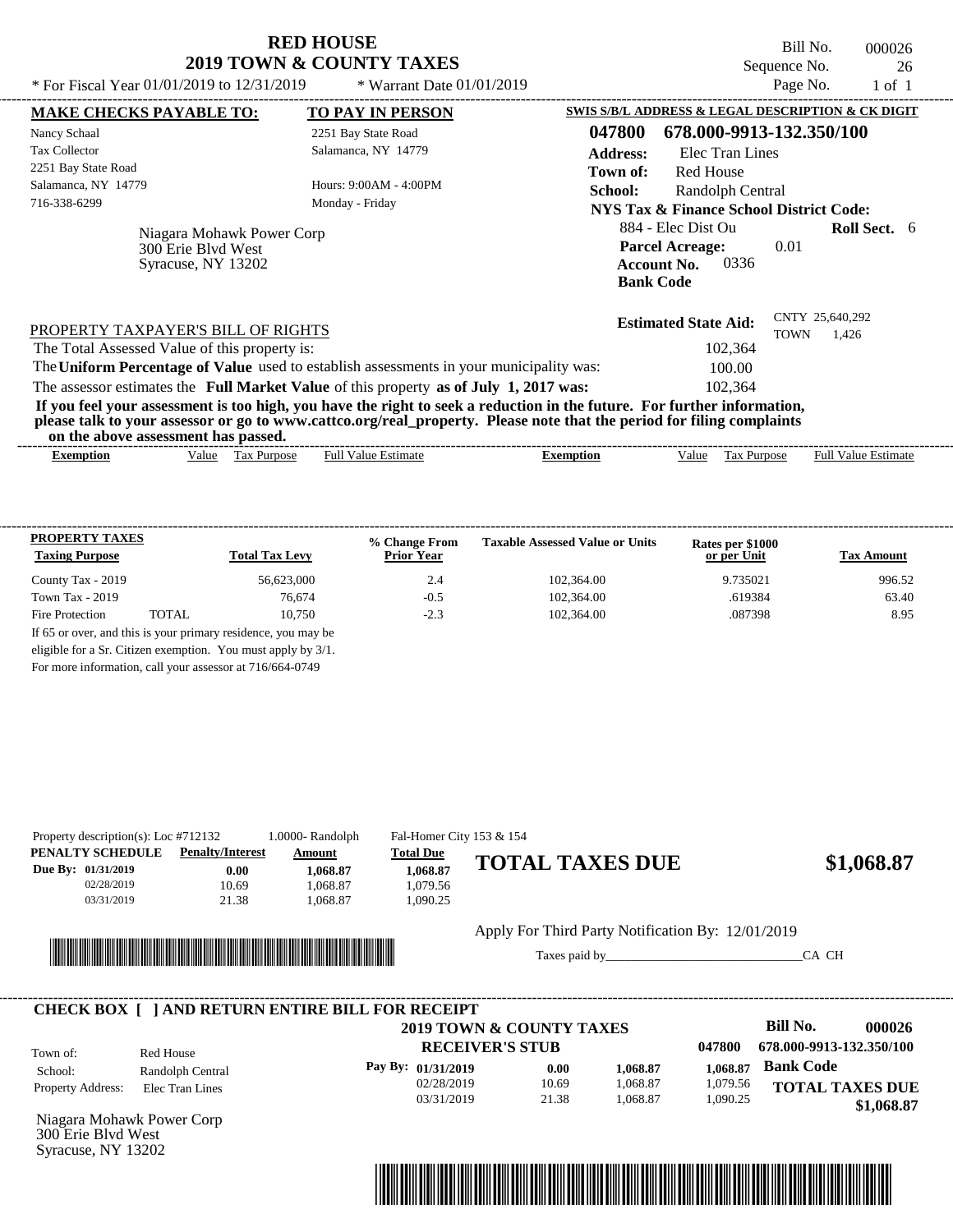Bill No. 000027 Sequence No. 27<br>Page No. 1 of 1

| SWIS S/B/L ADDRESS & LEGAL DESCRIPTION & CK DIGIT<br><b>MAKE CHECKS PAYABLE TO:</b><br><b>TO PAY IN PERSON</b><br>047800<br>678.000-9913-132.350/101<br>2251 Bay State Road<br>Salamanca, NY 14779<br>Elec Tran Line<br><b>Address:</b><br>Red House<br>Town of:<br>Hours: 9:00AM - 4:00PM<br>School:<br>Randolph Central<br>Monday - Friday<br><b>NYS Tax &amp; Finance School District Code:</b><br>884 - Elec Dist Ou<br><b>Roll Sect.</b> 6<br>Niagara Mohawk Power Corp<br><b>Parcel Acreage:</b><br>0.00<br>300 Erie Blyd West<br>0337<br>Syracuse, NY 13202<br><b>Account No.</b><br><b>Bank Code</b><br>CNTY 25,640,292<br><b>Estimated State Aid:</b><br>PROPERTY TAXPAYER'S BILL OF RIGHTS<br><b>TOWN</b><br>1,426<br>32,179<br>The Total Assessed Value of this property is:<br>The Uniform Percentage of Value used to establish assessments in your municipality was:<br>100.00<br>The assessor estimates the Full Market Value of this property as of July 1, 2017 was:<br>32,179<br>If you feel your assessment is too high, you have the right to seek a reduction in the future. For further information,<br>please talk to your assessor or go to www.cattco.org/real_property. Please note that the period for filing complaints<br>on the above assessment has passed.<br><b>Full Value Estimate</b><br><b>Full Value Estimate</b><br>Tax Purpose<br><b>Exemption</b><br>Value<br>Value<br>Tax Purpose<br><b>Exemption</b> | * For Fiscal Year $01/01/2019$ to $12/31/2019$ | * Warrant Date $01/01/2019$ |  | Page No. | 1 of 1 |  |
|------------------------------------------------------------------------------------------------------------------------------------------------------------------------------------------------------------------------------------------------------------------------------------------------------------------------------------------------------------------------------------------------------------------------------------------------------------------------------------------------------------------------------------------------------------------------------------------------------------------------------------------------------------------------------------------------------------------------------------------------------------------------------------------------------------------------------------------------------------------------------------------------------------------------------------------------------------------------------------------------------------------------------------------------------------------------------------------------------------------------------------------------------------------------------------------------------------------------------------------------------------------------------------------------------------------------------------------------------------------------------------------------------------------------------------------------|------------------------------------------------|-----------------------------|--|----------|--------|--|
|                                                                                                                                                                                                                                                                                                                                                                                                                                                                                                                                                                                                                                                                                                                                                                                                                                                                                                                                                                                                                                                                                                                                                                                                                                                                                                                                                                                                                                                |                                                |                             |  |          |        |  |
|                                                                                                                                                                                                                                                                                                                                                                                                                                                                                                                                                                                                                                                                                                                                                                                                                                                                                                                                                                                                                                                                                                                                                                                                                                                                                                                                                                                                                                                | Nancy Schaal                                   |                             |  |          |        |  |
|                                                                                                                                                                                                                                                                                                                                                                                                                                                                                                                                                                                                                                                                                                                                                                                                                                                                                                                                                                                                                                                                                                                                                                                                                                                                                                                                                                                                                                                | <b>Tax Collector</b>                           |                             |  |          |        |  |
|                                                                                                                                                                                                                                                                                                                                                                                                                                                                                                                                                                                                                                                                                                                                                                                                                                                                                                                                                                                                                                                                                                                                                                                                                                                                                                                                                                                                                                                | 2251 Bay State Road                            |                             |  |          |        |  |
|                                                                                                                                                                                                                                                                                                                                                                                                                                                                                                                                                                                                                                                                                                                                                                                                                                                                                                                                                                                                                                                                                                                                                                                                                                                                                                                                                                                                                                                | Salamanca, NY 14779                            |                             |  |          |        |  |
|                                                                                                                                                                                                                                                                                                                                                                                                                                                                                                                                                                                                                                                                                                                                                                                                                                                                                                                                                                                                                                                                                                                                                                                                                                                                                                                                                                                                                                                | 716-338-6299                                   |                             |  |          |        |  |
|                                                                                                                                                                                                                                                                                                                                                                                                                                                                                                                                                                                                                                                                                                                                                                                                                                                                                                                                                                                                                                                                                                                                                                                                                                                                                                                                                                                                                                                |                                                |                             |  |          |        |  |
|                                                                                                                                                                                                                                                                                                                                                                                                                                                                                                                                                                                                                                                                                                                                                                                                                                                                                                                                                                                                                                                                                                                                                                                                                                                                                                                                                                                                                                                |                                                |                             |  |          |        |  |
|                                                                                                                                                                                                                                                                                                                                                                                                                                                                                                                                                                                                                                                                                                                                                                                                                                                                                                                                                                                                                                                                                                                                                                                                                                                                                                                                                                                                                                                |                                                |                             |  |          |        |  |
|                                                                                                                                                                                                                                                                                                                                                                                                                                                                                                                                                                                                                                                                                                                                                                                                                                                                                                                                                                                                                                                                                                                                                                                                                                                                                                                                                                                                                                                |                                                |                             |  |          |        |  |
|                                                                                                                                                                                                                                                                                                                                                                                                                                                                                                                                                                                                                                                                                                                                                                                                                                                                                                                                                                                                                                                                                                                                                                                                                                                                                                                                                                                                                                                |                                                |                             |  |          |        |  |
|                                                                                                                                                                                                                                                                                                                                                                                                                                                                                                                                                                                                                                                                                                                                                                                                                                                                                                                                                                                                                                                                                                                                                                                                                                                                                                                                                                                                                                                |                                                |                             |  |          |        |  |
|                                                                                                                                                                                                                                                                                                                                                                                                                                                                                                                                                                                                                                                                                                                                                                                                                                                                                                                                                                                                                                                                                                                                                                                                                                                                                                                                                                                                                                                |                                                |                             |  |          |        |  |

| <b>PROPERTY TAXES</b><br><b>Taxing Purpose</b> |       | <b>Total Tax Levy</b> | % Change From<br><b>Prior Year</b> | <b>Taxable Assessed Value or Units</b> | Rates per \$1000<br>or per Unit | <b>Tax Amount</b> |
|------------------------------------------------|-------|-----------------------|------------------------------------|----------------------------------------|---------------------------------|-------------------|
| County Tax - 2019                              |       | 56.623,000            | 2.4                                | 32,179.00                              | 9.735021                        | 313.26            |
| Town Tax $-2019$                               |       | 76.674                | $-0.5$                             | 32,179.00                              | .619384                         | 19.93             |
| Fire Protection                                | TOTAL | 10.750                | $-2.3$                             | 32,179.00                              | .087398                         | 2.81              |

For more information, call your assessor at 716/664-0749

| PENALTY SCHEDULE<br>Due By: 01/31/2019<br>02/28/2019 | <b>Penalty/Interest</b><br>0.00<br>3.36                                                                                       | Amount<br>336.00<br>336.00 | <b>Total Due</b><br>336.00<br>339.36           | <b>TOTAL TAXES DUE</b>                                        |                            | \$336.00                                               |
|------------------------------------------------------|-------------------------------------------------------------------------------------------------------------------------------|----------------------------|------------------------------------------------|---------------------------------------------------------------|----------------------------|--------------------------------------------------------|
| 03/31/2019                                           | 6.72<br><u> 1989 - Andrea Stadt British, mark ar strí an t-Alban agus an t-Alban agus an t-Alban agus an t-Alban agus an </u> | 336.00                     | 342.72                                         | Apply For Third Party Notification By: 12/01/2019             |                            | CA CH                                                  |
|                                                      |                                                                                                                               |                            |                                                |                                                               |                            |                                                        |
|                                                      | <b>CHECK BOX [ ] AND RETURN ENTIRE BILL FOR RECEIPT</b><br>Red House                                                          |                            |                                                | <b>2019 TOWN &amp; COUNTY TAXES</b><br><b>RECEIVER'S STUB</b> | 047800                     | Bill No.<br>000027<br>678.000-9913-132.350/101         |
| Town of:<br>School:<br>Property Address:             | Randolph Central<br>Elec Tran Line                                                                                            |                            | Pay By: 01/31/2019<br>02/28/2019<br>03/31/2019 | 336.00<br>0.00<br>336.00<br>3.36<br>6.72<br>336.00            | 336.00<br>339.36<br>342.72 | <b>Bank Code</b><br><b>TOTAL TAXES DUE</b><br>\$336.00 |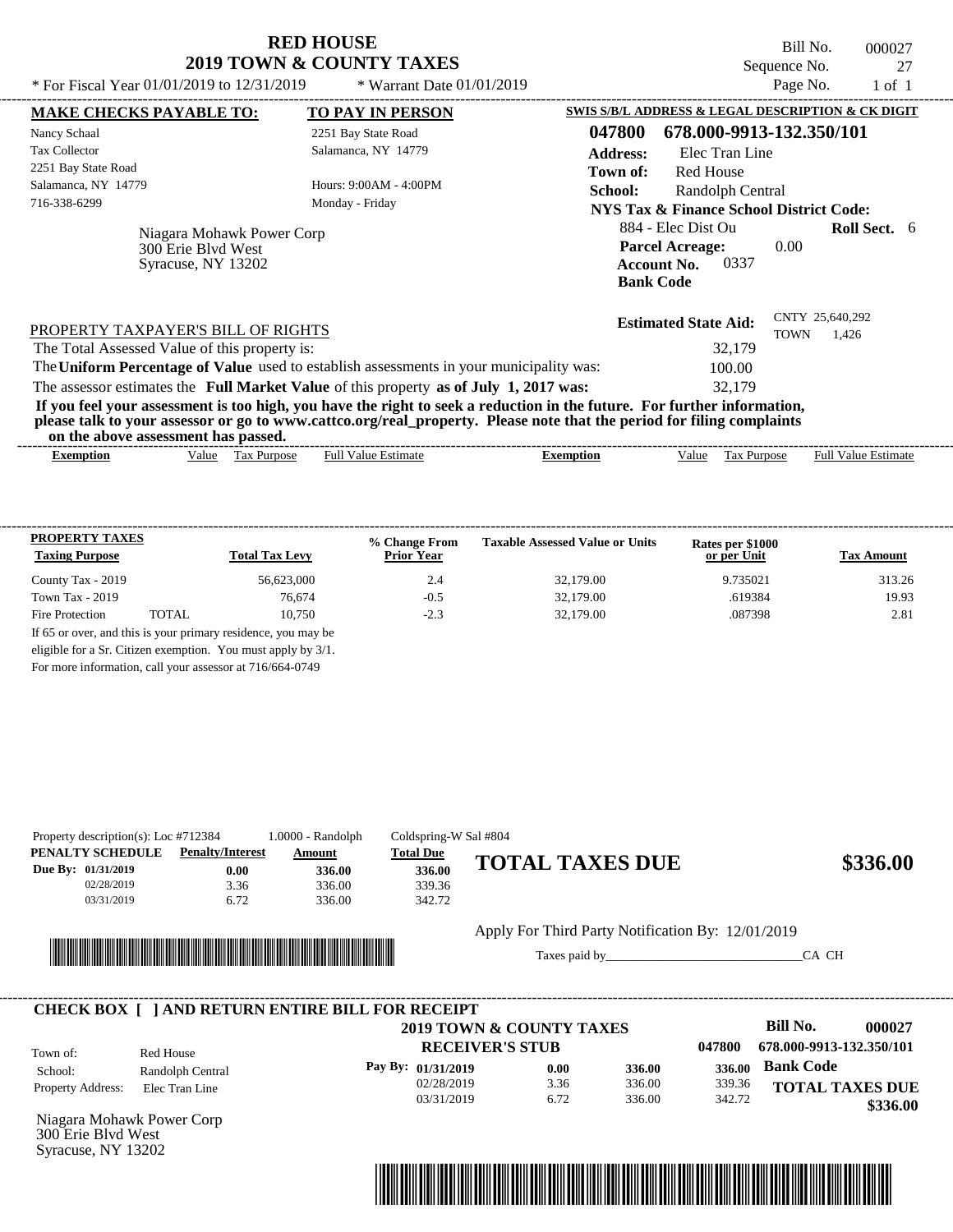| <b>RED HOUSE</b>                    |  |  |  |  |  |  |
|-------------------------------------|--|--|--|--|--|--|
| <b>2019 TOWN &amp; COUNTY TAXES</b> |  |  |  |  |  |  |

Bill No. 000028 Sequence No. 28

| * For Fiscal Year 01/01/2019 to 12/31/2019                                                                                                                                                                                                                                              | * Warrant Date $01/01/2019$               |                  |                                                                                                | Page No.    | $1$ of $1$                 |  |
|-----------------------------------------------------------------------------------------------------------------------------------------------------------------------------------------------------------------------------------------------------------------------------------------|-------------------------------------------|------------------|------------------------------------------------------------------------------------------------|-------------|----------------------------|--|
| <b>MAKE CHECKS PAYABLE TO:</b>                                                                                                                                                                                                                                                          | <b>TO PAY IN PERSON</b>                   |                  | SWIS S/B/L ADDRESS & LEGAL DESCRIPTION & CK DIGIT                                              |             |                            |  |
| Nancy Schaal                                                                                                                                                                                                                                                                            | 2251 Bay State Road                       | 047800           | 678.000-9913-132.350/188                                                                       |             |                            |  |
| <b>Tax Collector</b>                                                                                                                                                                                                                                                                    | Salamanca, NY 14779                       | <b>Address:</b>  | <b>Outside Plant</b>                                                                           |             |                            |  |
| 2251 Bay State Road                                                                                                                                                                                                                                                                     |                                           | Town of:         | <b>Red House</b>                                                                               |             |                            |  |
| Salamanca, NY 14779                                                                                                                                                                                                                                                                     | Hours: 9:00AM - 4:00PM                    | School:          | Randolph Central                                                                               |             |                            |  |
| 716-338-6299                                                                                                                                                                                                                                                                            | Monday - Friday                           |                  | NYS Tax & Finance School District Code:                                                        |             |                            |  |
| Niagara Mohawk Power Corp<br>300 Erie Blvd West<br>Syracuse, NY 13202                                                                                                                                                                                                                   |                                           |                  | 882 - Elec Trans I<br><b>Parcel Acreage:</b><br>0299<br><b>Account No.</b><br><b>Bank Code</b> | 0.00        | <b>Roll Sect.</b> 6        |  |
| PROPERTY TAXPAYER'S BILL OF RIGHTS                                                                                                                                                                                                                                                      |                                           |                  | <b>Estimated State Aid:</b>                                                                    | <b>TOWN</b> | CNTY 25,640,292<br>1,426   |  |
| The Total Assessed Value of this property is:                                                                                                                                                                                                                                           |                                           |                  | 127,728                                                                                        |             |                            |  |
| The Uniform Percentage of Value used to establish assessments in your municipality was:                                                                                                                                                                                                 |                                           |                  | 100.00                                                                                         |             |                            |  |
| The assessor estimates the Full Market Value of this property as of July 1, 2017 was:                                                                                                                                                                                                   |                                           |                  | 127.728                                                                                        |             |                            |  |
| If you feel your assessment is too high, you have the right to seek a reduction in the future. For further information,<br>please talk to your assessor or go to www.cattco.org/real_property. Please note that the period for filing complaints<br>on the above assessment has passed. |                                           |                  |                                                                                                |             |                            |  |
|                                                                                                                                                                                                                                                                                         | <b>Full Value Estimate</b><br>Tax Purpose | <b>Exemption</b> |                                                                                                | Tax Purpose | <b>Full Value Estimate</b> |  |

| <b>PROPERTY TAXES</b><br><b>Taxing Purpose</b> |       | <b>Total Tax Levy</b> | % Change From<br><b>Prior Year</b> | <b>Taxable Assessed Value or Units</b> | Rates per \$1000<br>or per Unit | <b>Tax Amount</b> |
|------------------------------------------------|-------|-----------------------|------------------------------------|----------------------------------------|---------------------------------|-------------------|
| County Tax - 2019                              |       | 56.623,000            | 2.4                                | 127,728.00                             | 9.735021                        | 1.243.43          |
| Town Tax $-2019$                               |       | 76,674                | $-0.5$                             | 127,728.00                             | .619384                         | 79.11             |
| Fire Protection                                | TOTAL | 10.750                | $-2.3$                             | 127,728.00                             | .087398                         | 11.16             |

For more information, call your assessor at 716/664-0749

| Property description(s): 888888 |            |                         | $1.0000 - Random$ | Elect Dist       |                        |            |
|---------------------------------|------------|-------------------------|-------------------|------------------|------------------------|------------|
| PENALTY SCHEDULE                |            | <b>Penalty/Interest</b> | Amount            | <b>Total Due</b> |                        |            |
| Due By: 01/31/2019              |            | 0.00                    | 1.333.70          | 1.333.70         | <b>TOTAL TAXES DUE</b> | \$1,333.70 |
|                                 | 02/28/2019 | 13.34                   | 1.333.70          | .347.04          |                        |            |
|                                 | 03/31/2019 | 26.67                   | 1.333.70          | .360.37          |                        |            |
|                                 |            |                         |                   |                  |                        |            |



Apply For Third Party Notification By: 12/01/2019

Taxes paid by\_\_\_\_\_\_\_\_\_\_\_\_\_\_\_\_\_\_\_\_\_\_\_\_\_\_\_\_\_\_\_CA CH



Niagara Mohawk Power Corp 300 Erie Blvd West Syracuse, NY 13202

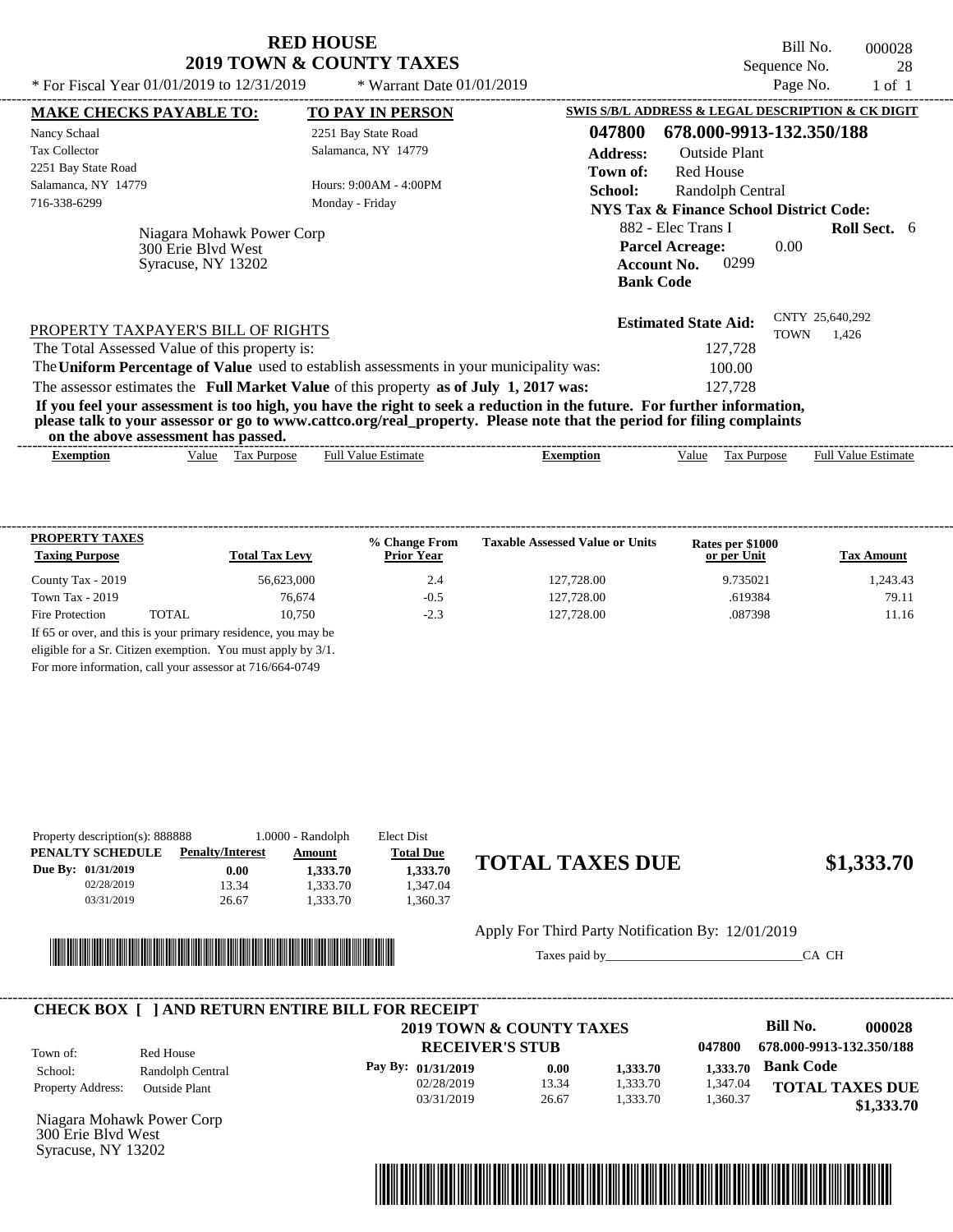Bill No. 000029 Sequence No. 29<br>Page No. 29<br>1 of 1

| * For Fiscal Year 01/01/2019 to 12/31/2019                                       | * Warrant Date 01/01/2019                                                               |                                                                                                                                                                                                                                                  | Page No.                       | $1$ of $1$                 |
|----------------------------------------------------------------------------------|-----------------------------------------------------------------------------------------|--------------------------------------------------------------------------------------------------------------------------------------------------------------------------------------------------------------------------------------------------|--------------------------------|----------------------------|
| <b>MAKE CHECKS PAYABLE TO:</b>                                                   | <b>TO PAY IN PERSON</b>                                                                 | SWIS S/B/L ADDRESS & LEGAL DESCRIPTION & CK DIGIT                                                                                                                                                                                                |                                |                            |
| Nancy Schaal                                                                     | 2251 Bay State Road                                                                     | 678.000-9913-629./188<br>047800                                                                                                                                                                                                                  |                                |                            |
| <b>Tax Collector</b>                                                             | Salamanca, NY 14779                                                                     | <b>Address:</b><br>Outside Plant                                                                                                                                                                                                                 |                                |                            |
| 2251 Bay State Road                                                              |                                                                                         | Red House<br>Town of:                                                                                                                                                                                                                            |                                |                            |
| Salamanca, NY 14779                                                              | Hours: $9:00AM - 4:00PM$                                                                | School:<br>Randolph Central                                                                                                                                                                                                                      |                                |                            |
| 716-338-6299                                                                     | Monday - Friday                                                                         | NYS Tax & Finance School District Code:                                                                                                                                                                                                          |                                |                            |
| Windstream New York Inc<br>Deff & Phelpe LLC<br>PO Box 260888<br>Plano, TX 75026 |                                                                                         | 836 - Telecom. eq.<br><b>Parcel Acreage:</b><br>0302<br><b>Account No.</b><br><b>Bank Code</b>                                                                                                                                                   | 0.01                           | <b>Roll Sect.</b> 6        |
| PROPERTY TAXPAYER'S BILL OF RIGHTS                                               |                                                                                         | <b>Estimated State Aid:</b>                                                                                                                                                                                                                      | CNTY 25,640,292<br><b>TOWN</b> | 1.426                      |
| The Total Assessed Value of this property is:                                    |                                                                                         | 57,252                                                                                                                                                                                                                                           |                                |                            |
|                                                                                  | The Uniform Percentage of Value used to establish assessments in your municipality was: | 100.00                                                                                                                                                                                                                                           |                                |                            |
|                                                                                  | The assessor estimates the Full Market Value of this property as of July 1, 2017 was:   | 57,252                                                                                                                                                                                                                                           |                                |                            |
| on the above assessment has passed.                                              |                                                                                         | If you feel your assessment is too high, you have the right to seek a reduction in the future. For further information,<br>please talk to your assessor or go to www.cattco.org/real_property. Please note that the period for filing complaints |                                |                            |
| Value Tax Purpose<br>Exemption                                                   | <b>Full Value Estimate</b>                                                              | Tax Purpose<br><b>Exemption</b><br>Value                                                                                                                                                                                                         |                                | <b>Full Value Estimate</b> |

| <b>PROPERTY TAXES</b><br><b>Taxing Purpose</b> |       | <b>Total Tax Levy</b>                                         | % Change From<br><b>Prior Year</b> | <b>Taxable Assessed Value or Units</b> | Rates per \$1000<br>or per Unit | <b>Tax Amount</b> |
|------------------------------------------------|-------|---------------------------------------------------------------|------------------------------------|----------------------------------------|---------------------------------|-------------------|
| County Tax - 2019                              |       | 56,623,000                                                    | 2.4                                | 57,252.00                              | 9.735021                        | 557.35            |
| Town Tax $-2019$                               |       | 76.674                                                        | $-0.5$                             | 57,252.00                              | .619384                         | 35.46             |
| Fire Protection                                | TOTAL | 10.750                                                        | $-2.3$                             | 57.252.00                              | .087398                         | 5.00              |
|                                                |       | If 65 or over, and this is your primary residence, you may be |                                    |                                        |                                 |                   |
|                                                |       | eligible for a Sr. Citizen exemption. You must apply by 3/1.  |                                    |                                        |                                 |                   |

For more information, call your assessor at 716/664-0749

| Property description(s): 888888 |                         | $1.0000 - Random$ | Poles, Wire, Cable, Etc |                        |          |
|---------------------------------|-------------------------|-------------------|-------------------------|------------------------|----------|
| PENALTY SCHEDULE                | <b>Penalty/Interest</b> | Amount            | <b>Total Due</b>        |                        |          |
| Due By: $01/31/2019$            | $0.00\,$                | 597.81            | 597.81                  | <b>TOTAL TAXES DUE</b> | \$597.81 |
| 02/28/2019                      | 5.98                    | 597.81            | 603.79                  |                        |          |
| 03/31/2019                      | 11.96                   | 597.81            | 609.77                  |                        |          |
|                                 |                         |                   |                         |                        |          |



#### Apply For Third Party Notification By: 12/01/2019

Taxes paid by\_\_\_\_\_\_\_\_\_\_\_\_\_\_\_\_\_\_\_\_\_\_\_\_\_\_\_\_\_\_\_CA CH

|                          |                      | 2019 TOWN & COUNTY TAXES |       |        |        | Bill No.<br>000029     |
|--------------------------|----------------------|--------------------------|-------|--------|--------|------------------------|
| Town of:                 | Red House            | <b>RECEIVER'S STUB</b>   |       |        | 047800 | 678.000-9913-629./188  |
| School:                  | Randolph Central     | Pay By: $01/31/2019$     | 0.00  | 597.81 | 597.81 | <b>Bank Code</b>       |
| <b>Property Address:</b> | <b>Outside Plant</b> | 02/28/2019               | 5.98  | 597.81 | 603.79 | <b>TOTAL TAXES DUE</b> |
|                          |                      | 03/31/2019               | 11.96 | 597.81 | 609.77 | \$597.81               |

Windstream New York Inc Deff & Phelpe LLC PO Box 260888 Plano, TX 75026

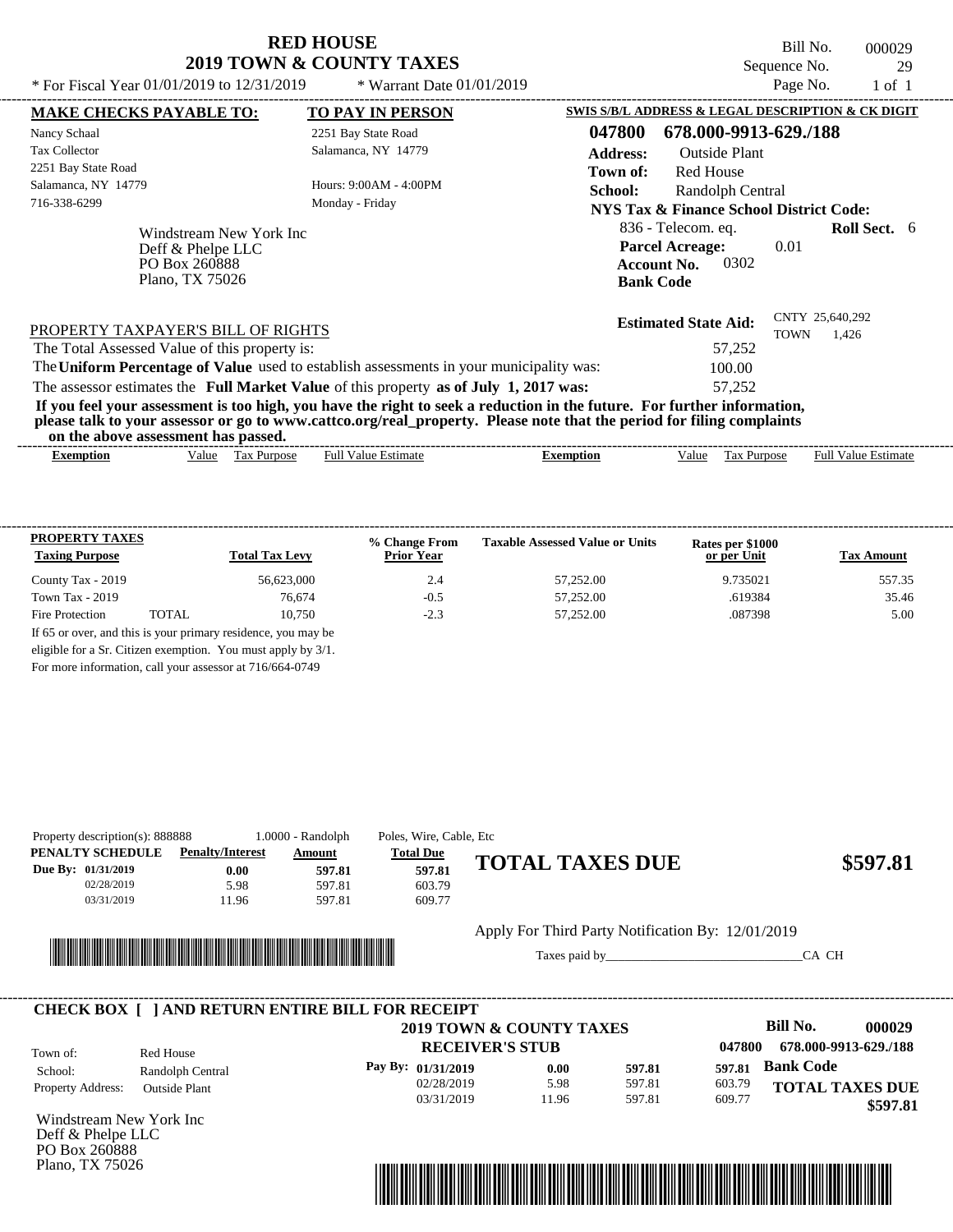Bill No. 000030 Sequence No. 30<br>Page No. 1 of 1

| * For Fiscal Year 01/01/2019 to 12/31/2019                                          | * Warrant Date $01/01/2019$                                                                                                                                                                                                                      |                 |                                                                          | Page No.    | $1$ of $1$               |  |
|-------------------------------------------------------------------------------------|--------------------------------------------------------------------------------------------------------------------------------------------------------------------------------------------------------------------------------------------------|-----------------|--------------------------------------------------------------------------|-------------|--------------------------|--|
| <b>MAKE CHECKS PAYABLE TO:</b>                                                      | <b>TO PAY IN PERSON</b>                                                                                                                                                                                                                          |                 | SWIS S/B/L ADDRESS & LEGAL DESCRIPTION & CK DIGIT                        |             |                          |  |
| Nancy Schaal                                                                        | 2251 Bay State Road                                                                                                                                                                                                                              | 047800          | $91,000 - 2 - 12,79$                                                     |             |                          |  |
| <b>Tax Collector</b>                                                                | Salamanca, NY 14779                                                                                                                                                                                                                              | <b>Address:</b> | Asp 2                                                                    |             |                          |  |
| 2251 Bay State Road                                                                 |                                                                                                                                                                                                                                                  | Town of:        | Red House                                                                |             |                          |  |
| Salamanca, NY 14779                                                                 | Hours: 9:00AM - 4:00PM                                                                                                                                                                                                                           | School:         | Randolph Central                                                         |             |                          |  |
| 716-338-6299                                                                        | Monday - Friday                                                                                                                                                                                                                                  |                 | <b>NYS Tax &amp; Finance School District Code:</b>                       |             |                          |  |
| National Fuel Gas Supply Co                                                         |                                                                                                                                                                                                                                                  |                 | 736 - Storage well                                                       |             | <b>Roll Sect.</b> 6      |  |
| Attn: Real Property Tax Servic<br>6363 Main St<br><b>Buffalo, NY 14221</b>          |                                                                                                                                                                                                                                                  |                 | <b>Parcel Acreage:</b><br>0014<br><b>Account No.</b><br><b>Bank Code</b> | 0.01        |                          |  |
| PROPERTY TAXPAYER'S BILL OF RIGHTS<br>The Total Assessed Value of this property is: |                                                                                                                                                                                                                                                  |                 | <b>Estimated State Aid:</b><br>1,723,134                                 | <b>TOWN</b> | CNTY 25,640,292<br>1.426 |  |
|                                                                                     | The Uniform Percentage of Value used to establish assessments in your municipality was:                                                                                                                                                          |                 | 100.00                                                                   |             |                          |  |
|                                                                                     | The assessor estimates the Full Market Value of this property as of July 1, 2017 was:                                                                                                                                                            |                 | 1,723,134                                                                |             |                          |  |
|                                                                                     | If you feel your assessment is too high, you have the right to seek a reduction in the future. For further information,<br>please talk to your assessor or go to www.cattco.org/real_property. Please note that the period for filing complaints |                 |                                                                          |             |                          |  |
| on the above assessment has passed.                                                 |                                                                                                                                                                                                                                                  |                 |                                                                          |             |                          |  |

| <b>PROPERTY TAXES</b><br><b>Taxing Purpose</b> |       | <b>Total Tax Levy</b>                                         | % Change From<br><b>Prior Year</b> | <b>Taxable Assessed Value or Units</b> | Rates per \$1000<br>or per Unit | <b>Tax Amount</b> |
|------------------------------------------------|-------|---------------------------------------------------------------|------------------------------------|----------------------------------------|---------------------------------|-------------------|
| County Tax - 2019                              |       | 56.623,000                                                    | 2.4                                | 1723.134.00                            | 9.735021                        | 16,774.75         |
| Town Tax - 2019                                |       | 76.674                                                        | $-0.5$                             | 1723.134.00                            | .619384                         | 1,067.28          |
| Fire Protection                                | TOTAL | 10.750                                                        | $-2.3$                             | 1723.134.00                            | .087398                         | 150.60            |
|                                                |       | If 65 or over, and this is your primary residence, you may be |                                    |                                        |                                 |                   |
|                                                |       | eligible for a Sr. Citizen exemption. You must apply by 3/1.  |                                    |                                        |                                 |                   |

For more information, call your assessor at 716/664-0749

|                                                                    | Property description(s): Loc #180854 Fac #70            | 1.0000 - Randolph                             | 25 Gas Storage Wells                                    |                                                   |                        |                        |                                       |
|--------------------------------------------------------------------|---------------------------------------------------------|-----------------------------------------------|---------------------------------------------------------|---------------------------------------------------|------------------------|------------------------|---------------------------------------|
| PENALTY SCHEDULE<br>Due By: 01/31/2019<br>02/28/2019<br>03/31/2019 | <b>Penalty/Interest</b><br>0.00<br>179.93<br>359.85     | Amount<br>17,992.63<br>17,992.63<br>17,992.63 | <b>Total Due</b><br>17,992.63<br>18,172.56<br>18,352.48 | <b>TOTAL TAXES DUE</b>                            |                        |                        | \$17,992.63                           |
|                                                                    |                                                         |                                               |                                                         | Apply For Third Party Notification By: 12/01/2019 |                        |                        | CA CH                                 |
|                                                                    | <b>CHECK BOX [ ] AND RETURN ENTIRE BILL FOR RECEIPT</b> |                                               |                                                         |                                                   |                        |                        |                                       |
|                                                                    |                                                         |                                               |                                                         |                                                   |                        |                        |                                       |
|                                                                    |                                                         |                                               |                                                         | 2019 TOWN & COUNTY TAXES                          |                        | Bill No.               | 000030                                |
| Town of:                                                           | Red House                                               |                                               |                                                         | <b>RECEIVER'S STUB</b>                            |                        | 047800                 | $91.000 - 2 - 12.79$                  |
| School:                                                            | Randolph Central                                        |                                               | Pay By: 01/31/2019                                      | 0.00                                              | 17,992.63              | 17,992.63              | <b>Bank Code</b>                      |
| Property Address:                                                  | Asp $2$                                                 |                                               | 02/28/2019<br>03/31/2019                                | 179.93<br>359.85                                  | 17,992.63<br>17.992.63 | 18,172.56<br>18,352.48 | <b>TOTAL TAXES DUE</b><br>\$17,992.63 |